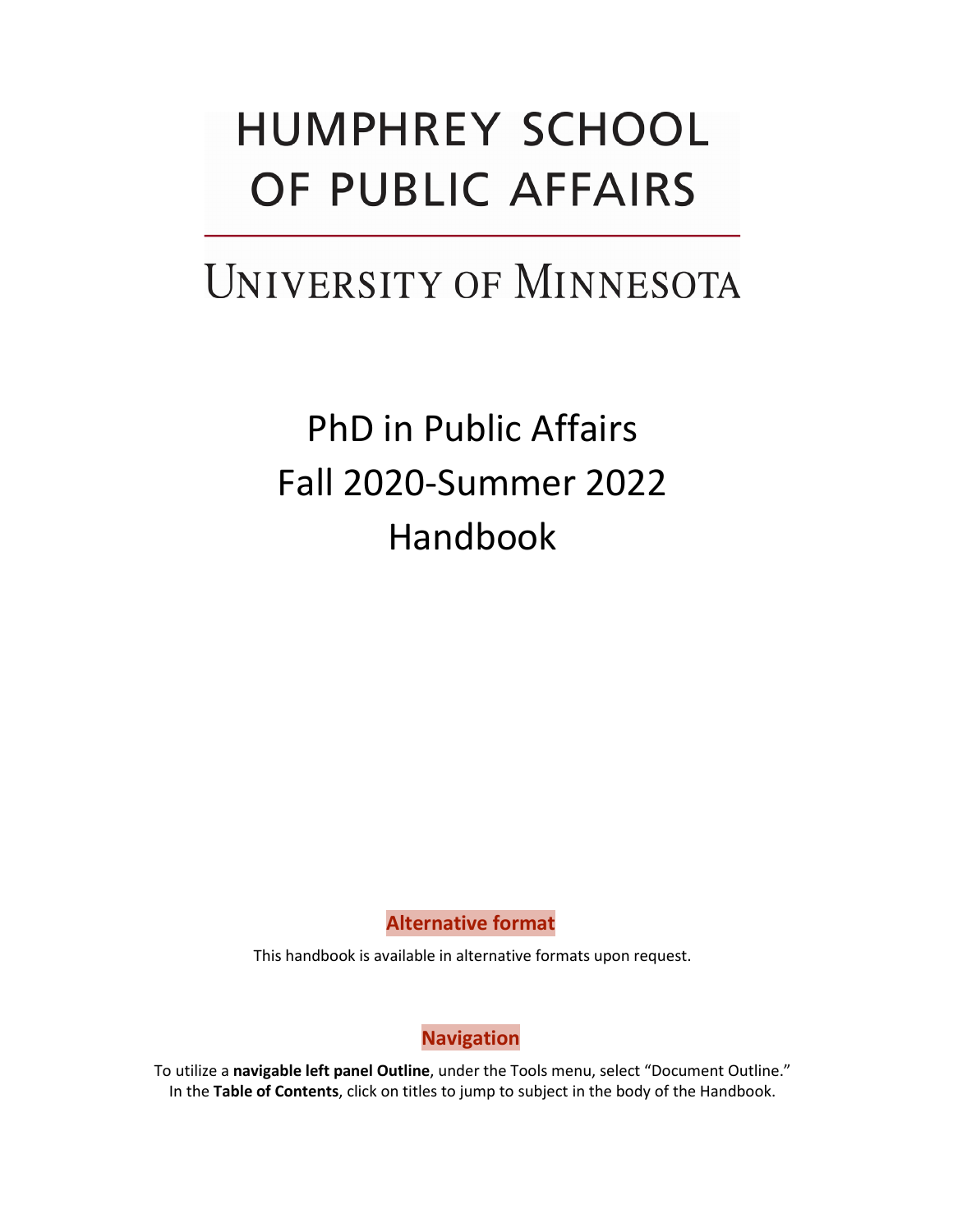## <span id="page-1-0"></span>**Table of Contents**

| Alternative format                                     | 0  |
|--------------------------------------------------------|----|
| Navigation                                             | 0  |
| <b>Table of Contents</b>                               | 1  |
| I. Introduction                                        | 6  |
| II. Humphrey School History                            | 6  |
| III. Structure and Leadership                          | 7  |
| A. Faculty                                             | 7  |
| B. Humphrey School Leadership                          | 7  |
| C. PhD Program Leadership                              | 7  |
| Director of Graduate Studies (DGS),                    | 7  |
| Yingling Fan, yingling@umn.edu                         | 7  |
| Program Coordinator                                    | 8  |
| <b>PhD Committee</b>                                   | 8  |
| Students                                               | 8  |
| D. Faculty Advisor(s)                                  | 8  |
| F. Staff                                               | 8  |
| G. Graduate School                                     | 9  |
| H. Graduate Student Services and Progress (GSSP)       | 9  |
| IV. Communications                                     | 10 |
| A. PhD/Public Affairs Google sites                     | 10 |
| <b>Newly Admitted Students</b>                         | 10 |
| <b>Current Students</b>                                | 10 |
| <b>B. Email and Listservs</b>                          | 10 |
| V. Public Affairs Ph.D. Requirements                   | 11 |
| A. University-Wide Graduate Education Requirements (1) | 11 |
| 1. Active Status                                       | 11 |
| 2. Time Limit                                          | 11 |
| 3. Cumulative GPA                                      | 11 |
| 5. Graduate Degree Plan (GDP)                          | 12 |
| 6. Minimum Grade Requirements                          | 12 |
| 7. Preliminary Exams                                   | 12 |
| 8. Dissertation and Final Defense                      | 12 |
| 9. Dissertation Submission                             | 12 |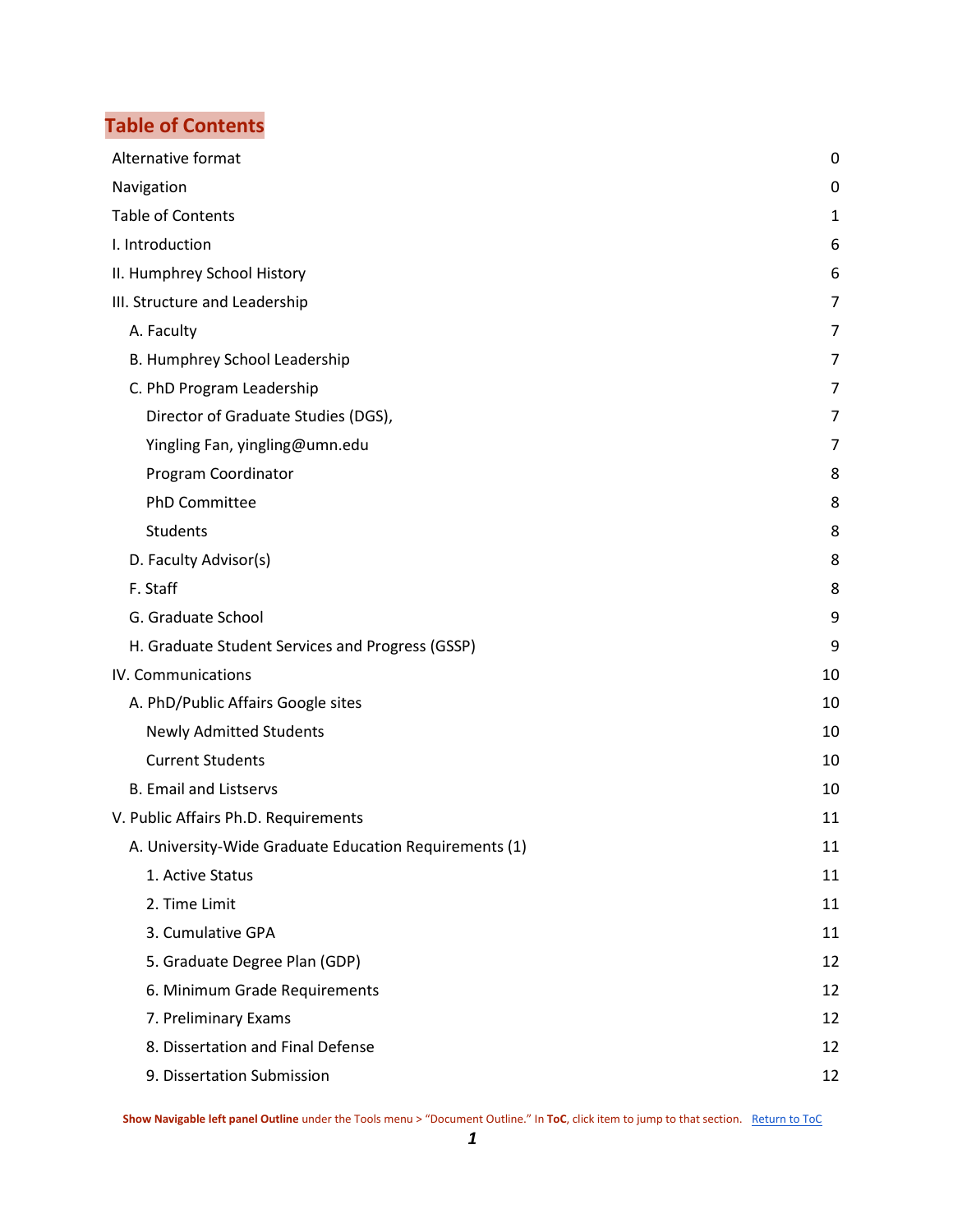| 10. Dual PhD Degrees (not allowed)                                                                                                                                                      | 13 |
|-----------------------------------------------------------------------------------------------------------------------------------------------------------------------------------------|----|
| B. Humphrey School ("College") Requirements (2)                                                                                                                                         | 13 |
| C. Program Requirements for PhD in Public Affairs (3)                                                                                                                                   | 13 |
| VI. Program Requirements for PhD in Public Affairs                                                                                                                                      | 13 |
| A. Expected Time to Degree Completion                                                                                                                                                   | 13 |
| B. Full-time Status and ABD                                                                                                                                                             | 13 |
| C. Coursework Requirements                                                                                                                                                              | 13 |
| 1. Required Coursework                                                                                                                                                                  | 13 |
| 2. Sub-Plan Requirements -- Total of 18 Credits                                                                                                                                         | 14 |
| <b>Public Policy</b>                                                                                                                                                                    | 14 |
| <b>Urban Planning</b>                                                                                                                                                                   | 14 |
| Management and Governance                                                                                                                                                               | 14 |
| Science, Technology, and Environmental Policy                                                                                                                                           | 14 |
| 3. Transfer Work                                                                                                                                                                        | 14 |
| 4. Optional Minor                                                                                                                                                                       | 14 |
| D. Non-coursework Requirements                                                                                                                                                          | 15 |
| 1. Master's Degree                                                                                                                                                                      | 15 |
| 2. Teaching and Pedagogy Training                                                                                                                                                       | 15 |
| 3. English Language Proficiency                                                                                                                                                         | 15 |
| 4. Adequate Progress and Annual Review                                                                                                                                                  | 16 |
| E. Preliminary Written and Oral Examinations                                                                                                                                            | 16 |
| 1. General Description                                                                                                                                                                  | 16 |
| 2. Examination Committee                                                                                                                                                                | 17 |
| 3. Prelim Option A. The Comprehensive Written and Oral Exam                                                                                                                             | 17 |
| a. Comprehensive Examination Memorandum of Understanding (MOU)                                                                                                                          | 17 |
| b. Written Exams                                                                                                                                                                        | 18 |
| i. Topics and Questions                                                                                                                                                                 | 18 |
| ii. Format and Distribution                                                                                                                                                             | 18 |
| iii. Assessment                                                                                                                                                                         | 18 |
| c. Oral Exam Format and Assessment                                                                                                                                                      | 19 |
| 4. Prelim Option B. Paper or Prospectus and Defense                                                                                                                                     | 19 |
| a. Paper or Prospectus                                                                                                                                                                  | 19 |
| b. Certification and Availability                                                                                                                                                       | 19 |
| c. Oral Defense Format and Assessment                                                                                                                                                   | 20 |
| F. Dissertation and Final Defense/Examination<br>Show Navigable left panel Outline under the Tools menu > "Document Outline." In ToC, click item to jump to that section. Return to ToC | 20 |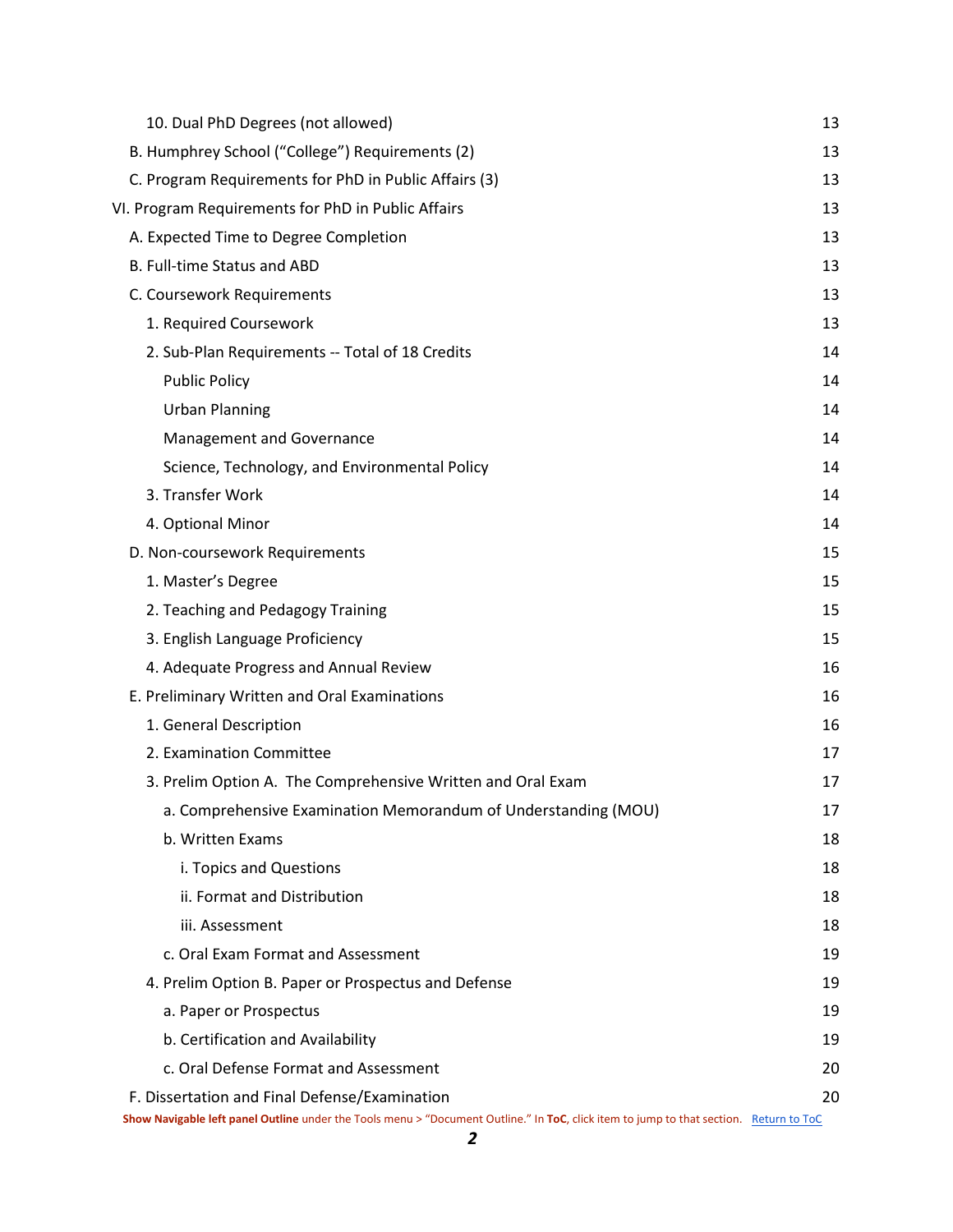| 1. General Description                                                                                                                 | 20 |
|----------------------------------------------------------------------------------------------------------------------------------------|----|
| 2. Thesis Option                                                                                                                       | 20 |
| a. Prospectus Review                                                                                                                   | 21 |
| b. Prospectus Content                                                                                                                  | 21 |
| c. Prospectus Certification and Availability                                                                                           | 21 |
| d. Prospectus Presentation, Defense, Discussion, and Evaluation                                                                        | 21 |
| 3. Three-Paper Option                                                                                                                  | 21 |
| 4. Dissertation Defense and Final Examination                                                                                          | 22 |
| 5. Submission of Final Copy of the Doctoral Dissertation                                                                               | 23 |
| G. Co-authorship of dissertation work                                                                                                  | 23 |
| H. Non-UM experts on PhD Committees                                                                                                    | 23 |
| VII. Program Policies                                                                                                                  | 23 |
| A. Coursework Policies                                                                                                                 | 23 |
| 1. Coursework and Thesis Credits Covered by Tuition Benefits                                                                           | 23 |
| 2. Definition of "Graduate-Level" Coursework                                                                                           | 24 |
| <b>B. Other Policies</b>                                                                                                               | 24 |
| 1. Changing or Adding Faculty Advisors                                                                                                 | 24 |
| 2. Changing Sub-plans                                                                                                                  | 24 |
| 3. Withdrawing from the PhD in Public Affairs and Changing Degree Programs                                                             | 25 |
| 4. Leave of Absence                                                                                                                    | 25 |
| VIII. Registration Information                                                                                                         | 25 |
| A. Registration Requirements                                                                                                           | 25 |
| <b>B. Registration Tips</b>                                                                                                            | 26 |
| C. Maintaining Active Status after Achieving ABD Status (PA 8444 and GRAD 999)                                                         | 27 |
| a. PA 8444 FTE: Doctoral                                                                                                               | 27 |
| b. GRAD 999 Graduate Active Status                                                                                                     | 27 |
| IX. Funding Sources                                                                                                                    | 27 |
| A. Within Humphrey                                                                                                                     | 27 |
| B. Outside of Humphrey                                                                                                                 | 29 |
| 1. Doctoral Dissertation Fellowship (DDF)                                                                                              | 29 |
| 2. NSF Graduate Research Fellowship Program (GRFP)                                                                                     | 29 |
| 3. Bridging Funds                                                                                                                      | 30 |
| 2. UMN Thesis Research Travel Grants                                                                                                   | 30 |
| X. Employment Benefits                                                                                                                 | 30 |
| A. Tuition Benefits                                                                                                                    | 30 |
| Show Navigable left panel Outline under the Tools menu > "Document Outline." In ToC, click item to jump to that section. Return to ToC |    |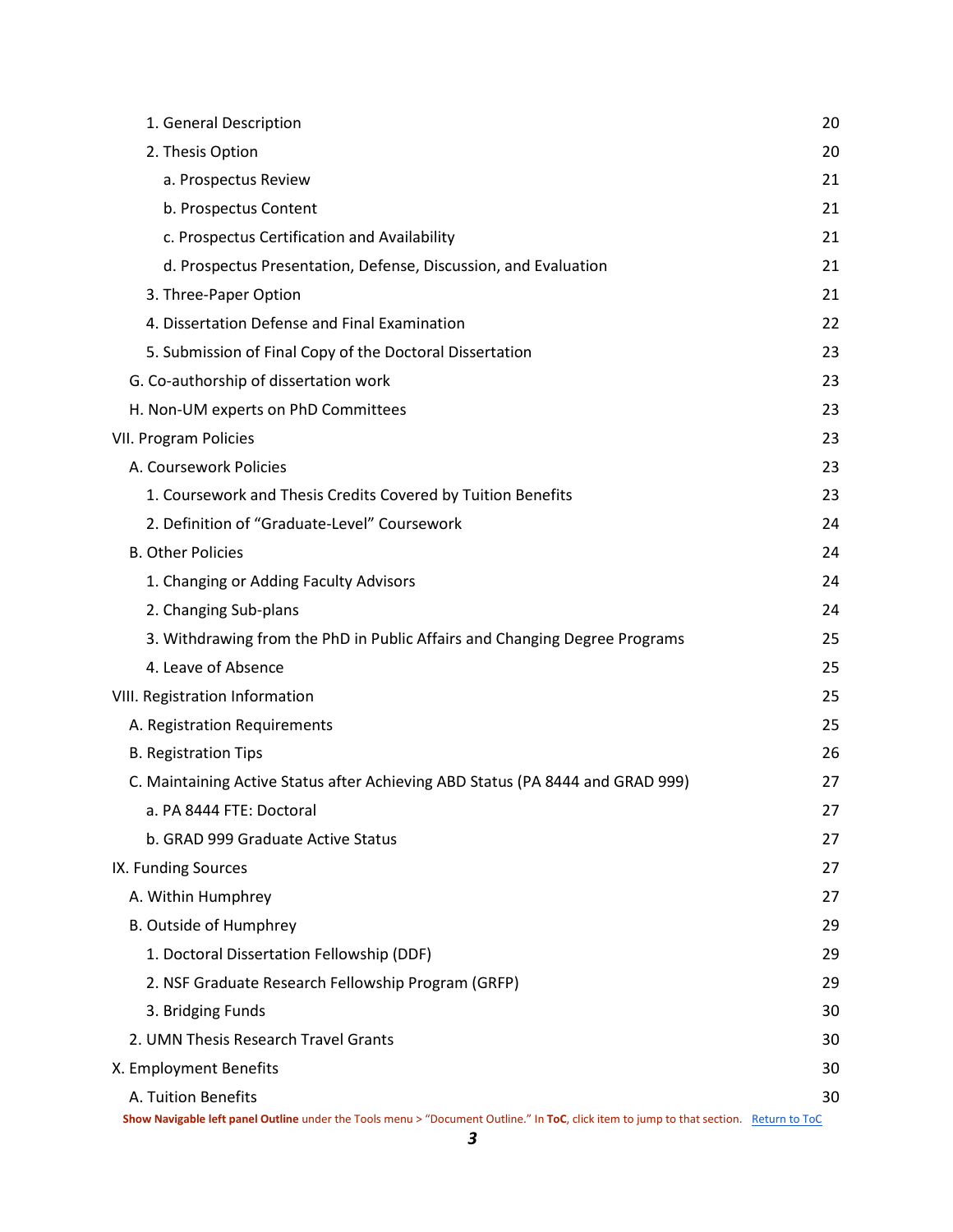| B. ABD/Advanced Standing -- Lower Tuition & Fringe                                                                                     | 30 |
|----------------------------------------------------------------------------------------------------------------------------------------|----|
| C. Health Insurance Benefits                                                                                                           | 30 |
| 1. Graduate Assistant Health Plan                                                                                                      | 31 |
| 2. Private Insurance Policy                                                                                                            | 31 |
| 3. University-sponsored Student Health Benefit Plan                                                                                    | 31 |
| D. Payroll                                                                                                                             | 31 |
| E. Scholarship Payment                                                                                                                 | 31 |
| F. Graduate Assistant Employment (central Office of Human Resources)                                                                   | 31 |
| XI. Information Technology                                                                                                             | 32 |
| XII. Humphrey School Access, Space Allocations, PhD Lounge/Meeting Room                                                                | 32 |
| <b>Front Desk</b>                                                                                                                      | 32 |
| <b>Mailing Address</b>                                                                                                                 | 32 |
| Phones                                                                                                                                 | 32 |
| <b>Facilities Management</b>                                                                                                           | 32 |
| <b>Emergency Procedures</b>                                                                                                            | 32 |
| Packages                                                                                                                               | 33 |
| PhD Student Lounge and Meeting Room                                                                                                    | 33 |
| <b>Office Space Allocation</b>                                                                                                         | 33 |
| <b>Reserving Rooms</b>                                                                                                                 | 33 |
| UCard                                                                                                                                  | 33 |
| Access to Humphrey School with UCard                                                                                                   | 33 |
| Keys                                                                                                                                   | 34 |
| XIII. Academic Integrity                                                                                                               | 34 |
| A. Student Responsibilities                                                                                                            | 34 |
| <b>B.</b> Resources                                                                                                                    | 34 |
| C. Academic Dishonesty                                                                                                                 | 34 |
| D. Plagiarism                                                                                                                          | 34 |
| E. Citing Sources                                                                                                                      | 35 |
| F. Protection of Human Subjects                                                                                                        | 35 |
| XIV. Resources for Students                                                                                                            | 35 |
| Humphrey Help Center                                                                                                                   | 35 |
| MyU                                                                                                                                    | 35 |
| <b>OneStop Student Services</b>                                                                                                        | 35 |
| <b>Campus Escort Service</b>                                                                                                           | 36 |
| <b>TXT-U Emergency Notification</b>                                                                                                    | 36 |
| Show Navigable left panel Outline under the Tools menu > "Document Outline." In ToC, click item to jump to that section. Return to ToC |    |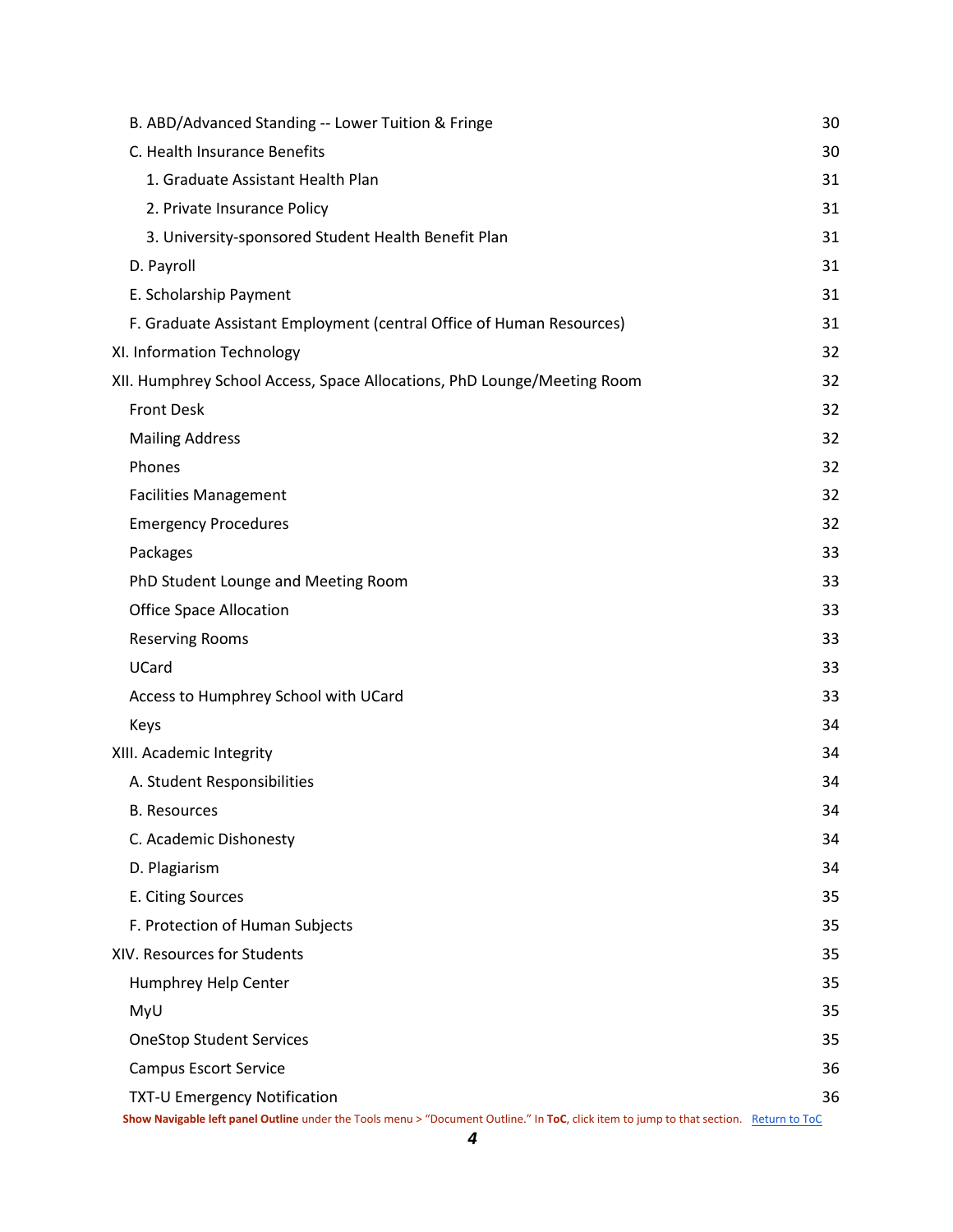| Council of Graduate Students (COGS)                            | 36 |
|----------------------------------------------------------------|----|
| <b>HHH PhD Student Group</b>                                   | 36 |
| <b>ISSS -- International Student and Scholar Services</b>      | 36 |
| <b>Disability Resource Center (DRC)</b>                        | 36 |
| Aurora Center                                                  | 37 |
| Equity and Diversity, University Office of                     | 37 |
| <b>Business Cards</b>                                          | 37 |
| Parking                                                        | 37 |
| <b>Stress and Mental Health</b>                                | 37 |
| <b>Conflict Resolution</b>                                     | 37 |
| Advisor/Student Relationship                                   | 37 |
| <b>Grievance Process for Students</b>                          | 37 |
| Appendix I - PhD/Public Affairs Degree Guidelines and Timeline | 38 |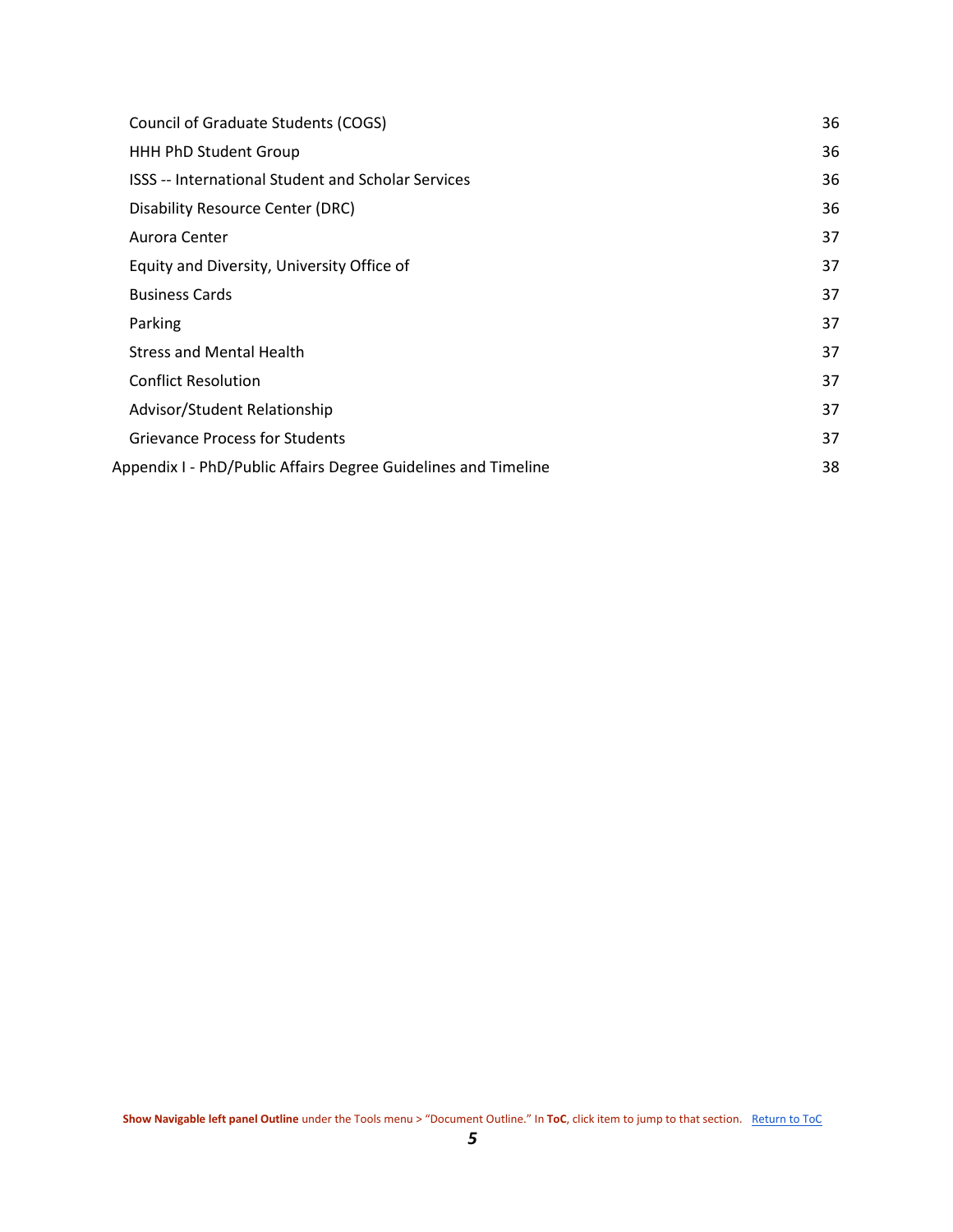## <span id="page-6-0"></span>**I. Introduction**

The Doctor of Philosophy (PhD) in Public Affairs offers rigorous, advanced study that prepares researchers to enter academia or join highly respected institutions involved in cutting edge research in public affairs, policy, planning, and management/governance. Students are expected to make original theoretical, methodological, or substantive contributions in one of four specialization areas: Public Policy; Urban Planning; Management and Governance; or Science, Technology, and Environmental Policy.

What follows is a handbook of program requirements, policies, and procedures. Like life itself, these features are in a constant state of transformation, but are always aimed toward the best possible graduate education in public affairs. The information in this handbook and other University catalogs, publications, or announcements is subject to change without notice. University offices can provide current information about possible changes. The document is updated annually to reflect changes to program policies and procedures. Input is welcome at any time by making suggested changes in the document foun[d here.](https://docs.google.com/document/d/1DcOL0S3h1RvvqBnM4GRvfePW39VZUL-JSu3Fc5tNCT8/edit)

For new graduate students, we hope that this handbook will answer some of your most important questions (along with some of your less crucial conundrums) and will ease your transition as you become a welcomed member of this program. For continuing graduate students, we hope that the updated and changed information will smooth your steps towards degree completion.

## <span id="page-6-1"></span>**II. Humphrey School History**

The Hubert H. Humphrey School of Public Affairs was founded in 1977 as the Humphrey Institute of Public Affairs. The school chose its name in honor and recognition of U.S. Senator and Vice President Hubert Humphrey, a legislator and statesman recognized internationally for his contributions to improving the well-being of humanity. The Humphrey Institute grew out of the University of Minnesota's former School of Public Affairs (1968–77) and Public Administration Center (1936–68). It was renamed the Humphrey School of Public Affairs in 2011 to better reflect its academic mission. Like its predecessors, the Humphrey School continues to instill in our brightest leaders an understanding of leadership and public service in advancing the common good. Before his death, Hubert Humphrey sought to make the institution that would carry his name more than a college. He wanted a living memorial, one that would not only prepare future leaders, but also one that would be a forum for active debate on the policy issues of the day, and an academy that would produce the best research and non-partisan advocacy based on that research.

The Humphrey School of Public Affairs is one of the top-ranked public policy and planning schools in the country where you acquire skills, expertise, and real-world experience to transform ideas into action. Faculty members are deeply engaged in interdisciplinary research and public affairs, and alumni are leading change in cities and nations around the world. The School offers six master's degrees, a doctoral degree, six certificates, a variety of dual degrees and professional development options, and numerous opportunities for undergraduates.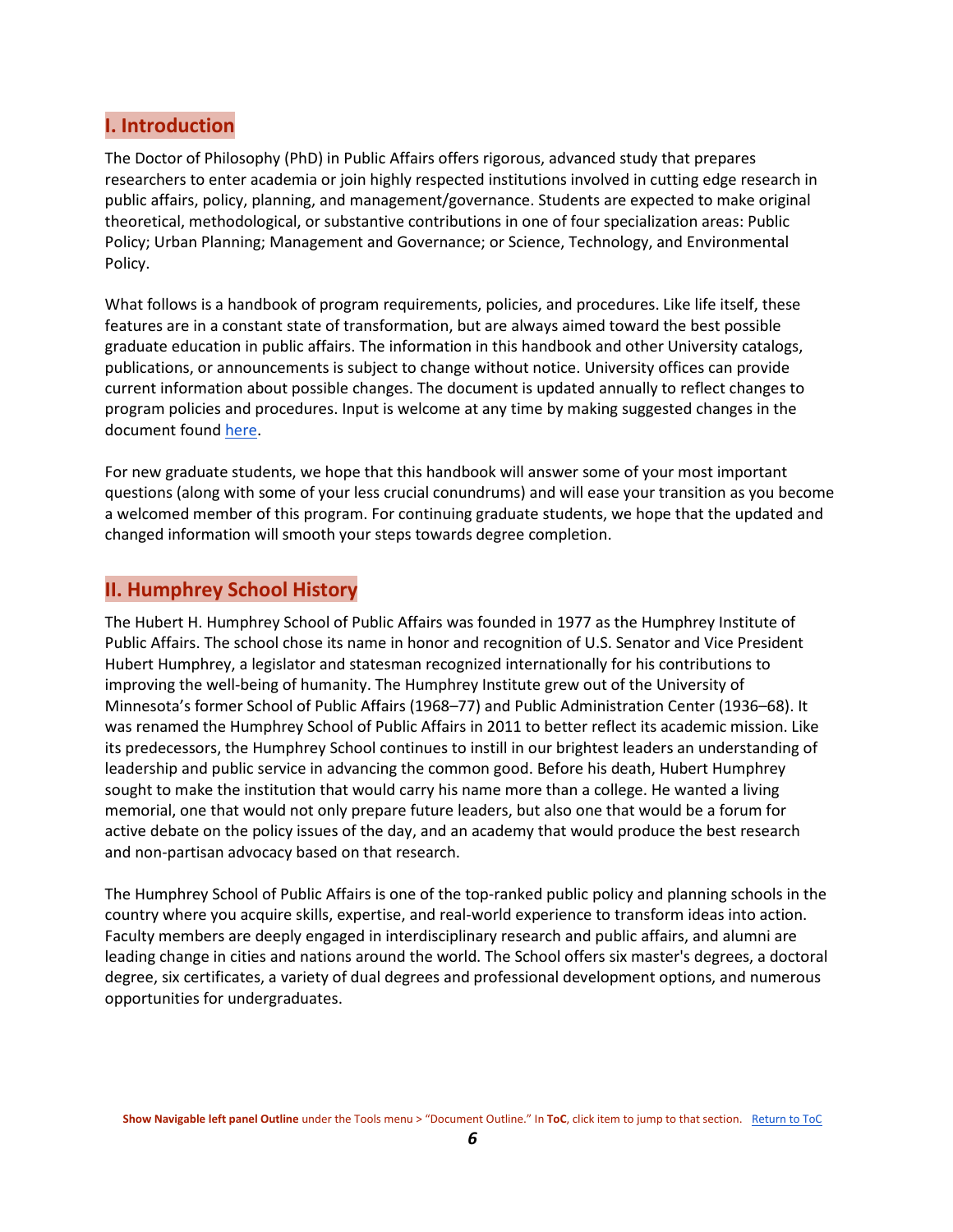## <span id="page-7-0"></span>**III. Structure and Leadership**

#### <span id="page-7-1"></span>**A. Faculty**

The Humphrey School of Public Affairs is fueled by world-class faculty who are actively engaged with students and deeply committed to public service and public affairs scholarship. They bring real-world experience into the classroom and offer connections to experiential learning locally and globally. Eight policy research centers at the Humphrey School make significant contributions to solutions on issues ranging from politics and governance to urban and regional planning, from early childhood policy to technology and environmental sustainability. A complete list with links to individual faculty pages can be found [here.](https://www.hhh.umn.edu/directory)

#### <span id="page-7-2"></span>**B. Humphrey School Leadership**

[Dr. Laura Bloomberg](https://www.hhh.umn.edu/about/our-leadership) is the dean of the Humphrey School with responsibility for all School programs and functions, including academic programs. [Dr. Catherine Squires](https://www.hhh.umn.edu/about/our-leadership) will serve as Associate Dean beginning September 2020, leading the planning and implementation of the School's academic programs. Director of Academic Programs [Diana Beck](https://www.hhh.umn.edu/directory/diana-beck) oversees the professional program curriculum.

The School is organized into six substantive "areas" led by faculty chairs: Global Policy -- [Mary Curtin](https://www.hhh.umn.edu/directory/mary-curtin) Leadership and Management -- [Jodi Sandfort](https://www.hhh.umn.edu/directory/jodi-sandfort) Politics and Governance -- [Lawrence Jacobs](https://www.hhh.umn.edu/directory/lawrence-jacobs) Science, Technology, and the Environment – [Gabe](https://www.hhh.umn.edu/directory/gabriel-chan) Chan Social Policy and Policy Analysis -- [Joe Soss](https://www.hhh.umn.edu/directory/joe-soss) Urban and Regional Planning -- [Ryan Allen](https://www.hhh.umn.edu/directory/ryan-allen)

In addition to this PhD program, the School offers six Master's degree programs, each of which is led by a Director of Graduate Studies (DGS) who serves for a term of two to three years: Master of Development Practice – [Ragui Assaad](https://www.hhh.umn.edu/directory/ragui-assaad) Master of Human Rights [Deborah Levison](https://www.hhh.umn.edu/directory/deborah-levison) Master of Public Affairs -- [Kevin Gerdes](https://www.hhh.umn.edu/directory/kevin-gerdes) Master of Public Policy -- [Jerry Zhao](https://www.hhh.umn.edu/directory/zhirong-jerry-zhao) Master of Science in Science, Technology, and Environmental Policy -- [Gabe Chan](https://www.hhh.umn.edu/directory/gabriel-chan) Master of Urban and Regional Planning -- [Ryan Allen](https://www.hhh.umn.edu/directory/ryan-allen)

#### <span id="page-7-3"></span>**C. PhD Program Leadership**

#### <span id="page-7-4"></span>*Director of Graduate Studies (DGS)*

#### <span id="page-7-5"></span>[Yingling Fan,](https://www.hhh.umn.edu/directory/yingling-fan) *[yingling@umn.edu](mailto:yingling@umn.edu)*

The DGS is the faculty member primarily responsible for representing the graduate program in Public Affairs, both within and outside the University. In this capacity, the DGS exercises leadership in the organization and planning of graduate studies in the program; acts as liaison between graduate students and faculty; conveys the policies, interests, and views of the graduate program to the Graduate School, as well as to prospective students and the public at large; and chairs the PhD Committee. Routine decisions and information about departmental policy can be secured from the DGS and the Program Coordinator.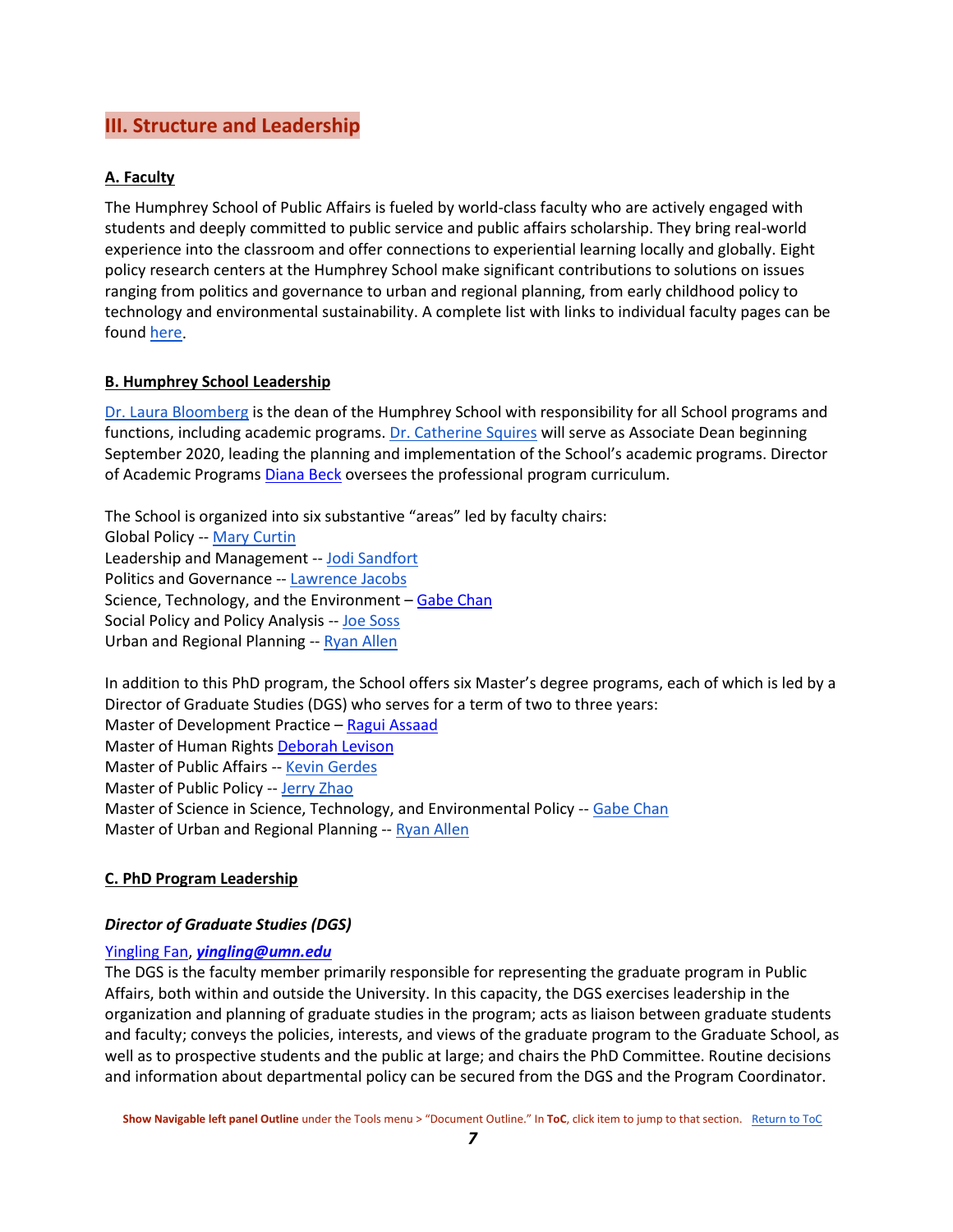#### <span id="page-8-0"></span>*Program Coordinator*

#### Carla Mantel, [cmantel@umn.edu](mailto:cmantel@umn.edu)

The Program Coordinator supports program development and operation through admissions, orientation, curriculum management, student progress, and implementation of policies, procedures, and forms; maintains student records; and supports students and faculty by addressing personal and academic challenges. The Program Coordinator is your best source of information about School and University policies and requirements that apply to the PhD program and can help you navigate them.

#### <span id="page-8-1"></span>*PhD Committee*

The PhD Committee, chaired by the DGS, serves as the primary consultative body for the program and is comprised of five or six program faculty on rotating terms, plus Associate Dean, Humphrey School Director of Admissions, Program Coordinator, and a student representative (excluded from admissions and individual student issues). The PhD Committee is the admissions committee for the PhD program and may act as a due process body to hear and rule on matters involving any exception to policy, scholarly dishonesty and/or misconduct within the graduate program. The currently serving committee members can be found [here.](https://sites.google.com/a/umn.edu/phd-in-public-affairs/home/phd-committee)

#### <span id="page-8-2"></span>*Students*

<span id="page-8-3"></span>PhD student photos/bios can be reviewed [here.](https://sites.google.com/a/umn.edu/ph-d-in-public-affairs-information-for-new-students/phd-public-affairs-student-bios)

#### **D. Faculty Advisor(s)**

You are assigned an advisor, and potentially a co-advisor, before the start of your first semester. Your faculty advisor is the person who seems at the time you matriculate to be best suited to guide you in your research. Most students remain with their initial advisor through completion of their dissertation, but some students change advisors because their interests change or because both the student and faculty member agree another faculty member is better suited to serve in that role. The faculty member who serves as your dissertation advisor is likely the most important individual in your graduate school career. She or he will be responsible for assisting you through your coursework, research, and PhD requirements and will also serve on your prelim exam committee (as chair) and on your final defense committee (as member). If there is a need to change advisors, consult with the DGS. If the change is approved, the Program Coordinator informs the Graduate School of the change so that it will be reflected on both student and faculty records. Helpful information about maintaining a productive relationship with your advisor can be found [here.](http://www.gradvising.umn.edu/for-students.html)

#### <span id="page-8-4"></span>**E. Faculty Supervisor**

#### **F. Staff**

Many staff work to support the mission of the School and assist the faculty and students in their endeavors. Staff with whom you may interact:

Stacey Grimes Administrative Consultant/Analyst and Supervisor of Curriculum and Instruction (612) 626-1329, [grime004@umn.edu](mailto:grime004@umn.edu) *Responsible for: course scheduling*

**Show Navigable left panel Outline** under the Tools menu > "Document Outline." In **ToC**, click item to jump to that section. [Return to ToC](#page-1-0)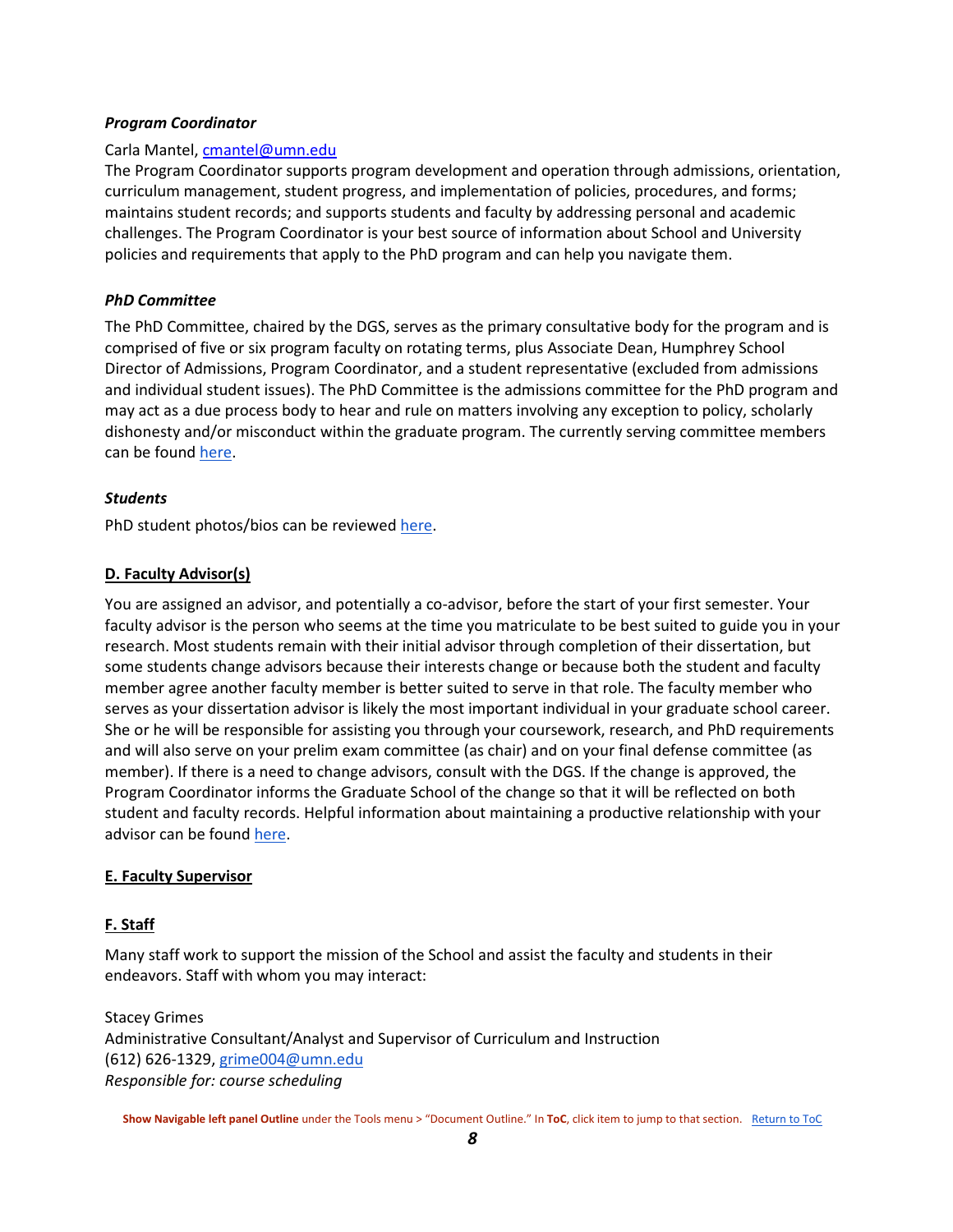Mary Lou Garza HR and Administrative Coordinator 612-625-3032, [garza001@umn.edu](mailto:garza001@umn.edu) *Responsible for: employment appointment letters*

Sherri Holmen Director of Facilities and Events (612) 626-1090, [holme021@umn.edu](mailto:holme021@umn.edu) *Responsible for: space assignments*

Gayle Peters Director of Human Resources (612) 626-9326, [gfpeters@umn.edu](mailto:gfpeters@umn.edu) *Responsible for: Humphrey Human Resources*

Suneil Sood Payroll Specialist (612) 626-7440, [ssood@umn.edu](mailto:ssood@umn.edu) *Responsible for: your paycheck!*

#### <span id="page-9-0"></span>**G. Graduate School**

The mission of the [Graduate School at the University of Minnesota](https://www.grad.umn.edu/) is to ensure quality in graduate education, advocate for the academic and professional development of graduate students, advance intellectual communication and scholarship across disciplines, and promote cultural diversity, scholarly integrity, and inclusivity. The Graduate School leads efforts to establish and review general policies and requirements that all graduate programs and students must follow. The Graduate School has created an online orientation called [GEAR](https://grad.umn.edu/gear) to help acclimate you to its programs and find additional resources for academic writing, research, and other skills.

#### <span id="page-9-1"></span>**H. Graduate Student Services and Progress (GSSP)**

GSSP is a central University office housed in Onestop Student Services that advises faculty and students concerning graduate education and University policies and procedures. GSSP serves as gatekeeper for graduate student milestone requirements, strictly enforcing policies and procedures. For example, failure to meet deadlines for filing certain forms and online processes can delay dates of examinations or dates when degrees are conferred. GSSP is located in 333 Bruininks Hall (just across the bridge to the East Bank). Contact information: gssp@umn.edu or 612-625-3490.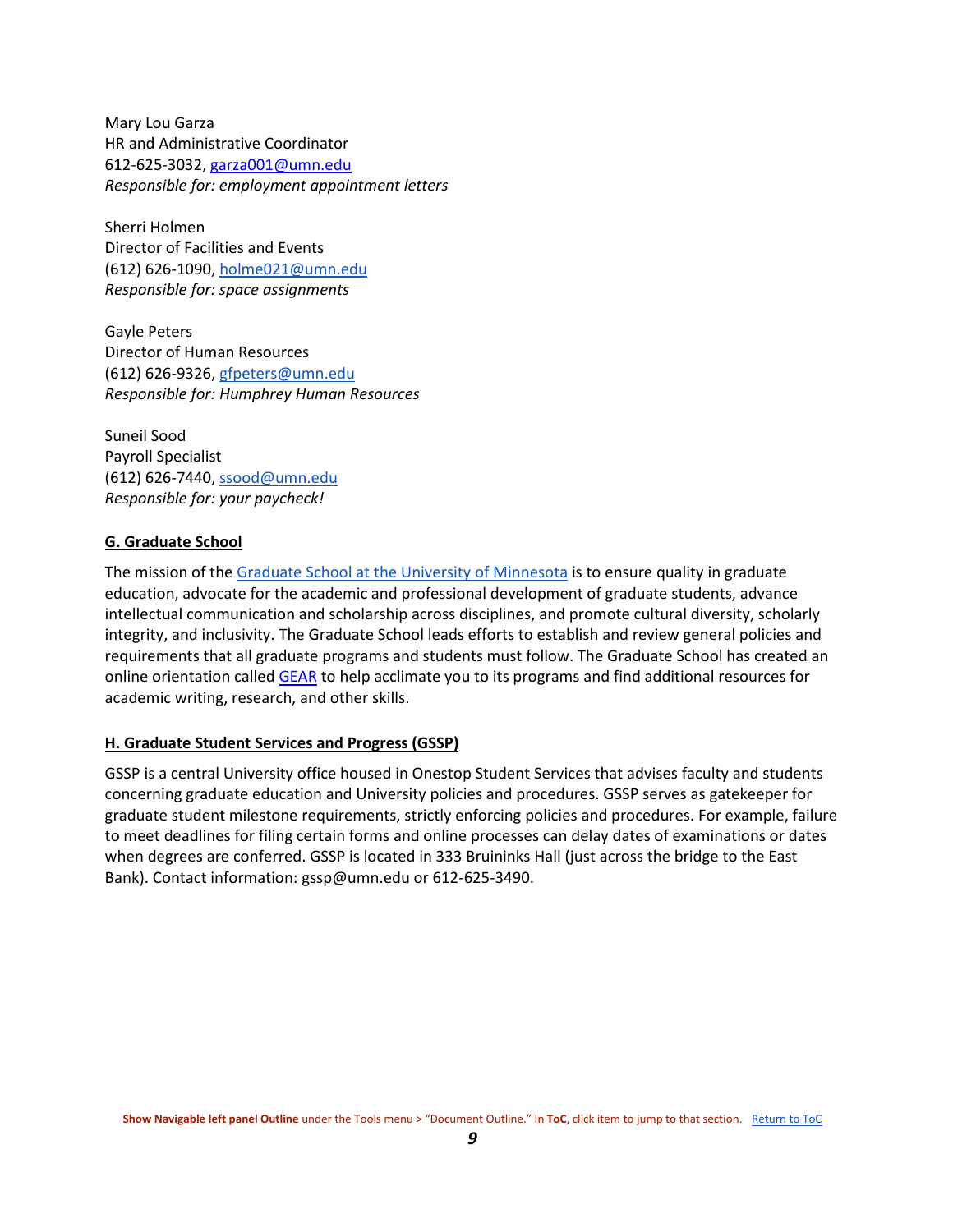## <span id="page-10-0"></span>**IV. Communications**

#### <span id="page-10-1"></span>**A. PhD/Public Affairs Google sites**

#### <span id="page-10-2"></span>*Newly Admitted Students*

Information for Newly Admitted Students [here.](https://sites.google.com/a/umn.edu/ph-d-in-public-affairs-information-for-new-students)

*Important First Steps, Orientation Events, Twin Cities Campus Information, Living in Minnesota, U Card, Curriculum Requirements and Fall Registration, International Students, Registration Holds[,](https://sites.google.com/a/umn.edu/ph-d-in-public-affairs-information-for-new-students/holds) Class Search, Registration Tutorial, Academic Integrity, Funding Opportunities (Fellowships; Travel), Graduate and Professional Student Advising (Best Practices), PhD Student Group, Helpful Resources, Business Cards, Important Contacts (including current student bios)*

#### <span id="page-10-3"></span>*Current Students*

Information for Current Student[s here.](https://sites.google.com/a/umn.edu/phd-in-public-affairs/)

*Tuition Band Allowances/Restrictions + Program Overview, Graduate Degree Plan (GDP), Prelim, Prospectus Review, and Final Defense Processes, Pedagogy Training Options, Co-authorship Policy (dissertation and prelims), Funding Opportunities (fellowships; travel), Graduate and Professional Student Advising (Best Practices), UM Library Resources Specific to PhD/Public Affairs, PhD Student Group, Ordering Business Cards, Important Message about Stress!, Student Bio/Photos*

#### <span id="page-10-4"></span>**B. Email and Listservs**

All official communication from University sources is sent to your @umn.edu email account. You are responsible for checking this email regularly and when requested, respond in a timely manner. The Humphrey School has two student listservs that you are on and are welcome to use:

[hhh-phd-l@lists.umn.edu](mailto:hhh-phd-l@lists.umn.edu) - This list includes only PhD/Public Affairs students and is used by the DGS and Program Coordinator to share important information such as deadlines or changes in University requirements; opportunities for professional development, fellowship applications, or award nominations; and invitations to academic events.

[hhh-stu-personal-L@lists.umn.edu](mailto:hhh-stu-personal-L@lists.umn.edu) - This list includes all Humphrey students and is used to share information about social activities, opportunities for housing, and other matters that are not necessarily official University business.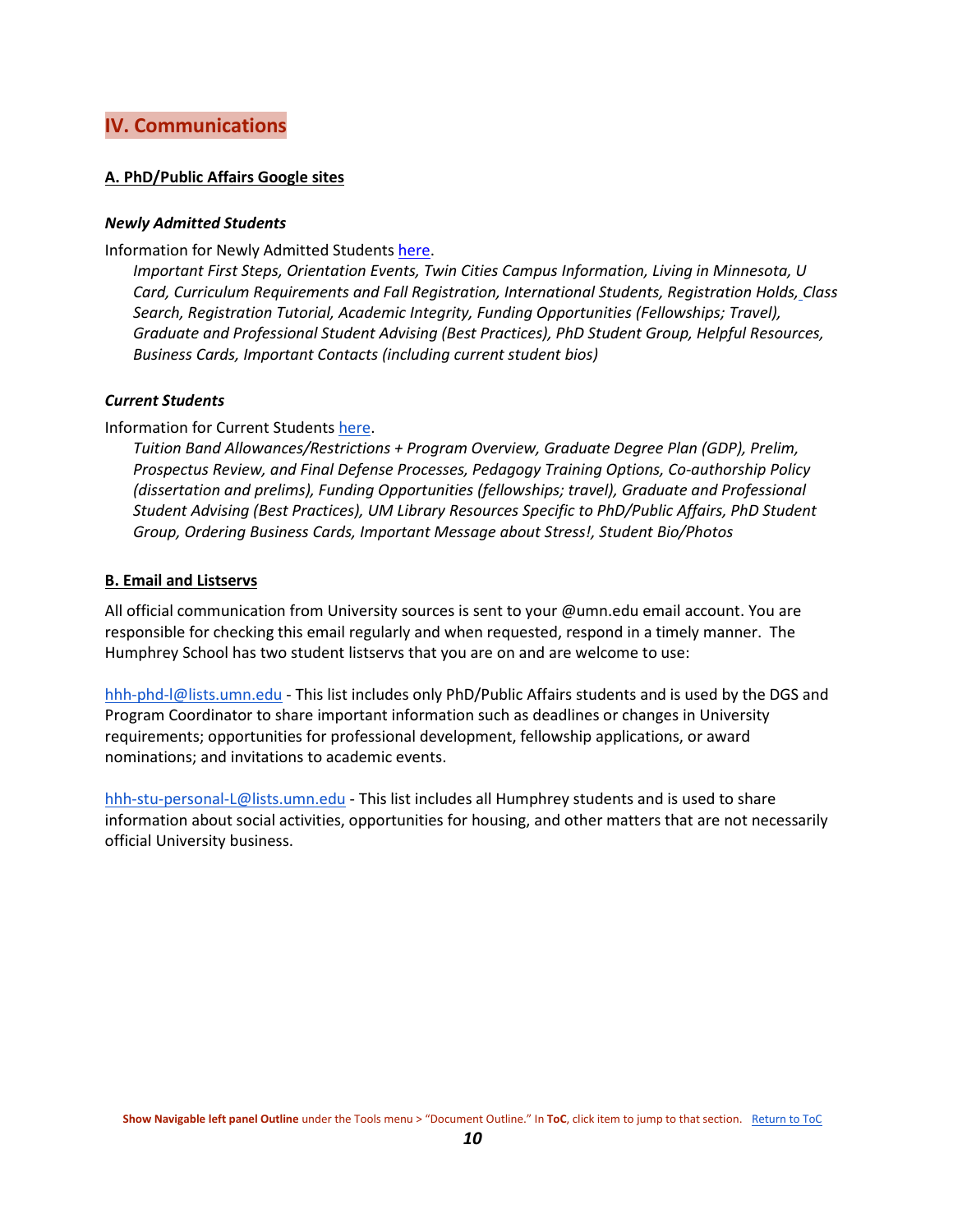## <span id="page-11-0"></span>**V. Public Affairs Ph.D. Requirements**

As a graduate student in Public Affairs, three different organizational units at the University of Minnesota will set requirements pertaining to your degree completion:

1. University-Wide Graduate Education Requirements, as enforced by Graduate Student Services and Progress (GSSP) on behalf of the University's Graduate School.

2. Humphrey School of Public Affairs (the "college" in University terminology)

3. PhD in Public Affairs Program (the "program" or "department" in University terminology)

The requirements include expectations regarding student conduct, coursework, research, preliminary exams, and a Ph.D. dissertation and defense. All program requirements are in compliance with University-wide requirements regarding graduate education. Some program requirements, as allowed in University-wide policies, are more specific or strict than University-wide requirements.

A summary of the formal steps meeting these expectations is given below, but be aware there is more to becoming an expert scholar/researcher/practitioner in the field than is captured by these formal requirements. The DGS, the Program Coordinator, and your faculty advisor(s) assist you and answer questions, but it is your responsibility to submit required documentation in a timely fashion on your path towards obtaining your doctorate degree.

#### <span id="page-11-5"></span><span id="page-11-1"></span>**A. University-Wide Graduate Education Requirements (1)**

The Graduate School, in wide consultation with colleges, schools, and programs, holds the responsibility for maintaining and updating requirements about University-wide graduate education. Graduate Student Services and Progress (GSSP) implements policies and requirements and serves as a gatekeeper for University-wide graduate education policies and tracking of graduate milestones. These requirements are non-negotiable but tend to be basic and achievable. The full policies are available via the UMN Policy Library under the heading "Graduate Students" found [here](https://policy.umn.edu/education) and are summarized below.

#### <span id="page-11-2"></span>*1. Active Status*

Students must maintain active status (i.e. be registered for courses) each fall and spring semester until their degree is granted. For doctoral students, this requirements includes students at the All But Dissertation (ABD) level (also referred to as Advanced Standing).

#### <span id="page-11-3"></span>*2. Time Limit*

Students have eight academic years to earn their PhD. Students who do not complete the degree within eight years must petition for an extension no less than six months before their time will expire. The extension request form is foun[d here.](http://policy.umn.edu/sites/policy.umn.edu/files/forms/um1777.pdf)

#### <span id="page-11-4"></span>*3. Cumulative GPA*

Students must maintain a cumulative GPA of a 3.0 (i.e., at least a B average).

#### **4. Transfer Credits**

● Graduate credits taken before the award of a baccalaureate degree may not be counted toward a graduate degree.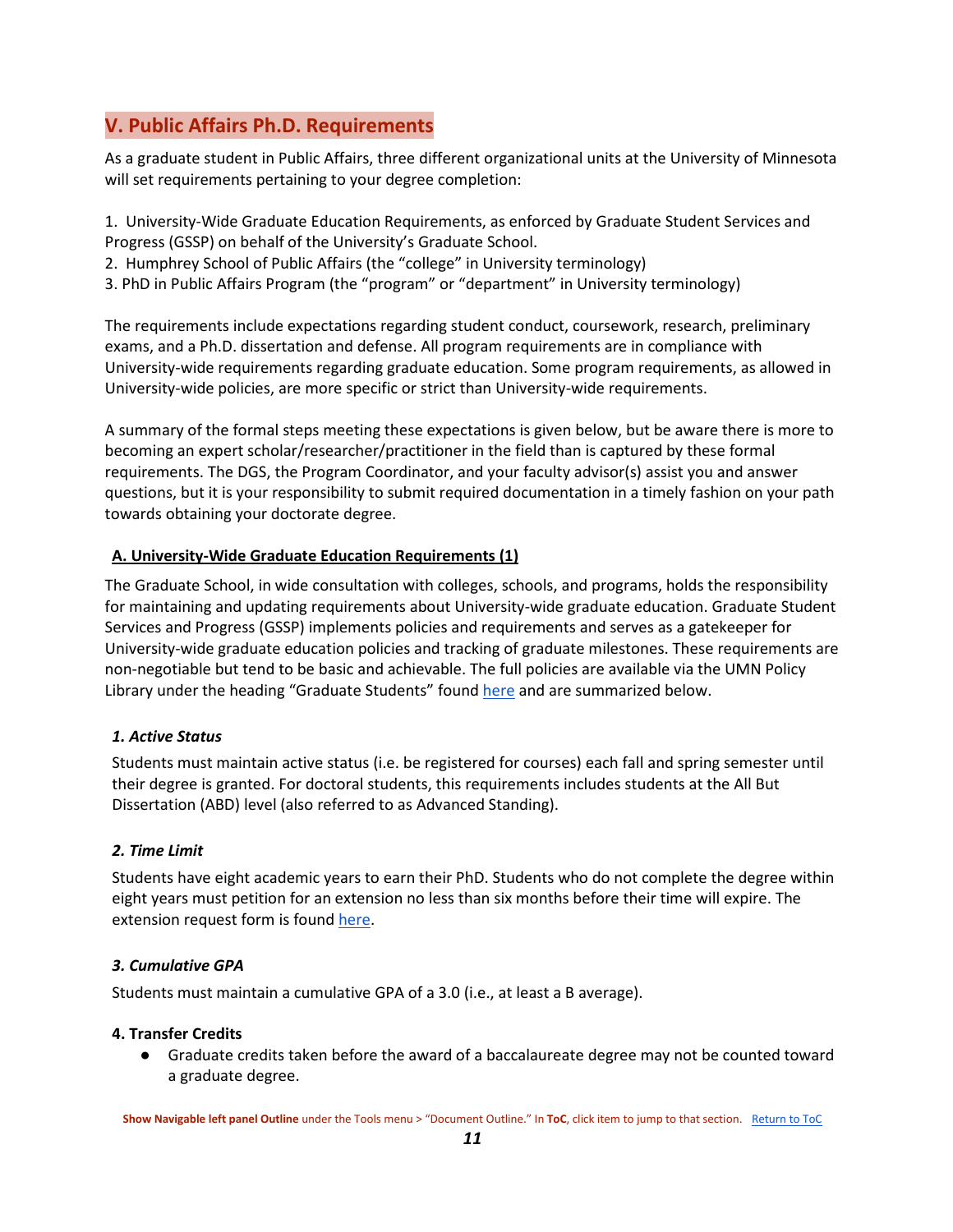- The number of transfer credits allowed is determined by the graduate program (e.g., the Humphrey School doctoral program).
- Graduate course credits earned while enrolled in one University graduate program may be applied to another University graduate program.
- Graduate course credits from other accredited institutions may be transferred. To use credits from non-U.S. institutions, courses must be deemed "comparable" to a course from an accredited U.S.-based institution, as vetted by the advisor, DGS, and Graduate School.
- Doctoral students must take a minimum of 12 course credits at the University.
- A maximum of 12 graduate course credits are allowed if taken in non-degree seeking or nonadmitted status (total of both University of Minnesota and external institutions).
- Transfer of thesis credits is not allowed.
- Earned doctorate thesis credits (8888) in one University graduate program cannot be applied toward the thesis credit requirement for another University graduate program.

#### <span id="page-12-0"></span>*5. Graduate Degree Plan (GDP)*

All students must file a Graduate Degree Plan (GDP) with GSSP before scheduling their preliminary exams. The GDP is a form that lists courses to be completed to fulfill requirements of the doctoral program. In most cases, all courses will be completed prior to the preliminary exam. This is the document that formalized any transfer of credits and communicates the coursework you intend to use to fulfill the PhD degree requirements.

#### <span id="page-12-1"></span>*6. Minimum Grade Requirements*

Only courses with grades of A, B, C (including C-) and S (if course is taken S/N) may be counted toward the degree and listed on the GDP. A minimum of 2/3 of the course credits included on a degree plan must be taken A/F. Audited courses are not permitted to be listed or counted towards degree progress.

#### <span id="page-12-2"></span>*7. Preliminary Exams*

Each doctoral candidate must pass a written and an oral preliminary exam. The written exam must be passed before the oral exam, and a student may only attempt the oral exam twice before being discontinued from the program.

#### <span id="page-12-3"></span>*8. Dissertation and Final Defense*

Each doctoral candidate must complete a dissertation and final defense (also referred to as the "final oral examination"). The dissertation must be presented publically, followed by a closed-door "defense" session with the student's committee. To be recommended for the award of the doctoral degree, all committee members, or all committee members save one, must vote that the student has passed the doctoral final oral examination. Students are not allowed to retake the final oral examination. Within seven (7) days of the final oral examination, committee members must notify the candidate in writing of all required revisions to the doctoral dissertation as well as specifying a time limit for the submission of the revised doctoral dissertation.

#### <span id="page-12-4"></span>*9. Dissertation Submission*

All students who complete a doctoral dissertation must file a digital copy of the dissertation with the University in accordance with University standards. Students may choose whether or not to request an [embargo of the publication of the dissertation](https://onestop.umn.edu/sites/onestop.umn.edu/files/forms/otr197_0.pdf) for a limited period of time.

**Show Navigable left panel Outline** under the Tools menu > "Document Outline." In **ToC**, click item to jump to that section. [Return to ToC](#page-1-0)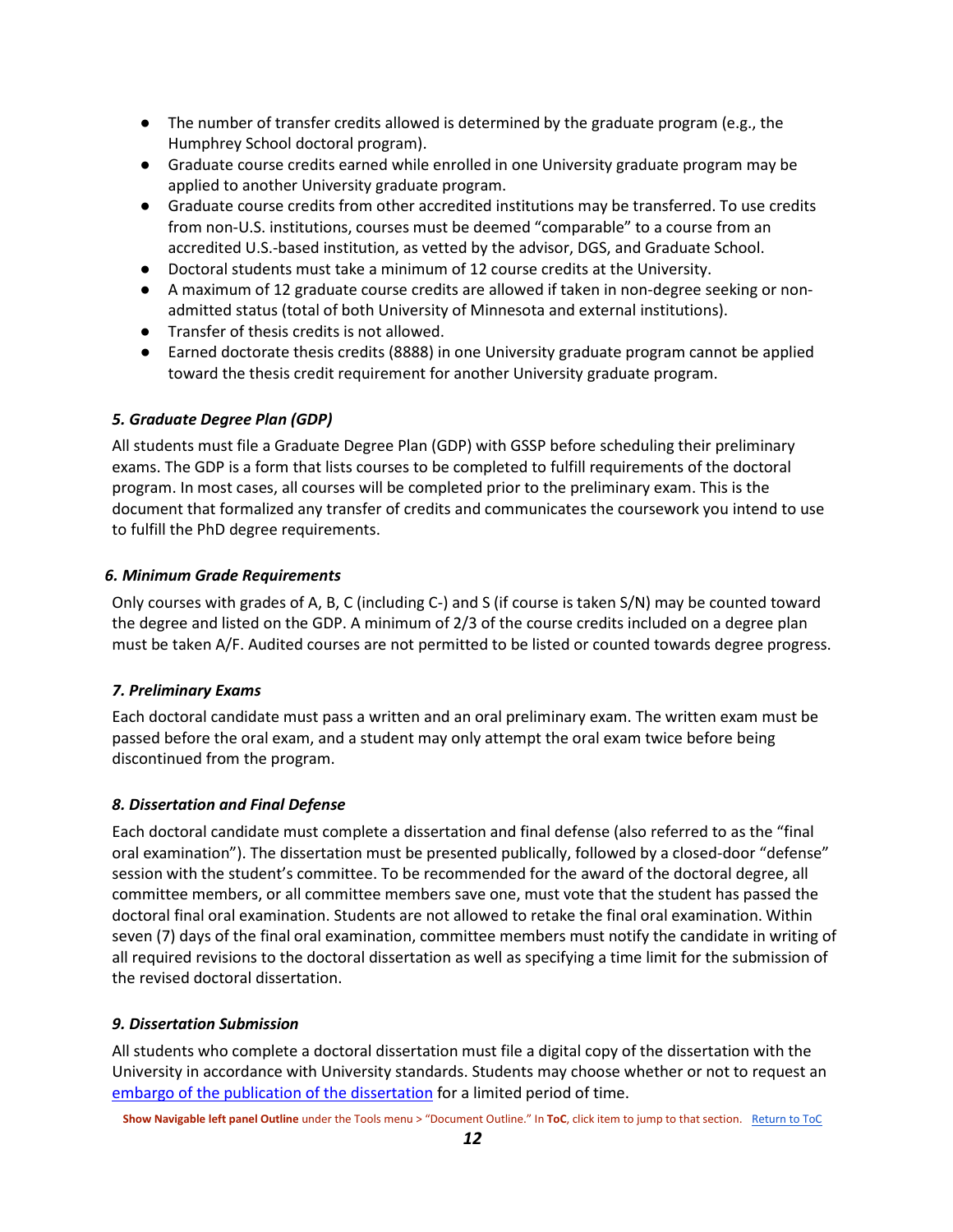#### <span id="page-13-0"></span>*10. Dual PhD Degrees (not allowed)*

Students are not permitted to earn two Ph.D. degrees at the same time in two fields using the same program of study and dissertation. Although students are generally discouraged from doing so, special circumstances may warrant taking a second Ph.D. degree at a later date, but only when a completely separate program and dissertation are involved.

#### <span id="page-13-1"></span>**B. Humphrey School ("College") Requirements (2)**

The Humphrey School of Public Affairs at the University of Minnesota houses the PhD program in Public Affairs. As such, the Associate Dean and the College Coordinator oversee and verify several aspects of a student's progress towards graduation. The Graduate Degree Plan and all committee approvals, for example, must be signed off on by the College Coordinator (or their designated representative) before being forwarded to GSSP. Other than overseeing and reinforcing the U-wide graduate education policies, the Humphrey School does not specify any additional policies or requirements. For most practical matters, including day-to-day administration of program requirements, the Associate Dean and College Coordinator have delegated authority and responsibility to the PhD Program DGS and the Program Coordinator.

#### <span id="page-13-2"></span>**C. Program Requirements for PhD in Public Affairs (3)**

The PhD/Public Affairs has several requirements for students in addition to University-wide graduate education requirements. *It is crucial that students talk with their advisor(s) before registration each semester to ensure they are meeting requirements and expectations.* Requirements are also available on websites and google sites or via the Program Coordinator or DGS. Carefully review the following section to become familiar with all requirements for the PhD in Public Affairs.

## <span id="page-13-3"></span>**VI. Program Requirements for PhD in Public Affairs**

#### <span id="page-13-4"></span>**A. Expected Time to Degree Completion**

Students are expected to graduate in 4-5 years. For a basic timeline on expected progress, review [Appendix I.](#page-38-0)

#### <span id="page-13-5"></span>**B. Full-time Status and ABD**

Students must hold full-time status (6-14 credit hours) each semester until they have obtained All but Dissertation (ABD) status, also called Advanced Standing. ABD status is awarded when all required coursework has been completed, all 24 credits of PA 8888 thesis credits have been registered for, and both written and oral prelim exams have been passed.

#### <span id="page-13-6"></span>**C. Coursework Requirements**

#### <span id="page-13-7"></span>*1. Required Coursework*

View/print chart [here](https://drive.google.com/a/umn.edu/file/d/1NBVDxjjAWTnQ228CsWnWVYnIdgFvFrtE/view?usp=sharing)

- 12 credits of coursework in Public Affairs PhD seminars -- taken by all PhD students
	- PA 8003 Integrative Doctoral Seminar in Public Affairs I (3) taken 1st semester
		- PA 8004 Integrative Doctoral Seminar in Public Affairs II (3) taken 2nd semester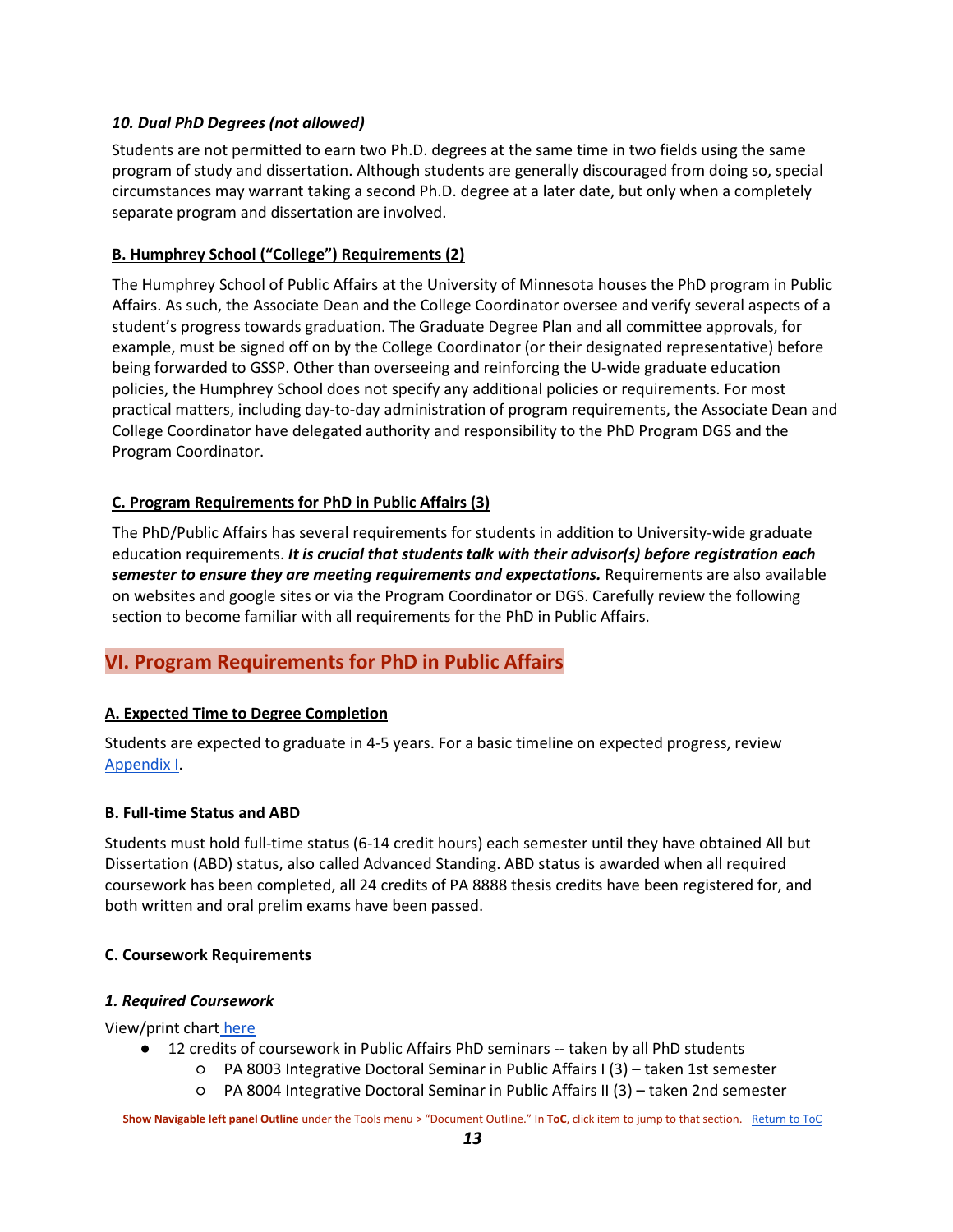- PA 8005 Doctoral Research Seminar in Public Affairs (3) taken semester prior to prelims
- PA 8006 Current Research in Public Affairs: Topics, Approaches, & Cultures (1.5+1.5) Year 1: attend both semesters without registering; Year 2: register and attend both semesters
- 12 credits (minimum of four courses) research methodology, chosen in consultation with advisor, including at least one course each in quantitative methods and qualitative methods. Courses are chosen in consultation with advisor based on student's background and research interests. Students may use previous graduate-level coursework for up to three of the four methods courses (up to 9 credits) with approval of PhD program director.(see example courses [here,](https://docs.google.com/spreadsheets/d/1cJWLk6n9vllQDxfbefR6dnCoqSuXCEyeRG0Fc1O3SPg/edit?usp=sharing) but others can be considered).
- 18 credits in one of four sub-plans [Public Policy; Urban Planning; Management and Governance; Science, Technology, and Environmental Policy] as defined by the sub-plan area and chosen in consultation with advisor (see next section for sub-plan details)
- 24 hours of PA 8888: Thesis credits

#### <span id="page-14-1"></span><span id="page-14-0"></span>*2. Sub-Plan Requirements -- Total of 18 Credits*

#### **Public Policy**

● Six courses selected by student and advisor, with consent of sub-plan faculty

#### <span id="page-14-2"></span>**Urban Planning**

- PA 8206 Planning Theory (3)
- PA 5204 Urban Spatial & Social Dynamics (3)
- Four additional courses
- GIS proficiency

#### <span id="page-14-3"></span>**Management and Governance**

- PA 8106 Research Seminar in Leadership & Management (3)
- PA 5012 Politics of Public Affairs (3)
- Four additional courses

#### <span id="page-14-4"></span>**Science, Technology, and Environmental Policy**

● Six courses selected by student and advisor, with consent of sub-plan faculty

#### <span id="page-14-5"></span>*3. Transfer Work*

As long as University-wide policies [\(above\)](#page-11-5) are followed, transfer coursework is allowed from previous master's or PhD programs or from graduate non-degree status in the area of research methodology (up to three courses) and in the sub-plan area (up to 18 credits). The advisor(s) will assess and approve which research methodology and sub-plan course requirements may be fulfilled with transfer work, subject to DGS approval. This transfer is formalized using the GDP form, in the second year of study.

#### <span id="page-14-6"></span>*4. Optional Minor*

An optional minor is allowed. University policy requires a minimum of 12 credits for a PhD minor, but specific course and credit requirements are set by the department. Contact the minor program's DGS to request a minor. The formal minor will appear on your transcript after being declared and approved on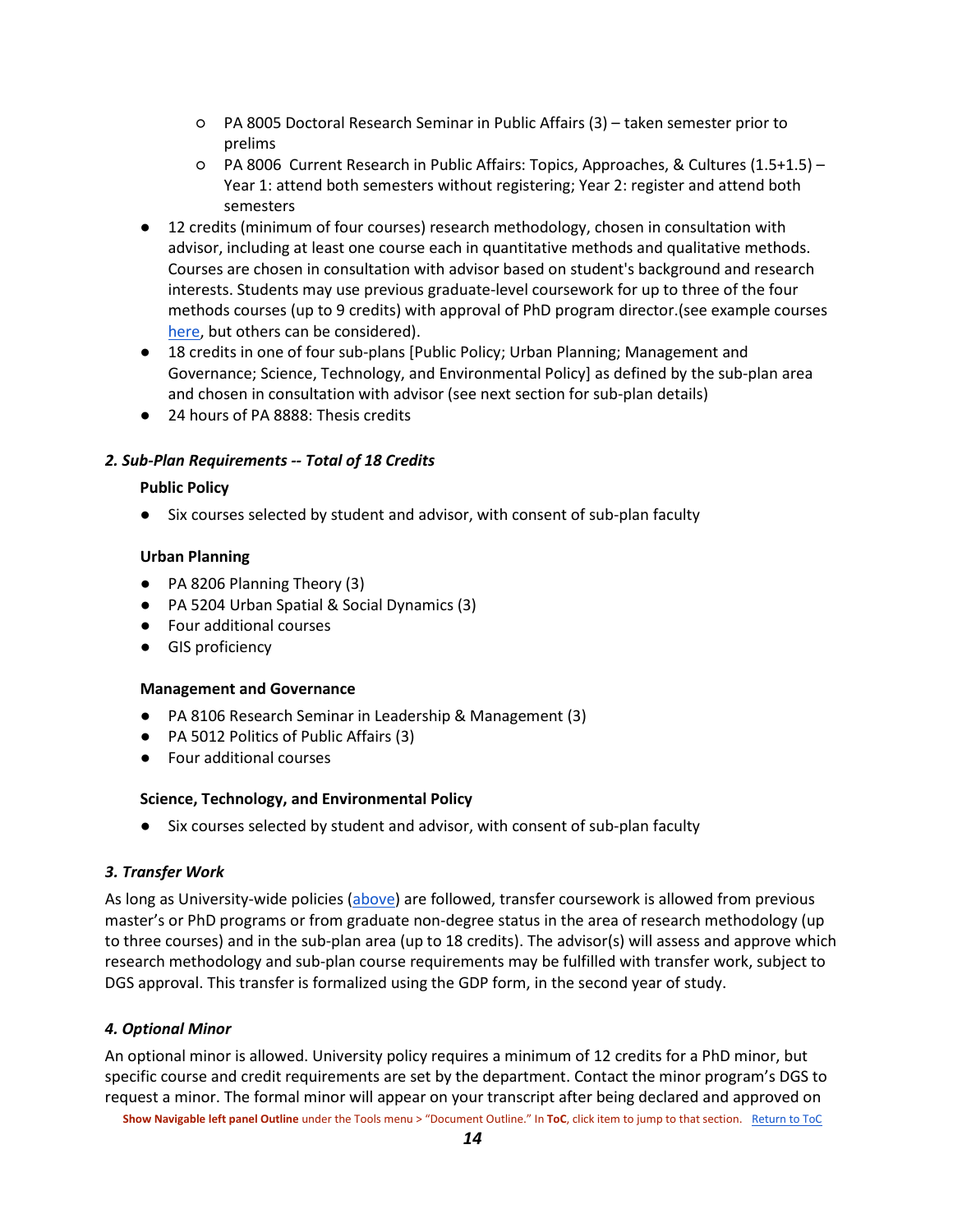the Graduate Degree Plan, where minor courses are marked as "other." Signature of the DGS from minor program is required on the form before final approval from the DGS of the PhD in Public Affairs.

#### *5. Teaching*

Students are required to take one formal or informal course in pedagogy (this can be fulfilled with previous education) and undergo one teaching experience during their PhD program (this can also be fulfilled if the student has previous teaching experience.

#### <span id="page-15-0"></span>**D. Non-coursework Requirements**

#### <span id="page-15-1"></span>*1. Master's Degree*

When students are admitted to the PhD program without a completed master's degree, they are required to concurrently complete the core curriculum of one of these five degrees from the Humphrey School:

- Master of Public Policy (MPP)
- Master of Urban and Regional Planning (MURP)
- Master of Science in Science, Technology, and Environmental Policy (MS–STEP)
- Master of Development Practice (MDP)
- Master of Human Rights (MHR)

Formal Admission to the master's program is not required. If you are not formally enrolled in a master's program, you do not need to complete the Professional Paper, Internship, or other capstone project requirement for that program.

#### <span id="page-15-2"></span>*2. Teaching and Pedagogy Training*

Students must fulfill two requirements related to acquiring teaching experience. The first is completion of a training course in pedagogy and the second is completion of a University-level teaching experience:

- At least one training course (not necessarily for credit) in pedagogy, subject to the approval of advisor and DGS must be completed. This training should be completed prior to the teaching experience. Some options to explore are foun[d here.](https://sites.google.com/a/umn.edu/phd-in-public-affairs/pedagogy-training-options)
- At least one teaching experience must be completed, subject to approval of the DGS. The teaching requirement may be fulfilled as a Teaching Assistant with major teaching responsibilities, co-instructor, or sole instructor of a substantial course. Teaching assistant positions also require approval of the faculty member who will serve as the instructor of record. Co- and sole instructor positions, in addition to endorsement by the faculty advisor and approval of the DGS, require approval of the Associate Dean. No courses can be taught as part of the Humphrey School curriculum without approval of the Associate Dean.

The pedagogy training and teaching experience requirements will be waived if the student can document previous teaching experience at the University level or other equivalent experience. For example, teaching experience requirements have been waived for students who hold degrees in education.

#### <span id="page-15-3"></span>*3. English Language Proficiency*

If English is not your first language, to be eligible for full teaching responsibilities, you must obtain an "ELP 1" rating.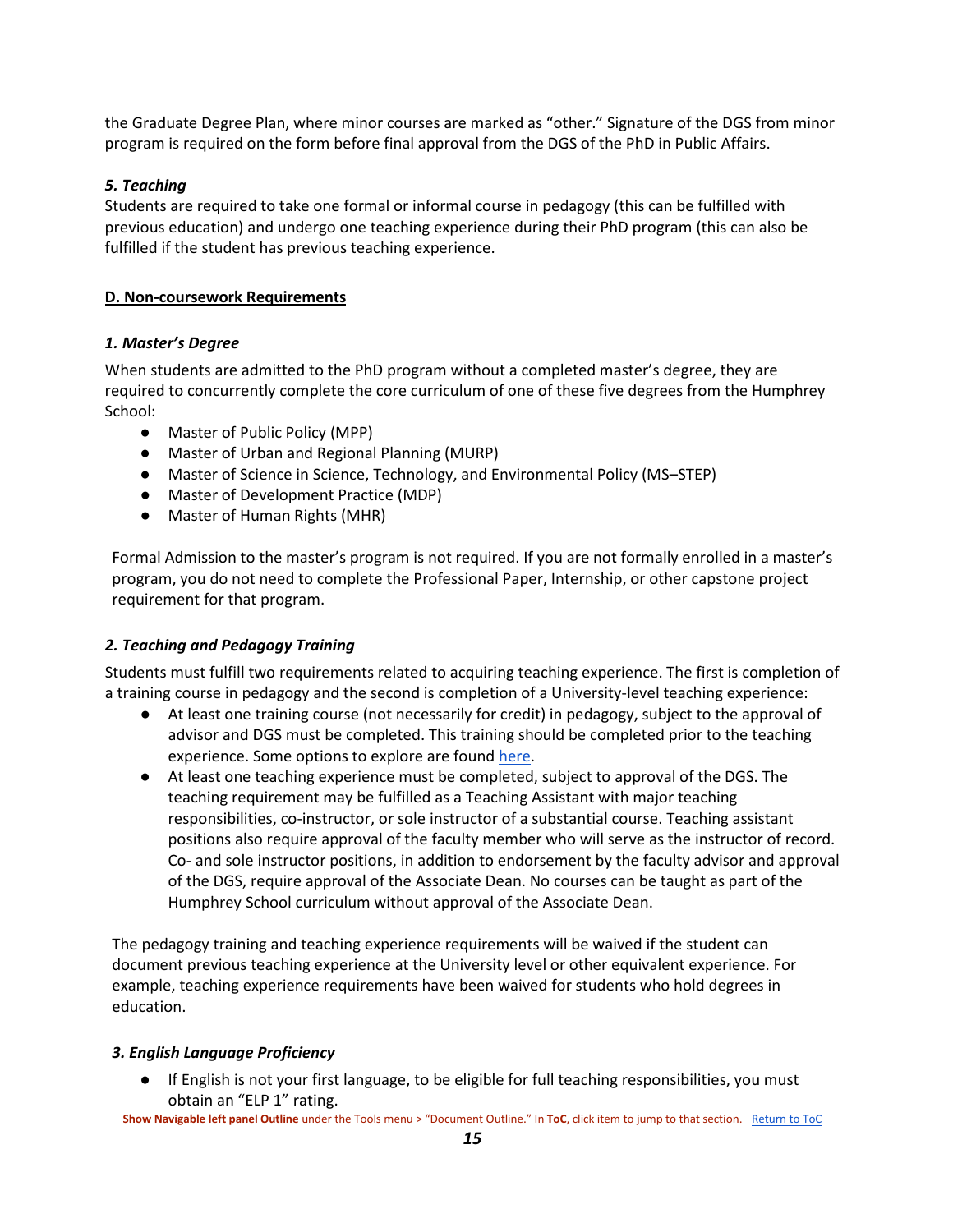- Check the "Speaking" sub-score on your TOEFL test and find your ELP rating under "English Language Proficiency Rating \$ TA Eligibility" [here.](https://cei.umn.edu/spoken-english-test-teaching-assistants-setta)
- Note that if your TOEFL speaking score is less than 27, you will need to take an exam at the University of Minnesota (SETTA), and you may be required to take a full semester course before you will be allowed to teach. It is advisable to take this course early in your program. Accordingly, find out your ranking early, discuss with your advisor, and plan to take the SETTA by late in your first semester so that you can take any required courses in your second semester.

#### <span id="page-16-0"></span>*4. Adequate Progress and Annual Review*

The University of Minnesota and the Humphrey School require that the progress of each doctoral student be reviewed annually and the results made available to the student in writing. The review is done to ensure that the student makes adequate progress toward the degree, to document outstanding achievements by the students, and to identify any potential problems for the student related to their performance. The reviews are meant to be an opportunity for the student and the advisor to talk about the student's experiences in order to facilitate the successful completion of the degree requirements. The annual review is based on such things as course grades and completions, seminar evaluations, advisor feedback, and the student's overall progress toward the degree. The annual review becomes part of the student's permanent file.

Near the end of spring semester, the PhD Coordinator will initiate the Annual Review workflow, which will first ask the student to fill out their self-assessment regarding the topics below. You should meet with your advisor either before or after completing this assessment to go over your progress. This assessment will then be sent on to the advisor and DGS for their comments. Topics to be reviewed include:

- progress towards completion of coursework;
- classroom performance and experience;
- plan for preliminary exams;
- experience and performance in research or teaching assistantship (when applicable);
- plans to complete pedagogy training and teaching requirements;
- competitive fellowships and grants applied for and received;
- conference and other presentations;
- articles and other publications;
- external travel and conference awards;
- funding source for the following year.

On the basis of the annual review a student may be advised to take one of several courses of action:

- continue toward the PhD (with possible suggestions for improvement)
- continue toward the PhD pending the fulfillment of certain conditions related to milestones, incomplete grades, etc.; deadlines for fulfilling conditions may also be set and failure to meet these deadlines may result in dismissal from the program
- withdraw from the program

#### <span id="page-16-1"></span>**E. Preliminary Written and Oral Examinations**

#### <span id="page-16-2"></span>*1. General Description*

Process and procedures associated with the preliminary examination are detailed [here](https://sites.google.com/a/umn.edu/phd-in-public-affairs/prelim-process) and must be followed to the letter or continued progress in the program will be compromised!!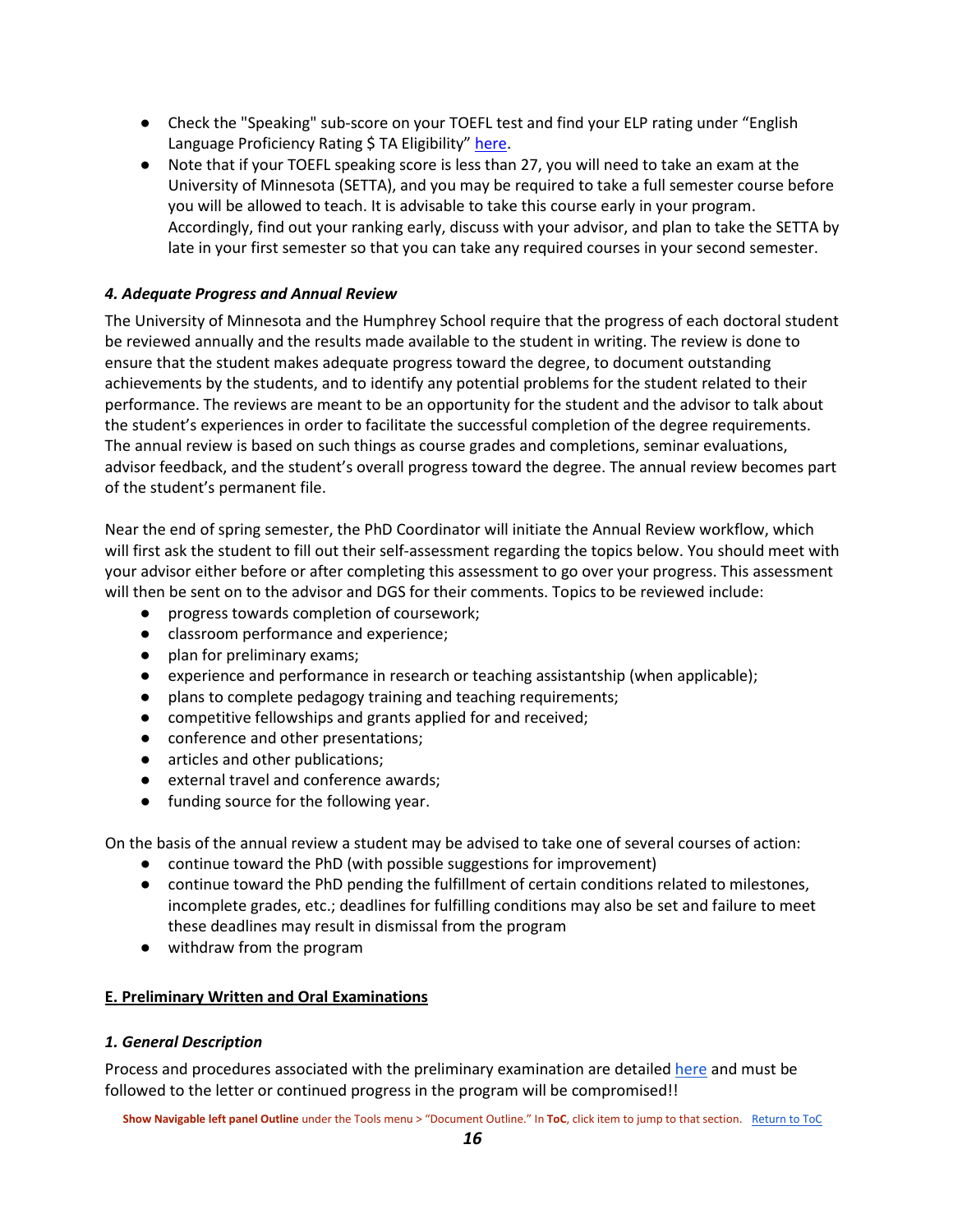In addition to the completion of program course and non-coursework requirements, students must pass both a written preliminary exam and an oral preliminary exam. Students are required to take the preliminary exams within six (6) months after completing course work for the degree or within three and one-half (3.5) academic years (i.e., by the end of the seventh semester) from initial matriculation, whichever comes first.

Students will have only two opportunities to pass the preliminary exams.

There are two methods for completing the written preliminary exam requirements. The first method (Option A) is a formal written comprehensive examination that covers theory, research methodology, and substantive knowledge in the student's chosen field. The second method (Option B) is the preparation of a research paper and/or prospectus for the final dissertation. In both Option A and B, the written examination is followed by an oral preliminary exam that focuses on but is not strictly limited to the content of the written exam.

- Students in Urban Planning, STEP, and Management and Governance sub-plans will follow Option A.
- Students in Public Policy will choose (in consultation with advisor) either Option A or B.

#### <span id="page-17-0"></span>*2. Examination Committee*

Students must be guided and assessed in the examination process by a committee of faculty. The student's advisor, in consultation with the student and the DGS, approves the examination committee. The advisor is typically (but not necessarily) the chair of the committee. Each committee shall be composed of no fewer than four persons. At least three committee members, including the chair, shall hold faculty appointments at the Humphrey School. At least one of the committee members shall hold faculty appointments outside the Humphrey School. In addition, at least three of the committee members shall be tenured or tenure-track faculty members, and at least 2 members must have a doctoral degree or designated equivalent with areas of expertise related to the content of the student's examination. [See [related section on appointing non-University of MN experts to committee.](#page-23-6)]

#### <span id="page-17-1"></span>*3. Prelim Option A. The Comprehensive Written and Oral Exam*

Required for *Urban Planning*, *Management and Governance, and Science, Technology, Environmental Policy*; optional for *Public Policy.*

In Option A students take a comprehensive examination that includes a written exam in three subject areas including theory, research methods, and area of specialization, followed by an oral exam that demonstrates the student's knowledge and understanding of the three subject areas.

#### **a. Comprehensive Examination Memorandum of Understanding (MOU)**

<span id="page-17-2"></span>The purpose of the MOU is to establish an agreement between the student and the committee regarding the scope and details of the exams. To that end, the memo must include information on the following:

- Examination date for the written examination.
- A well-defined area of topical specialization that reflects the research and teaching interests of the student.
- Finalized versions of reading lists for each subject area (i.e., theory, methods, substantive area).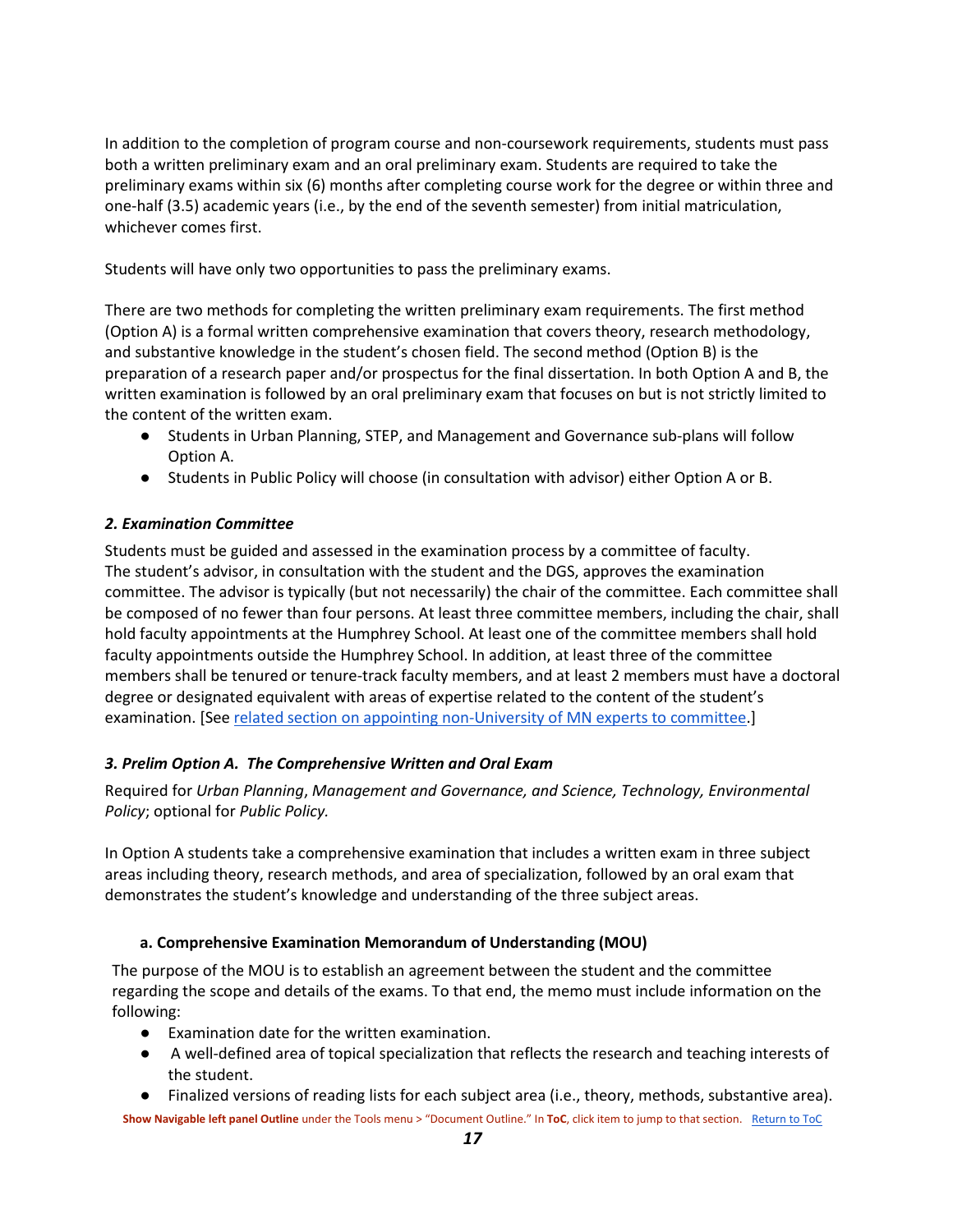The MOU will be written by the student, signed by the committee chair in consultation with all committee members, and distributed at least two weeks before the exams are scheduled. The student shall discuss and clarify the scope and contents of the MOU with individual committee members. This should be done reasonably early during the development of the MOU. By policy, all readings and course materials included in the Humphrey School required courses (i.e., PA 8003, PA 8004, PA 8005, and PA 8006) is incorporated by reference in the MOU, if not explicitly by author and title. The chair is responsible for the implementation of the contents of the memo.

#### <span id="page-18-0"></span>**b. Written Exams**

#### <span id="page-18-1"></span>*i. Topics and Questions*

The committee will develop written exam questions that reflect appropriate detail, depth, and sophistication of the materials covered in the required courses and in the MOU. Each of the three subject areas (i.e., theory, research methods, and area of specialization) will have up to three questions of which students will answer one or two determined by the exam committee.

The DGS will review exam questions and may propose revisions to the committee. The primary concern of the DGS review will be to ensure that the questions fairly reflect the topics covered in coursework required of all PhD students. In making this determination, the DGS may consult with the instructors teaching required PhD courses.

#### <span id="page-18-2"></span>*ii. Format and Distribution*

- The written exams will take place over a 7-day period.
- The student will be given all of the questions at the beginning of the 7-day period.
- All questions will be emailed to the student, and once the questions are emailed, the timed exam commences.
- The deadline for the completed exam, down to the minute, will be provided to the student in the same email containing the exam questions.
- The student will email the full set of answers to all members of the committee at the end of the 7-day period.
- Failure to meet the 7-day deadline constitutes failure of the examination. The student's response to each exam subject area shall be no more than 10 pages, not inclusive of bibliography, with double spacing, a font size of 12, and 1-inch margins.

#### <span id="page-18-3"></span>*iii. Assessment*

The written preliminary examination will be graded either pass, pass with reservations, or fail. Results of the written examination are forwarded by the student's advisor to the DGS and Program Coordinator. A passing grade must be achieved before the student may take the preliminary oral exam.

For students who pass with reservations, conditions to be met must be given in writing to the student within ten working days, including a timeline for completion. Reservations must be removed by the committee before the student may advance to the oral exam.

If a student fails the exam, he or she may retake the examination once. All committee members, or all committee members save one, must approve this option. The second attempt to pass the preliminary written examination must use the same committee members unless an emergency situation necessitates a substitution. If the committee does not approve a retake, or if the student fails the retake, the student will be terminated from the program.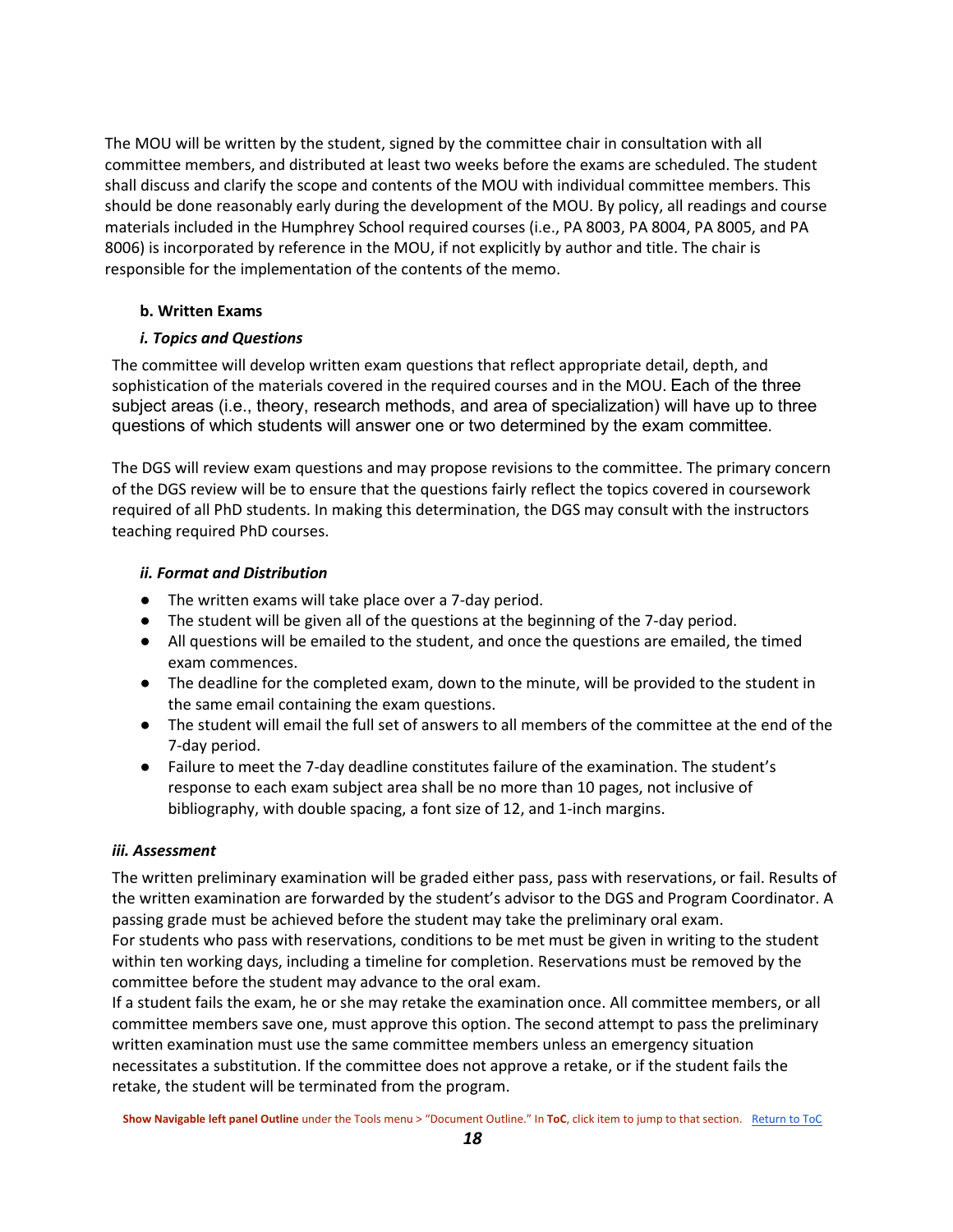#### <span id="page-19-0"></span>**c. Oral Exam Format and Assessment**

- The oral exams must be taken within 7-14 days of the written exam results being entered, preferably sooner. The oral exam is another opportunity to demonstrate the breadth and depth with which the student understands the field in general and the student's specialty in particular.
- The preliminary oral examination will be graded either pass, pass with reservations, or fail.
- If a student fails the exam, he or she may retake the examination once. All committee members, or all committee members save one, must approve this option. The second attempt to pass the preliminary oral examination must use the same committee members unless an emergency situation necessitates a substitution. If the committee does not approve a retake, or if the student fails the retake, the student will be terminated from the program.

#### <span id="page-19-1"></span>*4. Prelim Option B. Paper or Prospectus and Defense*

#### Optional for *Public Policy*

In Option B the student prepares and defends a paper or research prospectus that relates to the student's area of specialization. The *paper or prospectus* serves as the student's preliminary *written*  examination. The *defense* of the paper or prospectus serves as the student's preliminary *oral* examination.

#### **a. Paper or Prospectus**

<span id="page-19-2"></span>The student has a choice of preparing either a research paper or a prospectus for research. The choice will be made in consultation with and approval from the student's advisor.

- Research Paper -- The research paper shall be of a length and quality as to make it suitable and ready for submission to a prominent journal. It is expected that the paper will serve as one of the three papers constituting the student's dissertation research.
- Research Prospectus -- The research prospectus shall constitute a plan of research large enough to constitute a dissertation (in either book-length thesis form or 3-paper form). The prospectus shall include at a minimum the following:
	- a statement and description of the research question(s) and objectives
	- a placement of the proposed research within a theoretical and conceptual framework
	- a well-developed plan for data collection and analysis that includes a description of the research methods to be used
	- appropriate references and full citation of references

#### **b. Certification and Availability**

<span id="page-19-3"></span>The student's advisor must certify in advance that the paper or prospectus is ready for presentation. Such certification implies that in the judgment of the advisor, the student can successfully defend the work. This must be done at least 7 days before the scheduled oral exam. This certification should be made to the DGS and communicated to the Program Coordinator. If an advisor indicates the student is not ready, the reasons should be documented with the DGS.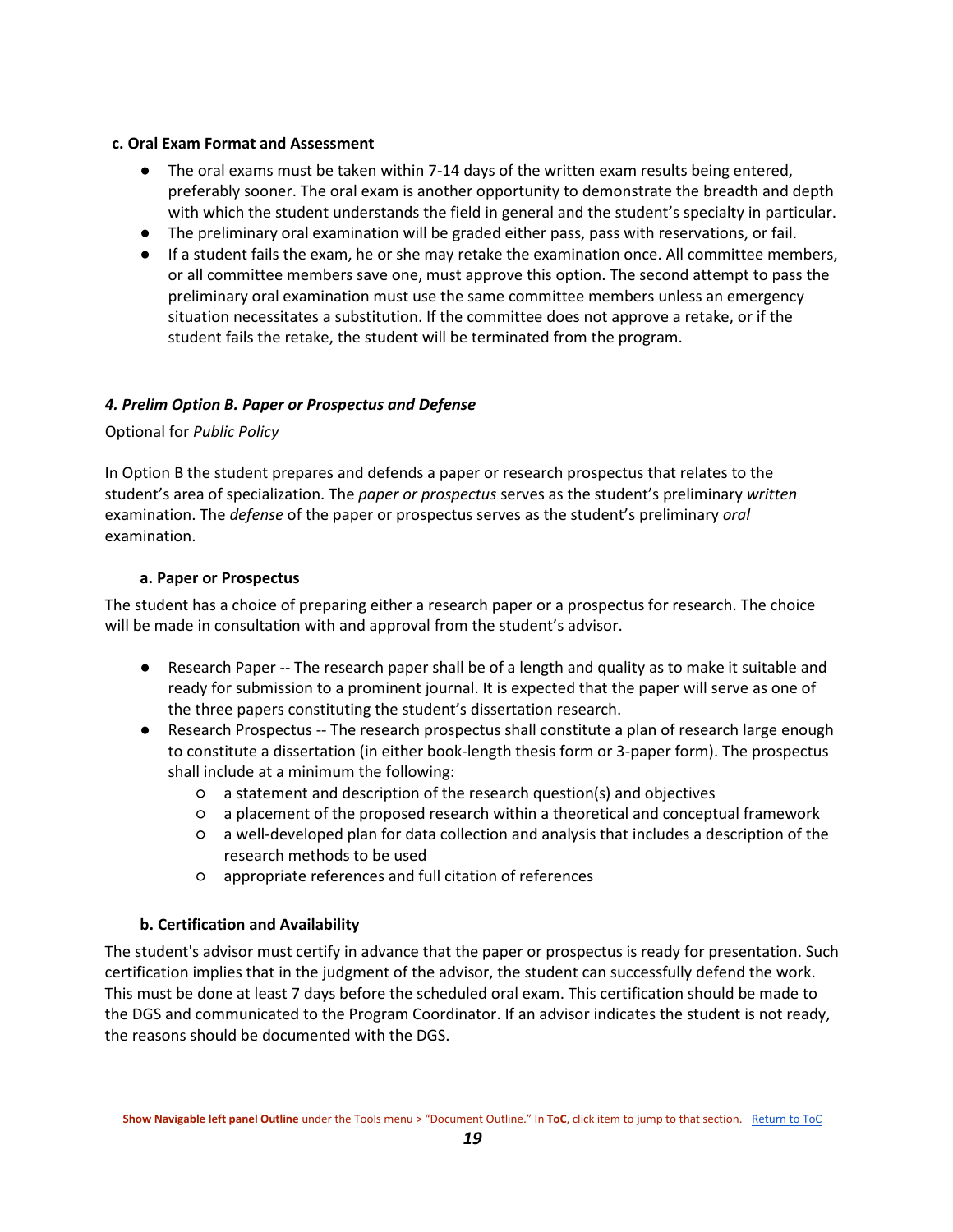A digital version of the paper or prospectus should be sent to the DGS. Program Coordinator, and examination committee no later than one week prior to the oral presentation/defense date. No presentation will be allowed without a completed copy of the paper or prospectus.

#### <span id="page-20-0"></span>**c. Oral Defense Format and Assessment**

- The oral defense will be a presentation and defense of the paper or prospectus. The oral defense will be scheduled no sooner than 7 days after submission of the paper or prospectus
- The student will make a formal presentation of the paper or prospectus, limited to 30 minutes. Only clarifying questions are permitted during the presentation. The chair of the session will moderate the presentation and judge whether a question is clarifying. The formal presentation is followed by a period of questions from the committee.
- The preliminary oral examination will be graded either pass, pass with reservations, or fail.
- For students who pass with reservations, conditions to be met must be given in writing to the student within ten working days, including a timeline for completion. Reservations must be removed by the committee before the student may be admitted to candidacy.
- For students who complete prelims through Option A (comprehensive written and oral exams), the research prospectus is reviewed and approved after the student has successfully passed the preliminary oral examination. The procedures for this review and approval are described below.
- If a student fails the exam he or she may retake the examination once. All committee members, or all committee members save one must approve this option. The second attempt to pass the preliminary oral examination must use the same committee members unless an emergency situation necessitates a substitution. If the committee does not approve a retake, or if the student fails the retake, the student will be terminated from the program.

#### <span id="page-20-1"></span>**F. Dissertation and Final Defense/Examination**

#### <span id="page-20-2"></span>*1. General Description*

Process and procedures associated with the final defense of your dissertation are detailed [here](https://sites.google.com/a/umn.edu/phd-in-public-affairs/final-defense-and-degree-conferral-process) and must be followed closely or degree conferral will be compromised!!

After a student passes the preliminary examinations (see previous section), he or she is admitted to Candidacy. Students have two options for completing the dissertation: 1) traditional book-length thesis (Thesis Option), or 2) completing a series of three research papers (Three-Paper Option) that comprise a single dissertation for submission to the University.

- Students choose one of the two options in consultation with their advisor.
- Students must declare which option they are pursuing prior to the preliminary oral examination.
- Students must complete and defend their dissertations within five years after achieving candidacy. Failure to complete the dissertation within five years after achieving candidacy will result in termination from the program. The Humphrey School will follow University policies governing appeals for extensions of time for completion of the dissertation and for termination of students from the program. For University policies see Section III.b[. here.](https://policy.umn.edu/education/doctoralperformance)

#### <span id="page-20-3"></span>*2. Thesis Option*

In the Thesis Option, students prepare a major, book-length thesis on a topic of their choosing. Students choosing this option must have their dissertation topic and research *prospectus* reviewed and approved by their Advisor and final examination committee.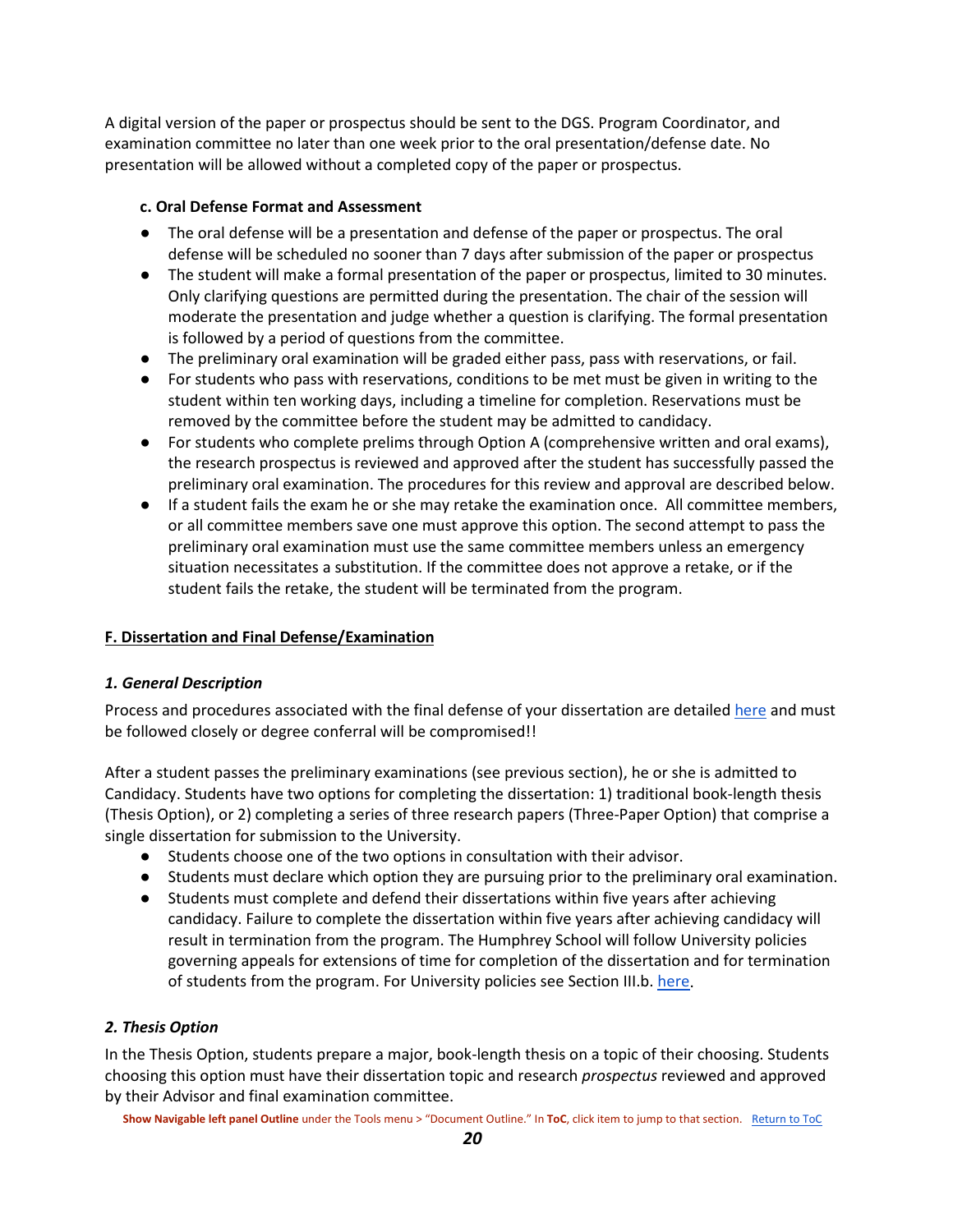#### <span id="page-21-0"></span>**a. Prospectus Review**

The manner and timing of the research prospectus review depends upon the preliminary examination ("prelims") option chosen by the student.

- For students who complete prelims through Option A (comprehensive written and oral exams), the research prospectus is reviewed and approved after the student has successfully passed the preliminary oral examination. The procedures for this review and approval are described below.
- For students who complete prelims through Option B (paper or prospectus and oral defense), the prelim process itself constitutes the review and approval of the research prospectus.

#### **b. Prospectus Content**

<span id="page-21-1"></span>The research prospectus shall constitute a plan of research for a major, book-length thesis. The prospectus shall include at a minimum the following:

- $\bullet$  a statement and description of the research question(s) and objectives
- a placement of the proposed research within a theoretical and conceptual framework
- a well-developed plan for data collection and analysis that includes a description of the research methods to be used
- appropriate references and full citation of references

#### <span id="page-21-2"></span>**c. Prospectus Certification and Availability**

- The student's advisor must certify in advance that the prospectus is ready for presentation. Such certification implies that in the judgment of the advisor, the student can successfully defend the work. This certification should be made to the PhD Director of Graduate Studies (DGS). If an advisor indicates the student is not ready, the reasons should be documented with the DGS.
- A digital version of the prospectus should be sent to the DGS, the Program Coordinator, and the final examination committee no later than one week prior to the defense date. No presentation will be allowed without a completed copy of the prospectus.

#### <span id="page-21-3"></span>**d. Prospectus Presentation, Defense, Discussion, and Evaluation**

- The student shall present and defend the prospectus to the final examination committee.
- The oral defense will be scheduled no sooner than 7 days after submission of the prospectus.
- The student will make a formal presentation of the prospectus, limited to 30 minutes. The formal presentation is followed by a period of questions from the student's committee.
- The student's committee will deliberate in private on the question of whether the student can proceed with the proposed research.
- The committee's approval is necessary on th[e Prospectus Defense Approval Form](https://docs.google.com/document/d/1koemf_F9ChTNyNANaL6u5uhHCPaJz6vcHKsK-FLNah4/edit) before the student may proceed with the research.

## <span id="page-21-4"></span>*3. Three-Paper Option*

In the Three-Paper Option students produce three research papers that are ready or almost ready for publication by the time of the defense. The papers shall relate to the same overarching topic, though they may address the topic in separate and independent ways. Students may choose the Three-Paper Option regardless of the method by which they completed their preliminary examinations.

● Students who complete preliminary exams through Option A (comprehensive written and oral exams) must prepare three papers for review and approval.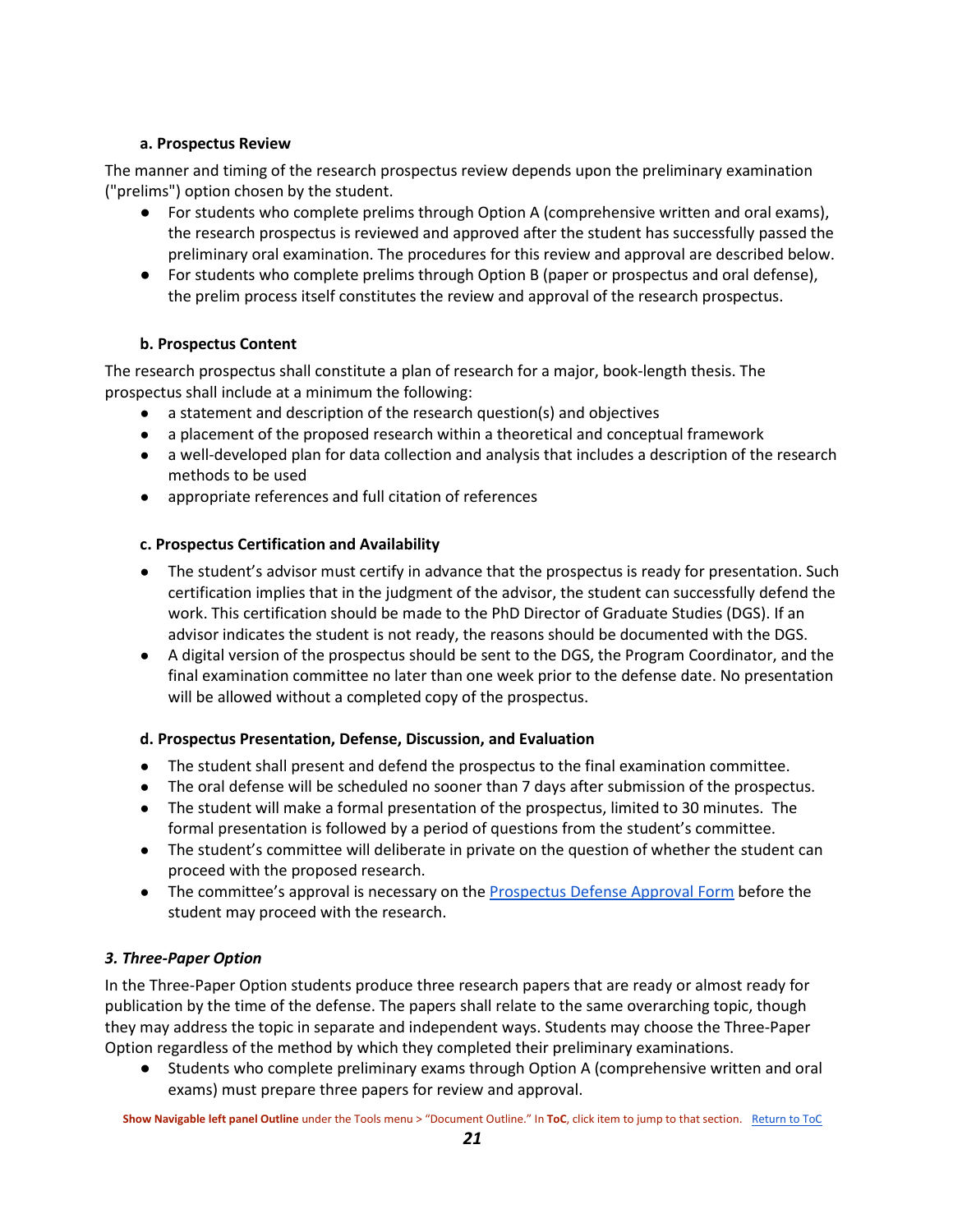- Students who complete preliminary exams through Option B *paper* and oral defense need only prepare and defend two additional papers to the one that served as the basis for the preliminary exams. The two additional papers must relate to the same overarching topic that was the topic of the initial paper and subject of the preliminary oral defense. The student's advisor must approve the topics of the two additional papers.
- Students who complete preliminary exams through Option B by presenting a *research prospectus* and oral defense must prepare three papers for review and approval. All papers must related to the same overarching topic that was the topic of the prospectus and preliminary oral defense.

#### <span id="page-22-0"></span>*4. Dissertation Defense and Final Examination*

The Humphrey School follows University Guidelines for the doctoral defense and final oral exam. Specific requirements are:

- A. The doctoral final oral committee must consist of at least four members, including the advisor(s). All members of the committee and the candidate must participate in the final oral examination. Committee members and/or the student may participate remotely as long as all conditions for remote participation in the examination are met.
	- a. At least three members (including the advisor) must be from the student's major field.
	- b. At least one member must represent a field outside the major. If the student has declared a minor, the outside member, or one of the outside members, must represent the minor field.
	- c. Members cannot satisfy the requirement with respect to more than one field.
	- d. The chair of the committee must not be the candidate's advisor or co-advisor.
	- e. At least two members of the committee must be tenured or tenure-track University faculty members who hold earned doctorate degrees or designated equivalents in appropriate fields from an accredited institution. At least one of the committee members must be a tenured University faculty member.
	- f. The Humphrey School Dean, Associate Dean, or DGS of the PhD program must verify eligibility and approve the members of the final oral examination committee.
- B. Thesis Reviewers for final oral examination:
	- a. A minimum of 2 major field reviewers and 1 minor/outside reviewer are required. In the case of multiple minors, there must be a reviewer for each minor.
	- b. Advisor(s) and co-advisor(s) must serve as reviewers.
	- c. Students must provide reviewers with a copy of the dissertation at least 14 days before the scheduled date of the doctoral final oral examination.
	- d. Every designated reviewer on the doctoral dissertation reviewer's report must certify that the dissertation is ready for defense before the doctoral final oral examination may take place.
- C. The doctoral final oral examination must include:
	- a. A public presentation of the candidate's dissertation to the doctoral final oral examination committee and the invited scholarly community.
	- b. A closed session (open only to the doctoral final oral examination committee and the candidate) immediately following the public presentation.
- D. To be recommended for the award of the doctoral degree, all committee members, or all committee members save one, must vote that the student has passed the doctoral final oral examination.
- E. Students are not allowed to retake the final oral examination.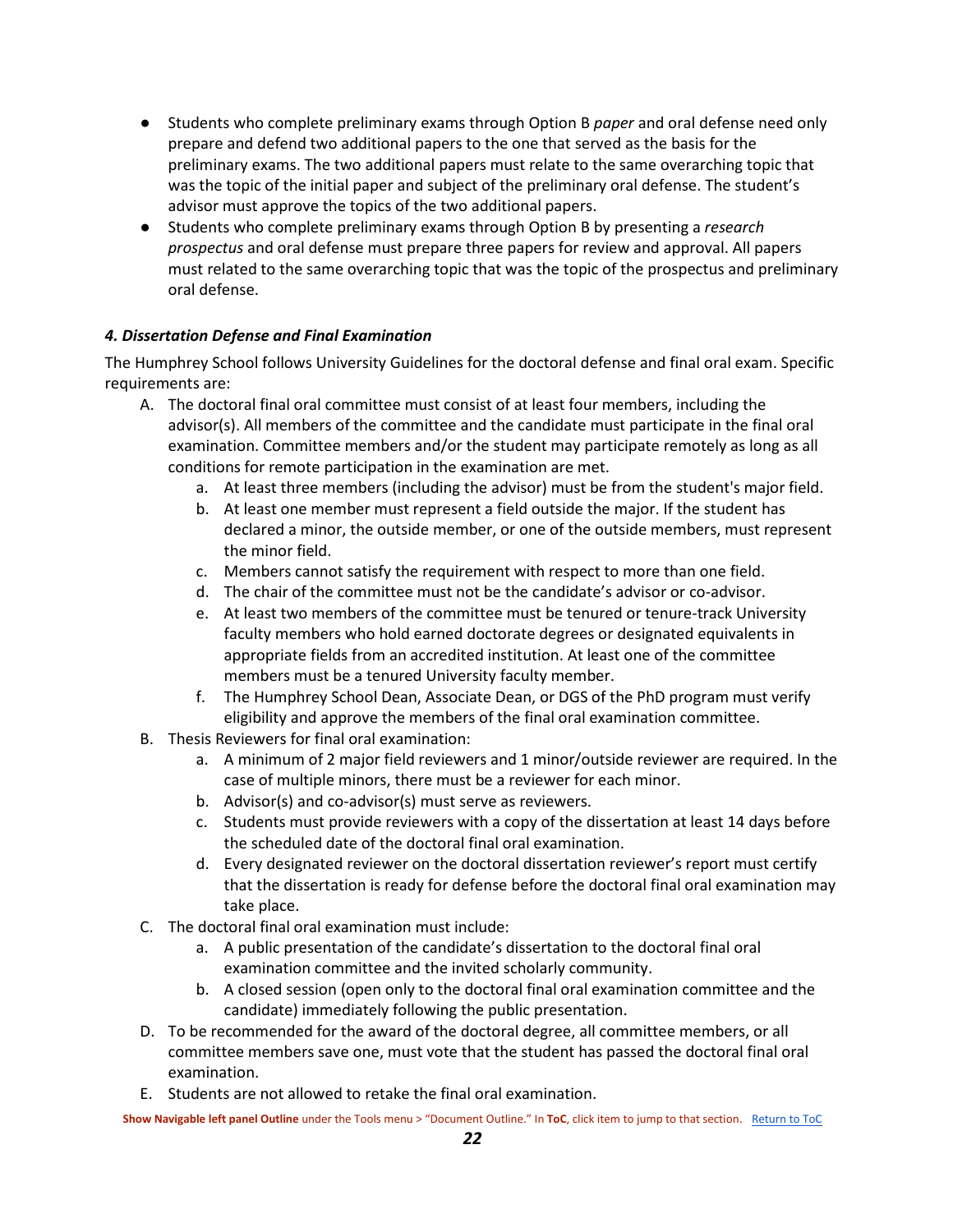#### <span id="page-23-0"></span>Source[: https://policy.umn.edu/education/doctoralcompletion](https://policy.umn.edu/education/doctoralcompletion)

#### *5. Submission of Final Copy of the Doctoral Dissertation*

- A. Committee members must notify the candidate in writing of all required revisions to the doctoral dissertation as well as specifying a time limit for the submission of the revised doctoral dissertation within seven (7) days of the final oral examination.
- B. All students who complete a doctoral dissertation must file a digital copy of the dissertation with the University in accordance with University standards. Students may choose whether or not to request an embargo of the publication of the dissertation for a limited period of time.

<span id="page-23-1"></span>Source[: https://policy.umn.edu/education/doctoralcompletion](https://policy.umn.edu/education/doctoralcompletion)

#### **G. Co-authorship of dissertation work**

The bulk of the work submitted for dissertation credit must reflect the independent substantive intellectual contribution of the candidate. Such work may be done in the context of a broader research initiative, funding from a research grant, or in a laboratory environment in which more than one person contributes. Within such a collaborative research context, the student need not be the lead intellectual contributor. It may be the case that one or more of the papers submitted as part of the dissertation are the joint or collaborative product of multiple authors. In such cases, the candidate must acknowledge all co-authors in the dissertation, and the contributions of each author must be made explicit in the dissertation.

#### <span id="page-23-6"></span><span id="page-23-2"></span>**H. Non-UM experts on PhD Committees**

Experts outside of the University of Minnesota, with or without faculty appointments elsewhere, may serve on preliminary examination committees.

- Such appointments shall be approved upon agreement by the student's advisor and the DGS.
- Persons given such appointments must have a PhD or the equivalent doctoral degree in their field.
- Such appointments are limited to service on the committee for the student requesting it; they do not constitute appointment to Graduate Faculty status at the Humphrey School. The appointment carries with no privileges or responsibilities other than service as a member of the examination committee for the student requesting it.
- There will be no travel funds or honoraria offered to persons given such appointments.
- The DGS will provide an annual report of such appointments to the HHH faculty.

<span id="page-23-3"></span>(adopted by Humphrey School faculty 4/21/16)

## **VII. Program Policies**

#### <span id="page-23-4"></span>**A. Coursework Policies**

#### <span id="page-23-5"></span>*1. Coursework and Thesis Credits Covered by Tuition Benefits*

- Minimum credit registration each semester is 6 and maximum credit registration each semester is 14.
- All coursework should pertain directly to the Public Affairs PhD degree, which includes a formal minor when declared. If the student is in good standing and making satisfactory degree progress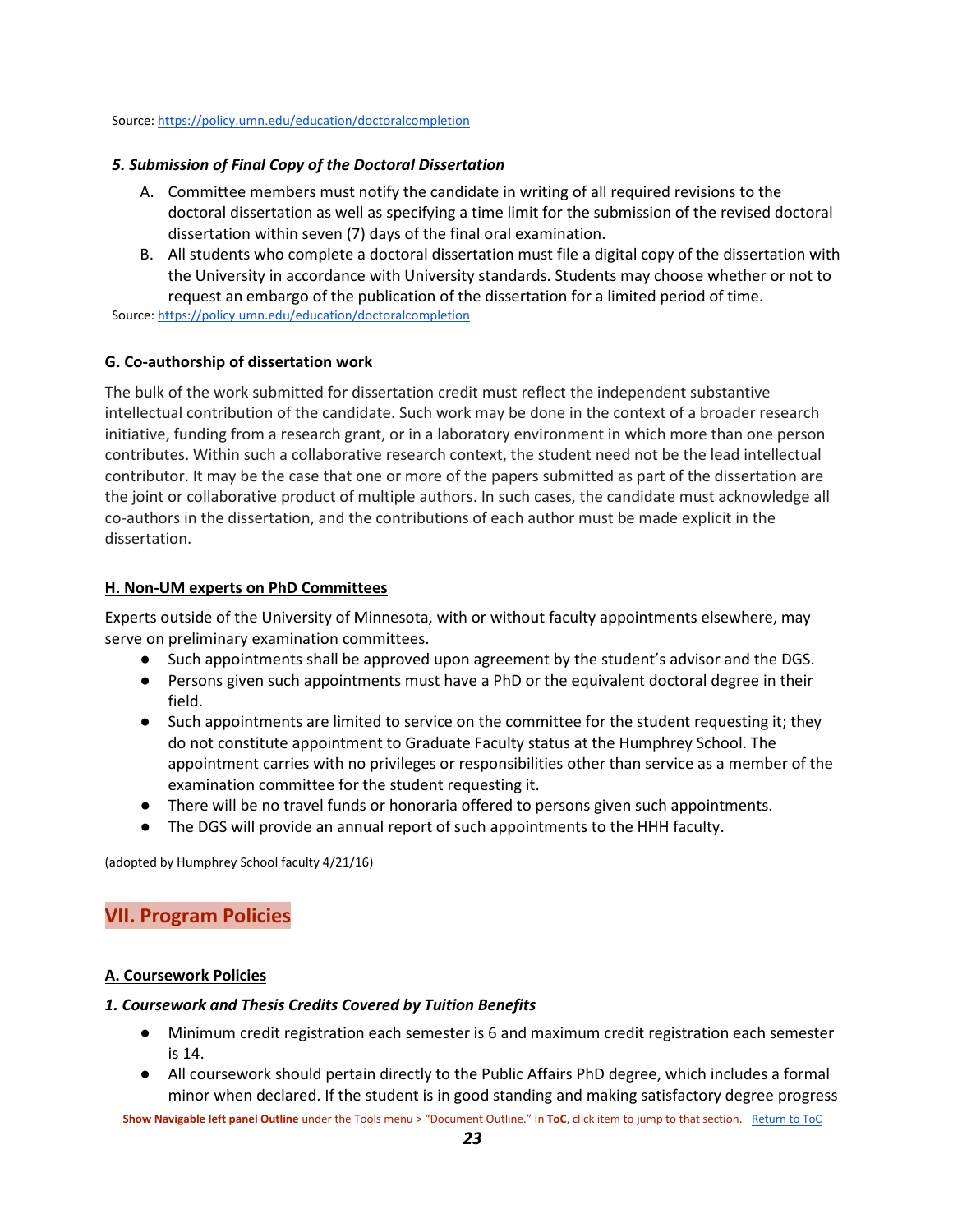and has additional room within the full-time credit range (6-14 credits), outside courses may be taken (for example, a recreational health course).

- Credits above 14 will incur additional tuition costs for which the student may be responsible. IMPORTANT NOTE: If you register for a class as "audit," the credits for the class count toward the 14-credit total!! Contact Program Coordinator if this becomes necessary in any given semester.
- During the course of your program, you must register for a total of 24 credits of PA 8888 (Thesis Credit: Doctoral). You will be spreading the 24 credits throughout multiple semesters. Because most of our students come in with masters degrees and begin working as research assistants, we have qualified our students as "research ready" and eligible for early thesis registration prior to completion of the preliminary exam. For any semester that you have a less than 14 credits of coursework, register for PA 8888 for the number of credits to bring your credit total to 14. For example, if the courses you and your advisor have agreed for you to take come to a total of 12, add 2 credits of PA 8888. First year students should take no more than 5 thesis credits per semester.
- On occasion, students may decide to register over 14 credits with a plan to drop to 14 once they have attended various classes. If you have registered for over 14 credits -- including audited classes -- you must drop to 14 *within the first week of class* to avoid being charged!! These additional per credit charges will not be covered by the PhD program -- they will be at your expense.
- Again, after the first week of class, do not go over 14 credits (including audited classes!!) without specific permission.

#### <span id="page-24-0"></span>*2. Definition of "Graduate-Level" Coursework*

Graduate level courses are defined as 5000, 6000, 7000, or 8000 level courses. Courses are taken both to satisfy formal requirements and, in the opinion of your faculty advisor(s), to best prepare you for high performance in your specific area of research. Consequently, you should consult with your advisor *every semester* about appropriate courses.

#### <span id="page-24-1"></span>**B. Other Policies**

#### <span id="page-24-2"></span>*1. Changing or Adding Faculty Advisors*

If you discover that another faculty member would be a better fit than the advisor assigned to you, you may request a change of advisor by speaking first with the Director of Graduate Studies (DGS), clarifying your intent with your current advisor, and obtaining the new advisor's permission. To request a change, send an email to the DGS. Once approved, the Program Coordinator should be informed in order to make the change official with the University so that it appears in both the student's and the advisor's file.

#### <span id="page-24-3"></span>*2. Changing Sub-plans*

To change sub-plans (e.g., from Urban Planning to Public Policy), students must formally apply to the new sub-plan via a "Change of Status" in the online application system (an application fee payable to the Graduate School will be charged). Before doing so, students should consult their advisor, the DGS, and the Program Coordinator to determine the appropriate procedures.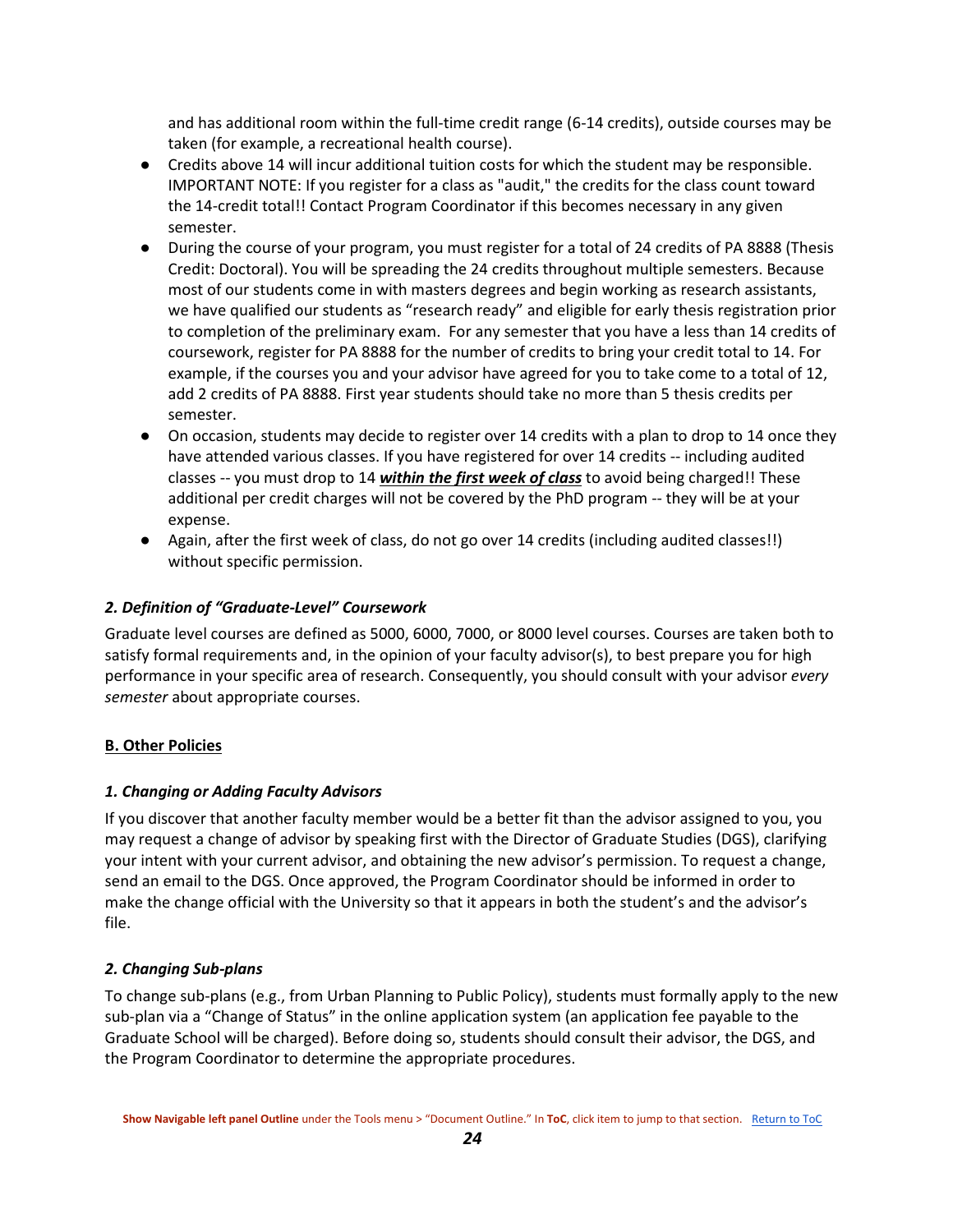#### <span id="page-25-0"></span>*3. Withdrawing from the PhD in Public Affairs and Changing Degree Programs*

Occasionally a student will need to withdraw from the PhD program for academic or personal reasons. After careful consultation with the student's advisor(s) and the DGS, the student may be permitted to earn one of the five Humphrey master's degrees listed above instead of completing the PhD program. The student is then discontinued from the PhD program and the master's degree program is added to their student record upon completion of the "Change of Status" form found [here.](https://grad.umn.edu/change-add)

#### <span id="page-25-4"></span><span id="page-25-1"></span>*4. Leave of Absence*

Graduate students are expected to maintain active status through continuous registration in fall and spring semesters from the time they matriculate until they graduate. Students who are not able to maintain active status are strongly encouraged to consult with the faculty advisor, DGS, and Program Coordinator to determine whether requesting a Leave of Absence is the most appropriate course of action. Students who do not have an approved Leave of Absence and are not continuously enrolled go into "inactive" status and will experience negative consequences related to academic, visa, financial aid, and other student issues, including having to apply for readmission.

Students are encouraged to take a Leave of Absence if the circumstances merit it. Taking a Leave of absence "stops the clock" in calculating time to degree completion, and under approved conditions, will not affect a student's four year funding guarantee. Information about Leave of Absence and Reinstatement from Leave of Absence (including request forms) can be reviewed [here.](https://policy.umn.edu/education/gradstudentleave)

## <span id="page-25-2"></span>**VIII. Registration Information**

#### <span id="page-25-3"></span>**A. Registration Requirements**

- Students are required to maintain active status through continuous registration every fall and spring from the time they matriculate until they graduate. Students are also required to be registered full time (6-14 credits) until they have achieved ABD status. *Note that while registering for six credits is technically defined as full time, to make adequate degree progress to the expected time of degree completion, it is necessary to register each semester for 9-12 course credits and PA 8888 thesis credits up to the maximum registration of 14 credits per semester.*
	- Students in first year should take no more than 5 thesis credits per semester.
	- Students who are not able to maintain active or full-time status must consult with advisor, DGS, and Program Coordinator to determine whether requesting a Leave of Absence is the most appropriate course of action (see [Leave of Absence section\)](#page-25-4).
	- Students who do not maintain active status face issues with employment, health insurance, visas, student loan repayments, and timely progress towards degree completion.
	- Students who do not maintain active status through continuous enrollment must be readmitted to the PhD program in order to continue taking courses or to graduate.
	- Any fees a student incurs from not maintaining continuous or full-time enrollment (when appropriate) are the student's responsibility.
- All new students (no matter which sub-plan) will take PA 8003 in fall semester of Year 1 and PA 8004 will be taken in the spring semester of Year 1. PA 8005 normally will be taken during teh second year of study. Students will enroll in PA 8006 for credit in their second year of study. All PhD students will be expected to attend research seminars held as part of PA 8006 while in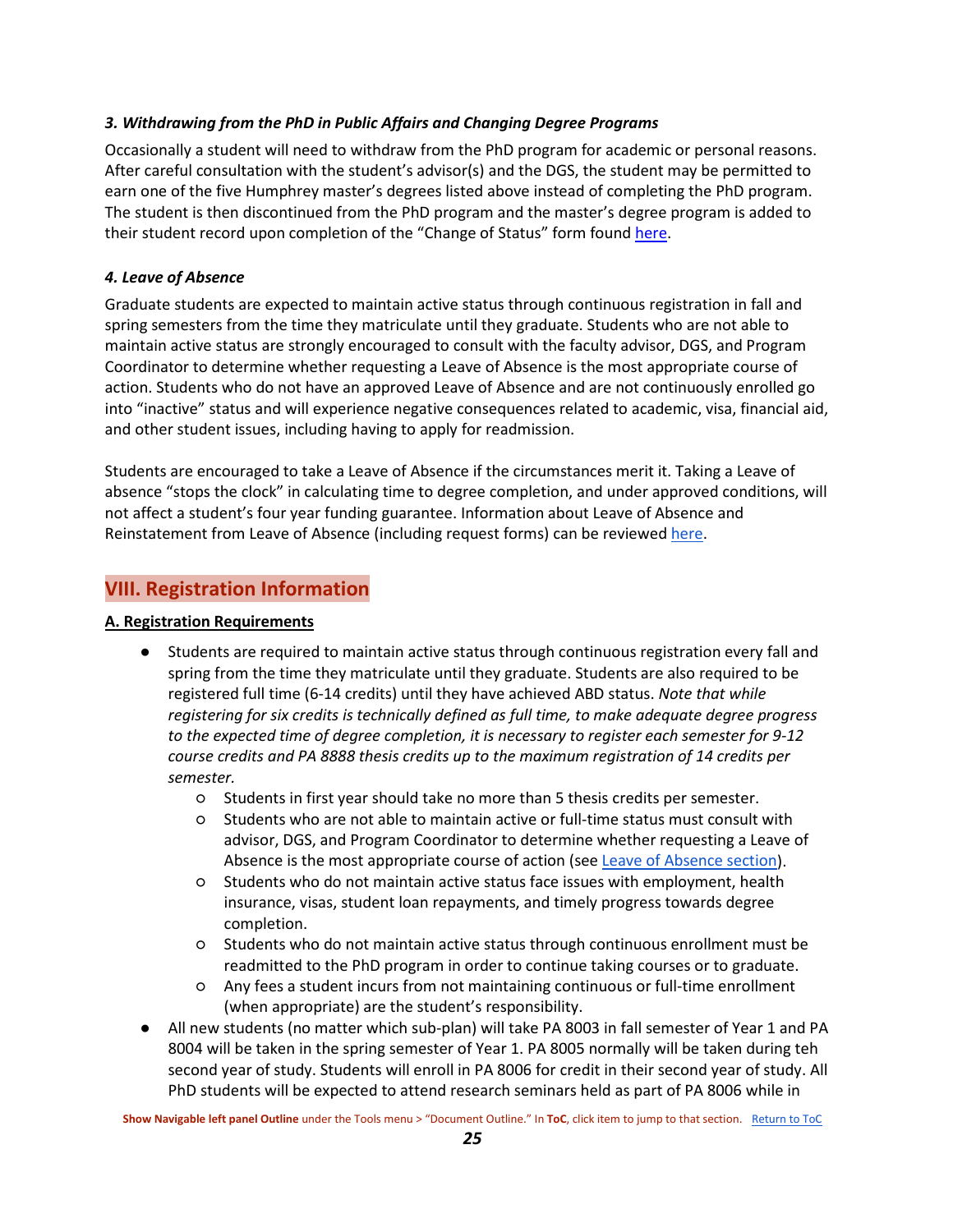residence at the Humphrey School. Find course details in Class Search (via MyU or onestop.umn.edu)

- Explore [this list of suitable methods courses](https://docs.google.com/spreadsheets/d/1cJWLk6n9vllQDxfbefR6dnCoqSuXCEyeRG0Fc1O3SPg/edit?usp=sharing) with advisor. Other courses may also be acceptable.
- The maximum credit registration each semester is 14. Credits above 14 will incur additional tuition costs for which the student will be responsible. Contact Program Coordinator if this becomes necessary in any given semester. IMPORTANT NOTE: If you register for a class as "audit," the credits for the class count toward the 14-credit total!!
- During the course of your program, register for a total of 24 credits of PA 8888 (Thesis Credit: Doctoral), spreading the 24 credits throughout multiple semesters. For any semester that you have a less than 14 credits of coursework, register for PA 8888 for the number of credits to bring your credit total to 14. For example, if the courses you and your advisor have agreed for you to take come to a total of 12, add 2 credits of PA 8888. First year students should register for no more than 5 thesis credits per semester. Thesis credits can only be added in whole credit increments.
- On occasion, you may decide to register over 14 credits with a plan to drop to 14 once you have attended various classes. If you have registered for over 14 credits -- including audited classes - you must drop to 14 within the first week of class to avoid being charged!! These additional per credit charges will not be covered by the PhD program -- they will be at your expense. Again, after the first week of class, do not go over 14 credits (including audited classes!!) without specific permission. Contact Program Coordinator to discuss.

### <span id="page-26-0"></span>**B. Registration Tips**

- Students should consult with their faculty advisor before registering each semester. Be familiar with all program requirements as described in other parts of this Handbook.
- Students are able to view course offerings for future semesters in the registration system ("Search for Classes") weeks and months in advance of being able to register. Each student is assigned each semester to a "registration appointment time" in the registration system. This appointment provides you with the date and time that the system will allow you to begin registering and is set based on progression – graduate students are able to enroll at the very start of the registration process, but your individual appointment time may not be on the first day. Students can view information on how to see their registration appointments in MyU.
- Students will be unable to register if they have any **holds** on their record. Holds are imposed for financial accounts due, immunizations, or for disciplinary or scholastic reasons. Students are notified of an existing or impending hold by the department or office authorizing the hold. If you have a hold on your account, please view it using the instructions in MyU. Contact the Program Coordinator for assistance.
- Once a student's registration appointment time is open, students should register as soon as possible to avoid course conflicts and closures. The PhD core courses (PA 8003, 8004, 8005, and 8006) will always be available, but other courses may fill. Registration is done on-line via the student's MyU page.
- **•** Instructions on how to use the online registration system can be foun[d here.](https://onestop.umn.edu/how-guides)
- Given the size of our PhD cohorts and the four separate sub-plans, creating substantive 8000level courses in each specialty area is not always feasible. Therefore, the PhD program relies on the range of PA 5000-level courses to serve this purpose. Faculty, at their own discretion, make 5000-level courses welcoming and appropriate for PhD students who already have their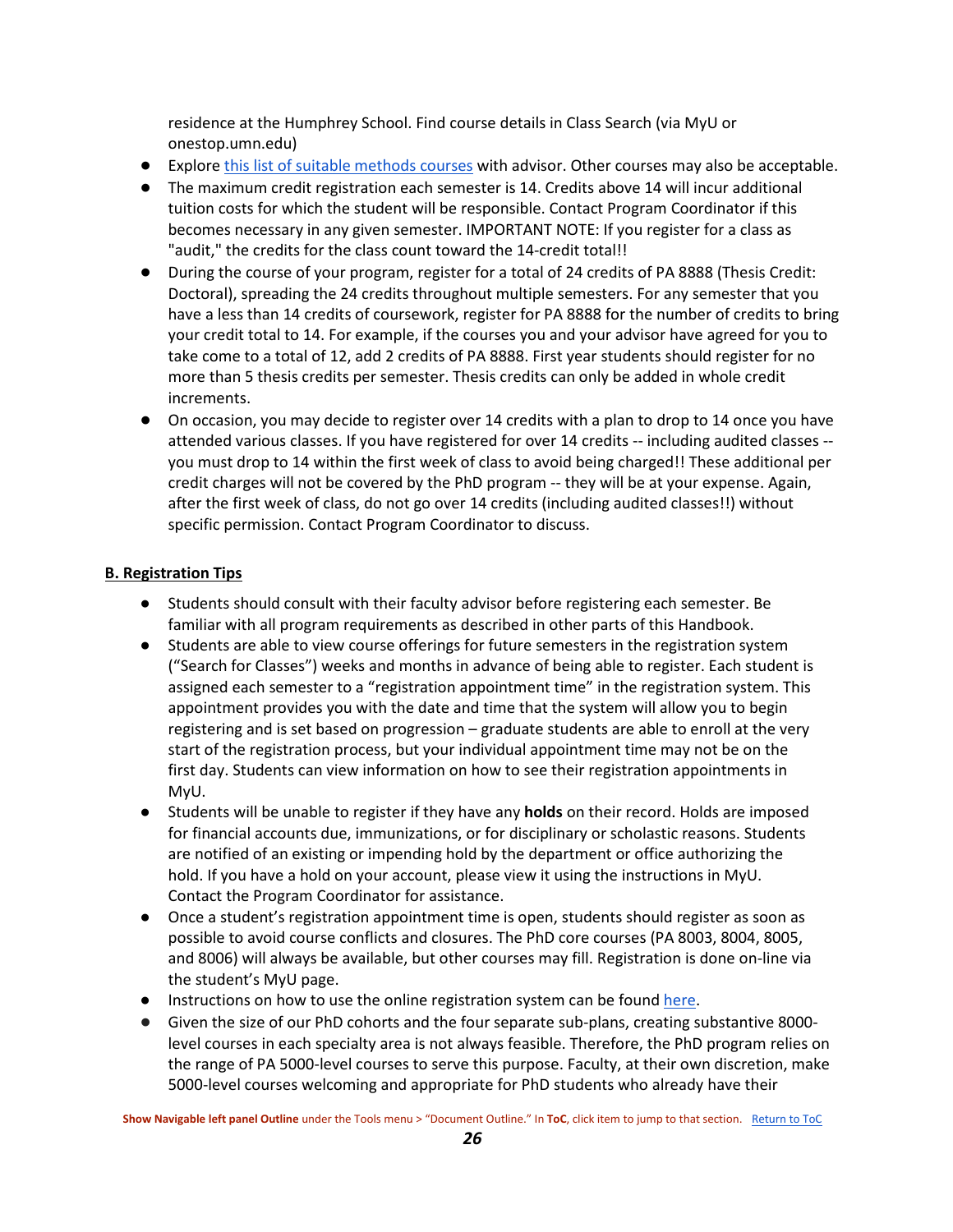master's, including substituting certain types of assignments (group work, policy memos) for substantive research assignments. Note that some courses, such as quantitative methods courses, may not lend themselves to this kind adjustment. Always discuss with the instructor what the adjustments will be made for PhD-level study in that course.

● Some courses require a **course permission number** to register. This number allows you to override registration restrictions for the courses. Course permission numbers can be obtained from course instructors.

#### <span id="page-27-0"></span>**C. Maintaining Active Status after Achieving ABD Status (PA 8444 and GRAD 999)**

After completing all coursework, passing prelims, and registering for 24 thesis credits, a student is in ABD (All But Dissertation) or Advanced Standing status. This typically occurs in Year 3 or 4. Students must continue to maintain active status by being registered for something each fall and spring semester. There are two options for maintaining full- time student status – PA 8444 or GRAD 999 (rarely approved). Contact the Program Coordinator to determine which option will be recommended and allowed.

#### <span id="page-27-1"></span>*a. PA 8444 FTE: Doctoral*

This is a one-credit "course" (no course requirements) that maintains not only active student status but also *full-time* status. The tuition charge is for *one* credit. This registration status requires that students have passed their prelim exam and completed all thesis credits for their program, and allows the student to be considered full-time for the purposes of visa status, assistantship and fellowship eligibility, health insurance coverage, etc.

#### <span id="page-27-2"></span>*b. GRAD 999 Graduate Active Status*

Only rarely approved, this is a zero-credit, no-fee registration option that allows a student to remain active in the University system. For some students, this course is the best option for enrollment once their funding from the department has expired. GRAD 999 registration permission must be requested each semester by contacting Program Coordinator and DGS.

## <span id="page-27-3"></span>**IX. Funding Sources**

#### <span id="page-27-4"></span>**A. Within Humphrey**

#### **Principles for Assigning Assistantships and Fellowships**

Approved on November 6, 2019

This section establishes principles for awarding assistantships and fellowships to students who matriculate into the Humphrey School Ph.D. Program in Public Affairs (Program). These principles are not applicable to students who are UMN employees and are receiving Regents Scholarships or to students who are funded by external sources (e.g., foreign governments) because they are not eligible to be appointed to research or teaching assistantships or to be awarded School-based fellowships.

Students who fulfill the required graduate assistant work responsibilities will receive a maximum of eight semesters and three summers of financial aid to support completion of their doctoral studies. As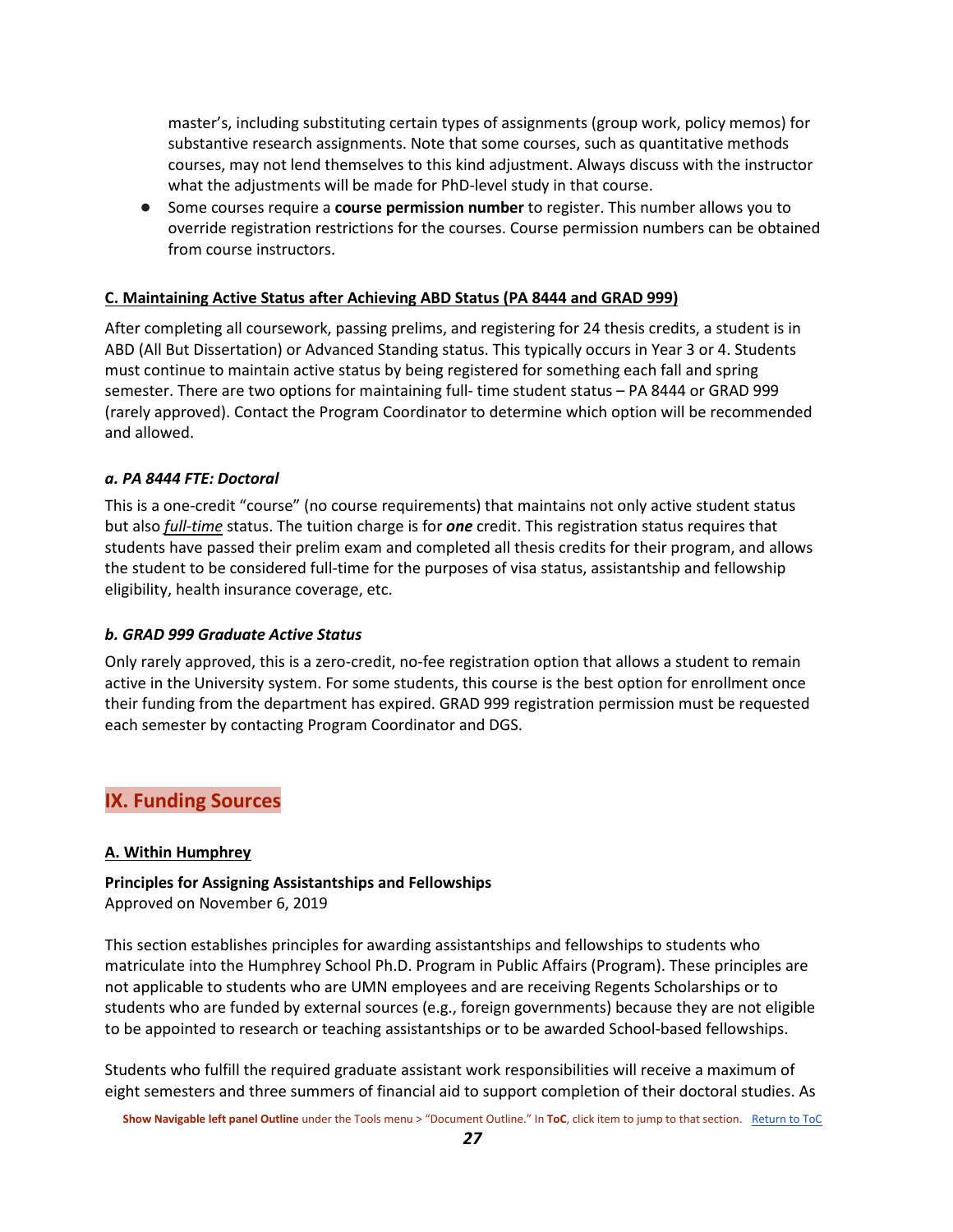specified in letters of admission, this support will consist of research assistantships, teaching opportunities (assistantships or instructor positions), and/or fellowships. Most funding support will be research assistantships at the 50% level. Many teaching assistants may be at the 25% level and may be combined with 25% level research assistantships. This financial support will be provided in years 1-4 and cannot be extended without permission from the Associate dean.

#### **Research and Teaching Assistantships**

Students appointed to research and teaching assistantships and instructor positions will receive salary and fringe benefits and be expected to fulfill work obligations particular to the appointment. These appointments typically cannot exceed 50% time, carrying with them the obligation for 20 hours of work per week during the period of appointment. Permission from the Associate Dean is required for appointments that exceed 50%.

During their first year of study, students ordinarily will be appointed to research assistantships. Efforts will be made, whenever possible, to provide students with opportunities to work in research assistantship positions related to their research interests. However, it is not guaranteed that research assistantship appointments will be directly related to student research interests.

Students may receive research assistantship appointments outside the Humphrey School that may have higher or lower rates of pay than the Humphrey School Ph.D. student pay rate. To ensure equitable pay at the Humphrey School, the PhD program will supplement the pay for students whose appointments have a lower pay rate than the Humphrey rate. The Humphrey School will not supplement doctoral student pay to match any higher rates paid by other academic units.

A goal of the program is to provide teaching opportunities (assistantships or instructor positions) for all students at least once. Teaching appointments will be made to meet curricular needs. Due to the funding implications associated with the creation of new courses, students will not typically have opportunities to teach courses of their own design. Faculty advisers and the Ph.D. program DGS will assist students in finding teaching opportunities. The Ph.D. program, per se, has no authority to appoint students as teaching assistants or course instructors. Appointments as teaching assistants will be approved by the faculty instructor who has been authorized by the Associate Dean to hire a teaching assistant. Appointments as instructors will be approved by DGS of the relevant Master's degree programs (MPP, MURP, MS-STEP, MDP, MHR, or MPA), administrators responsible for other teaching opportunities such as the Junior Summer Institute for undergraduates, and the Associate Dean.

The percent time appointments for teaching assistantships vary, depending on course enrollments, and are determined by the Associate Dean. The percent time appointments for instructor positions is typically prorated based on the number of credits for the course as below:

- 1 credit course = 12.5% appointment 1.5 credit course = 18% appointment 2 credit course = 25% appointment 3 credits course = 37.5% appointment
- 4 credit course = 50% appointment

Per authorization by the Associate Dean, teaching lab-based courses with a large enrollment may be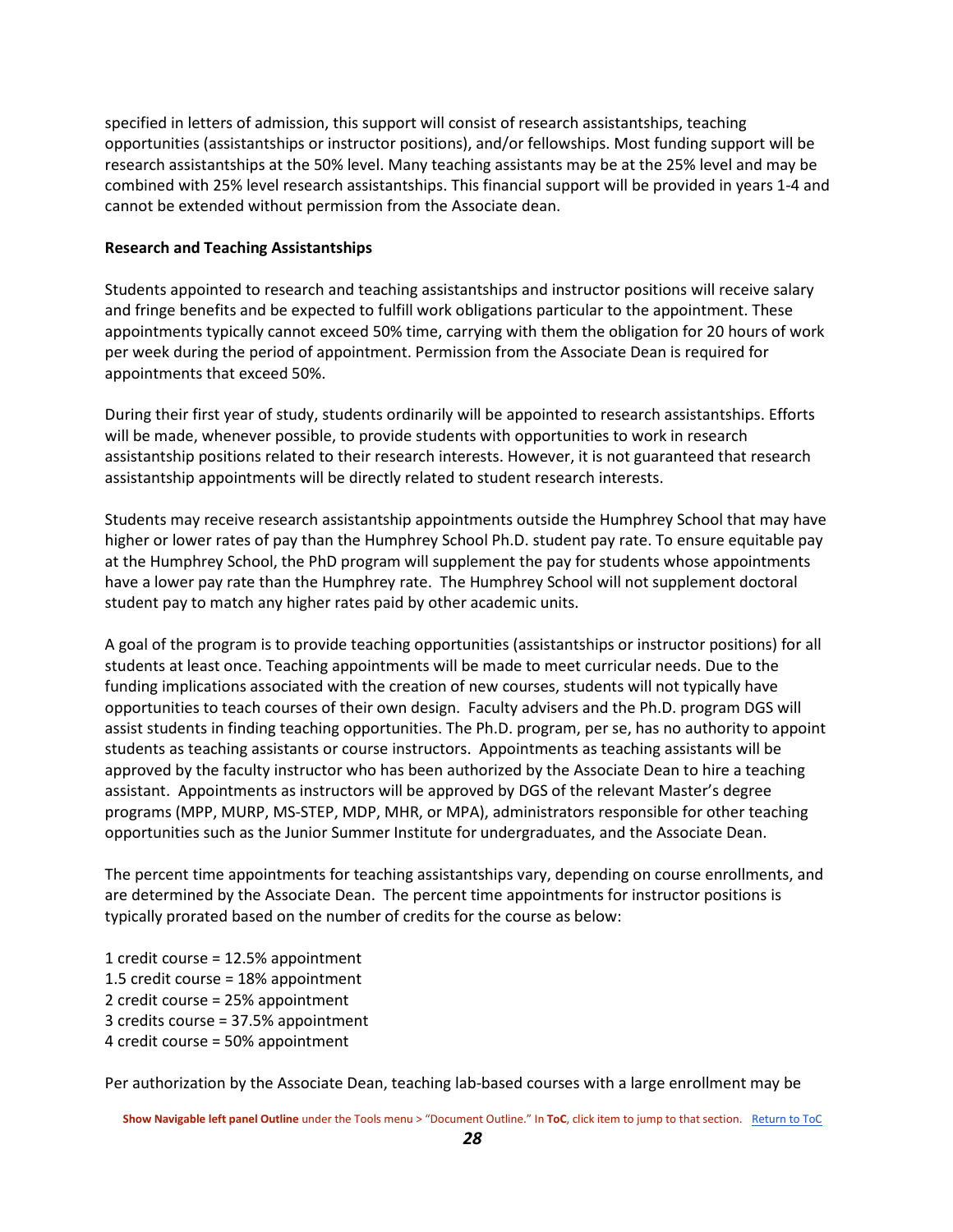eligible for appointments with higher percentages.

#### **Summer Support**

Most summer appointments will be research assistantships. During the summer following their first year of study, students ordinarily will be appointed to research assistantships that enable them to gain experience in academic research. These research appointments typically cannot exceed 50% level (20 hours per week). Permission from the Associate Dean is required for appointments that exceed 50%.

One summer fellowship typically will be provided to each student during their enrollment in the Ph.D. Program. A fellowship is a financial stipend (as distinct from salary) and does not include any obligations for work other than the student's own research and continued progress towards the completion of the dissertation and degree. This summer fellowship generally will be awarded after the second academic year. The timing of the summer fellowships will be scheduled to maximize the value of the award with respect to completion of the student's dissertation and degree.

#### **Travel and Professional Development Support**

Students will receive up to \$4,000 per student for conference travel and professional development activities over the course of enrollment.

#### **Funding Beyond the Fourth Year**

Students are expected to seek their own funding support for years five or beyond. Faculty advisers and the Ph.D. program DGS will assist students in identifying financial assistance if students need a fifth year to complete their dissertation and degree.

#### <span id="page-29-0"></span>**B. Outside of Humphrey**

#### **Fellowships**

Fellowships are competitive awards. They include a stipend rather than a salary (that is, no work hours expected in order to earn the stipend). Some fellowships allow up to an additional 25% research or teaching assistantship appointment. Fellowship recipients typically receive a stipend, tuition benefits, and health insurance benefits. There are fellowship awards through the University of MN [\(here\)](https://grad.umn.edu/funding/current-students) and externally [\(here\)](https://drive.google.com/file/d/0B6XqFzVTqS8hMHNTcTQ2dElPUFVIYUt2bVVrRk9iU2ZROVRJ/view). Below are some of the most common. We also keep a departmental list [here.](https://sites.google.com/a/umn.edu/phd-in-public-affairs/home/funding-opportunities)

#### <span id="page-29-1"></span>*1. Doctoral Dissertation Fellowship (DDF)*

These are University-wide grants for which graduate students working (or starting to work) on their dissertations can apply. The program must nominate you, so when interested, contact the DGS. The deadline for these fellowships is in **February**. Details [here.](https://grad.umn.edu/funding/current-students/apply-through-program/doctoral-dissertation-fellowship) You can find the Humphrey internal application process [here.](https://sites.google.com/a/umn.edu/phd-in-public-affairs/home/funding-opportunities/humphrey-ddf-process)

#### <span id="page-29-2"></span>*2. NSF Graduate Research Fellowship Program (GRFP)*

Highly competitive, but a generous fellowship package with multiple years of support possible. Application deadline is in **October**. Details [here.](https://www.nsf.gov/funding/pgm_summ.jsp?pims_id=6201&org=NSF)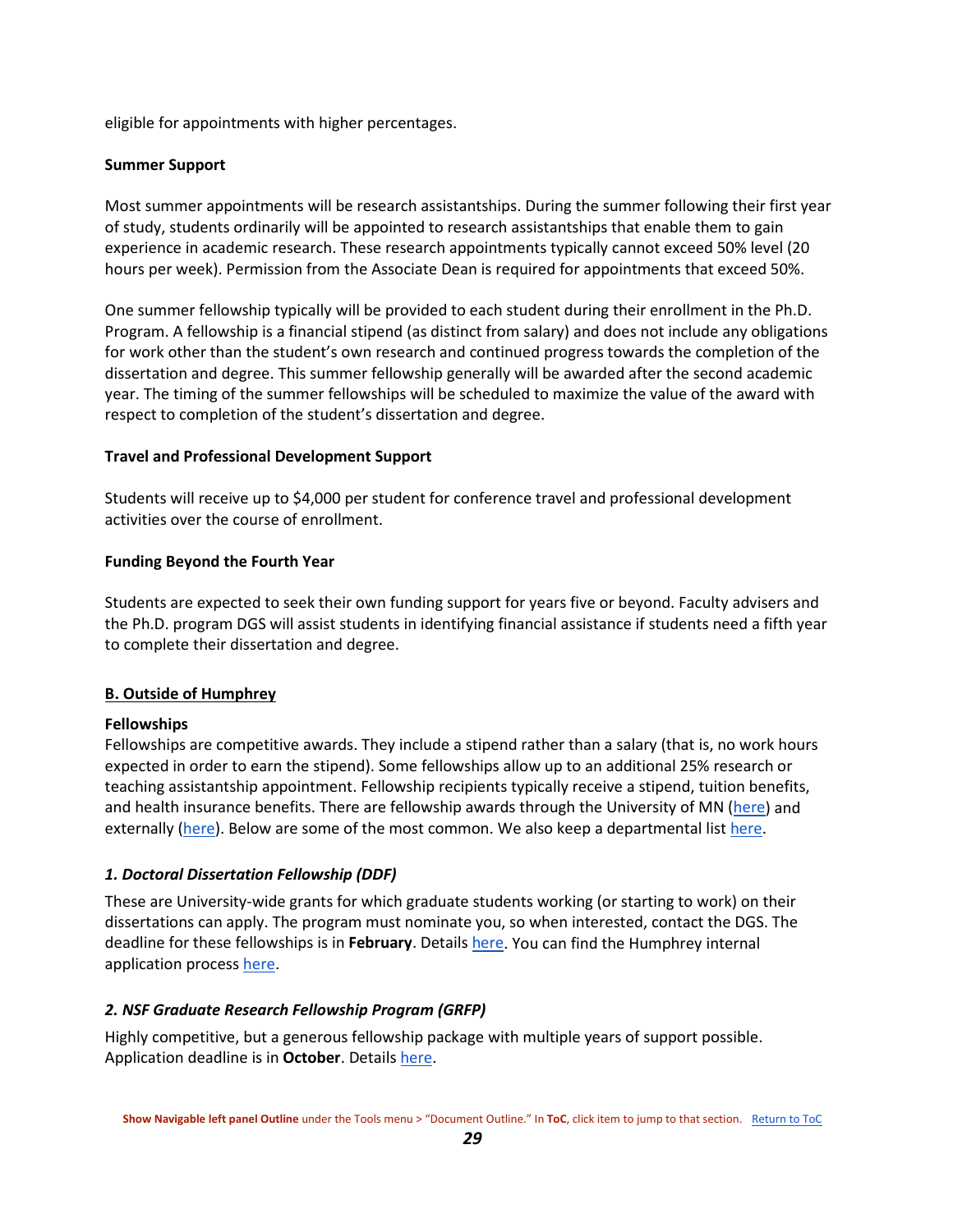#### <span id="page-30-0"></span>*3. Bridging Funds*

When a student receives a prestigious external fellowship that does not include full tuition and health insurance benefits, the Graduate School has funding to help bridge the gap (descriptio[n here\)](https://www.grad.umn.edu/funding-tuition/bridgingfunds). Application for funds must come through the program, so contact Program Coordinator and DGS if you wish to apply for these funds.

#### **Travel Funds**

#### **1. Council of Graduate Students (COGS)**

<span id="page-30-1"></span>Funds are available to support travel. Review specifics (including application deadlines) [here.](https://cogs.umn.edu/grants)

#### **2. UMN Thesis Research Travel Grants**

Grants of up to \$2,500 for domestic research and up to \$5,000 for international research are available through the Graduate School for PhD students who have completed a minimum of one academic year of graduate work at the University of Minnesota. Travel must be completed by December 31 of the year following application. Application deadline is early December. Details [here.](https://grad.umn.edu/funding/current-students/apply-directly/thesis-research-travel-grants)

## <span id="page-30-2"></span>**X. Employment Benefits**

Students who hold a 50% appointment will be provided with an hourly salary (20 hours/week), full tuition, and health insurance benefits. These benefits are guaranteed for your first three years in the program.

#### <span id="page-30-3"></span>**A. Tuition Benefits**

Tuition Benefits are direct benefits from a TA or RA position. With a 50% position (or two or more positions totaling 50%), tuition is covered at 100%, up to 14 credits each fall and spring academic term. There are no tuition benefits for summer appointments.

#### <span id="page-30-4"></span>**B. ABD/Advanced Standing -- Lower Tuition & Fringe**

When a student completes all coursework, passes the preliminary oral examination, and has completed registration for 24 doctoral thesis credits, they move into Advanced Standing (also called "ABD" -- All But Dissertation). This would typically occur in year 3 or 4. The maximum tuition benefit for a student in Advanced Standing is **ONE** credit via registration in PA 8444. This registration status requires that you complete your prelim oral exam and all required thesis credits, and allows the student to be considered full-time for the purposes of visa status, assistantship and fellowship eligibility, health insurance coverage, etc.

#### <span id="page-30-5"></span>**C. Health Insurance Benefits**

University policy requires that all students registering for six or more credits (or Advanced Standing, per above) have health plan coverage. Students may satisfy the University policy in one of three ways,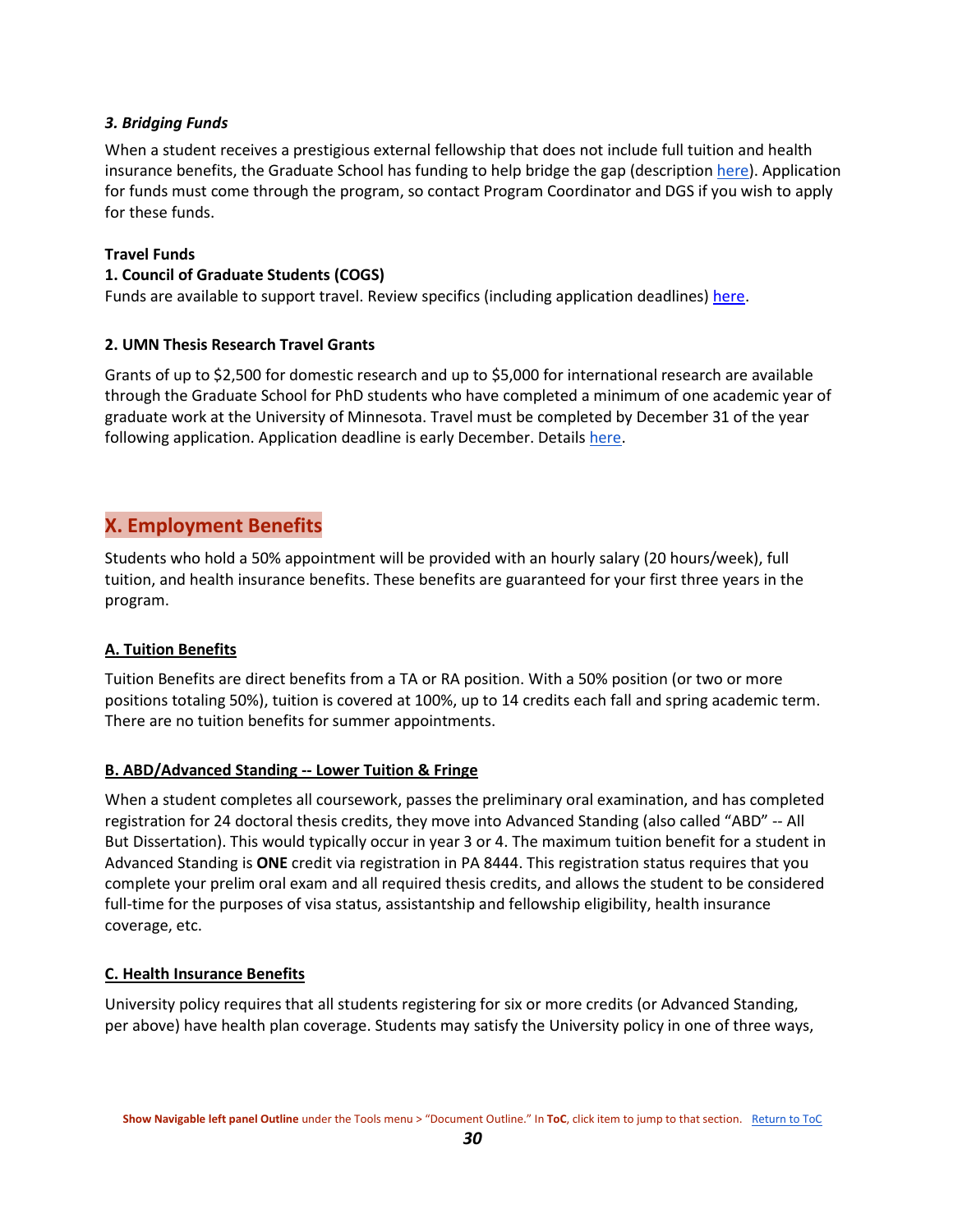#### <span id="page-31-0"></span>*1. Graduate Assistant Health Plan*

Students with assistantships, fellowships, or traineeships are eligible for the Graduate Assistant Health Plan. More information on the plan can be found [here.](https://shb.umn.edu/health-plans/gahp-home) Students enrolled in the Graduate Assistant Plan are billed 5% of the cost of coverage each semester, approximately \$120, charged to the student account at the beginning of each semester.

When students continue beyond their third year in the program without funding, there is an option to continue coverage on the Graduate Assistant Health Plan at their own cost. This information can be found [here.](https://shb.umn.edu/graduate-assistants/gahp-continuation-coverage)

#### <span id="page-31-1"></span>*2. Private Insurance Policy*

Students carrying their own insurance policy will not be required to purchase the University-sponsored Student Health Benefit Plan. To ensure that you will not be billed for the University-sponsored plan, you will need to provide the following:

- the name of the company providing your health plan
- the company phone number
- health plan member ID

#### <span id="page-31-2"></span>*3. University-sponsored Student Health Benefit Plan*

Full-time students who are not covered through a private policy or the Graduate Assistant Health Plan must enroll in the University-sponsored Student Health Benefit Plan. More information, including costs, can be found [here.](https://shb.umn.edu/health-plans/shbp-home) This is typically not utilized by PhD students, as it is less comprehensive than the GAHB plan, and costs the student more.

#### <span id="page-31-3"></span>**D. Payroll**

All personnel are on a biweekly payroll system. Paychecks are distributed every other Wednesday. Complete the direct deposit form on your MyU page to have paychecks deposited directly into a bank account each payday.

Pay statements are available in the My Pay section on your MyU page. Please review your pay statement carefully. Report any discrepancies to Suneil Sood [\(ssood@umn.edu\)](mailto:ssood@umn.edu) in the Humphrey School's Financial Services Office (FSO).

#### <span id="page-31-4"></span>**E. Scholarship Payment**

Scholarships awards are credited directly to the student account, where they will be applied to any outstanding fees with any outstanding balance owed reimbursed to the student.

#### <span id="page-31-5"></span>**F. Graduate Assistant Employment (central Office of Human Resources)**

Important information about graduate assistant employment from the University of Minnesota's Office of Human Resources can be reviewed [here.](https://humanresources.umn.edu/find-job/graduate-assistant-jobs)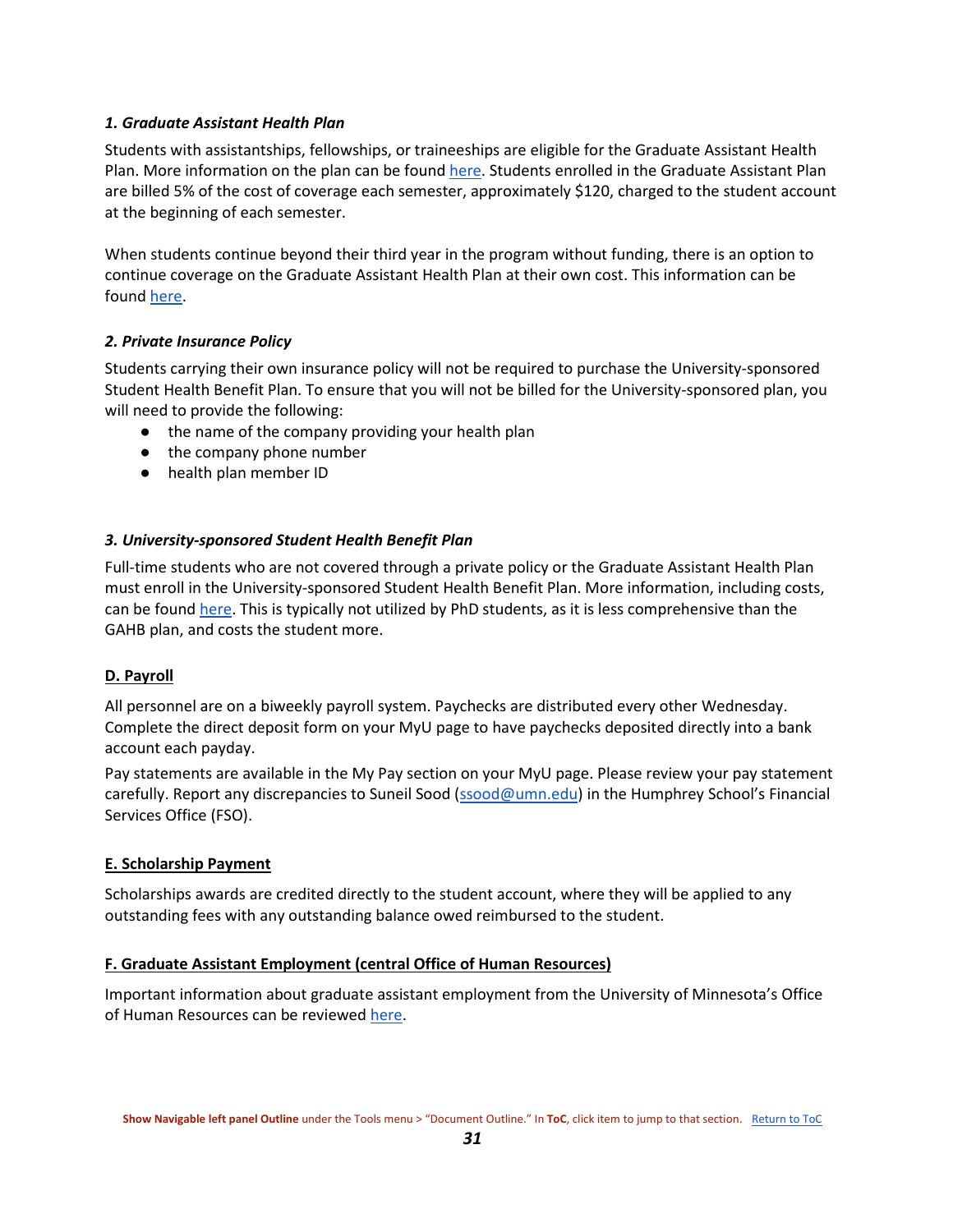## <span id="page-32-0"></span>**XI. Information Technology**

IT resources available to Humphrey students, including support, remote access, shared drives, software licenses, and web conferencing are described in detail [here.](https://sites.google.com/umn.edu/hhhhelpcenter/humphrey-help-center/ittechnology) Network printer access will be set-up on the computer available in your assigned space. It is highly recommended that you acquire a personal laptop, and shared resources (including network printers) can be added to personal computers upon request. For immediate assistance, email [help@umn.edu](mailto:help@umn.edu) or call 612-301-4357 (1-HELP from campus phones).

## <span id="page-32-1"></span>**XII. Humphrey School Access, Space Allocations, PhD Lounge/Meeting Room**

#### <span id="page-32-2"></span>**Front Desk**

Humphrey School, Room 130 Hours: Monday-Friday 8:00am - 4:30pm (key card access after regular business hours) [hhhfdesk@umn.edu](mailto:hhhfrontdesk@umn.edu) 612 626-8910

#### <span id="page-32-3"></span>**Mailing Address**

Use this address as a return address on outgoing mail or as the address to have mail sent to you at the Humphrey School. If mail is delivered for you, it will go to room 130 and the front desk staff will email you to pick it up.

Your Name Hubert H. Humphrey School of Public Affairs University of Minnesota-Twin Cities 301 19th Avenue South, Room 130 Minneapolis, Minnesota 55455

#### <span id="page-32-4"></span>**Phones**

Assigned cubicle space may or may not include a phone. University phone numbers are in area code 612. Following the area code, the initial prefix can be 624-, 625-, 626-, or 301-.

- When calling a University phone number to an outside line, dial 8 first.
- When calling a University phone number from a University phone, it is only necessary to dial the last five digits of the number. Examples:
	- Phone number 612-624-2900 dialed from a University phone would be 4-2900.
	- To reach 1-HELP (University technology helpline) from an outside phone, dial 612-301- 4357.

#### <span id="page-32-5"></span>**Facilities Management**

For building problems or maintenance requests, during office hours, contact staff in Humphrey 130. After hours, contact Facilities Management at 612-624-2900.

#### <span id="page-32-6"></span>**Emergency Procedures**

For a thorough but succinct guide to emergency procedures, revie[w this chart.](https://drive.google.com/file/d/1E0U1zGsrHJKqb3RjTA0uz0BhqG3G0ihC/view) Consider printing and posting it for easy access.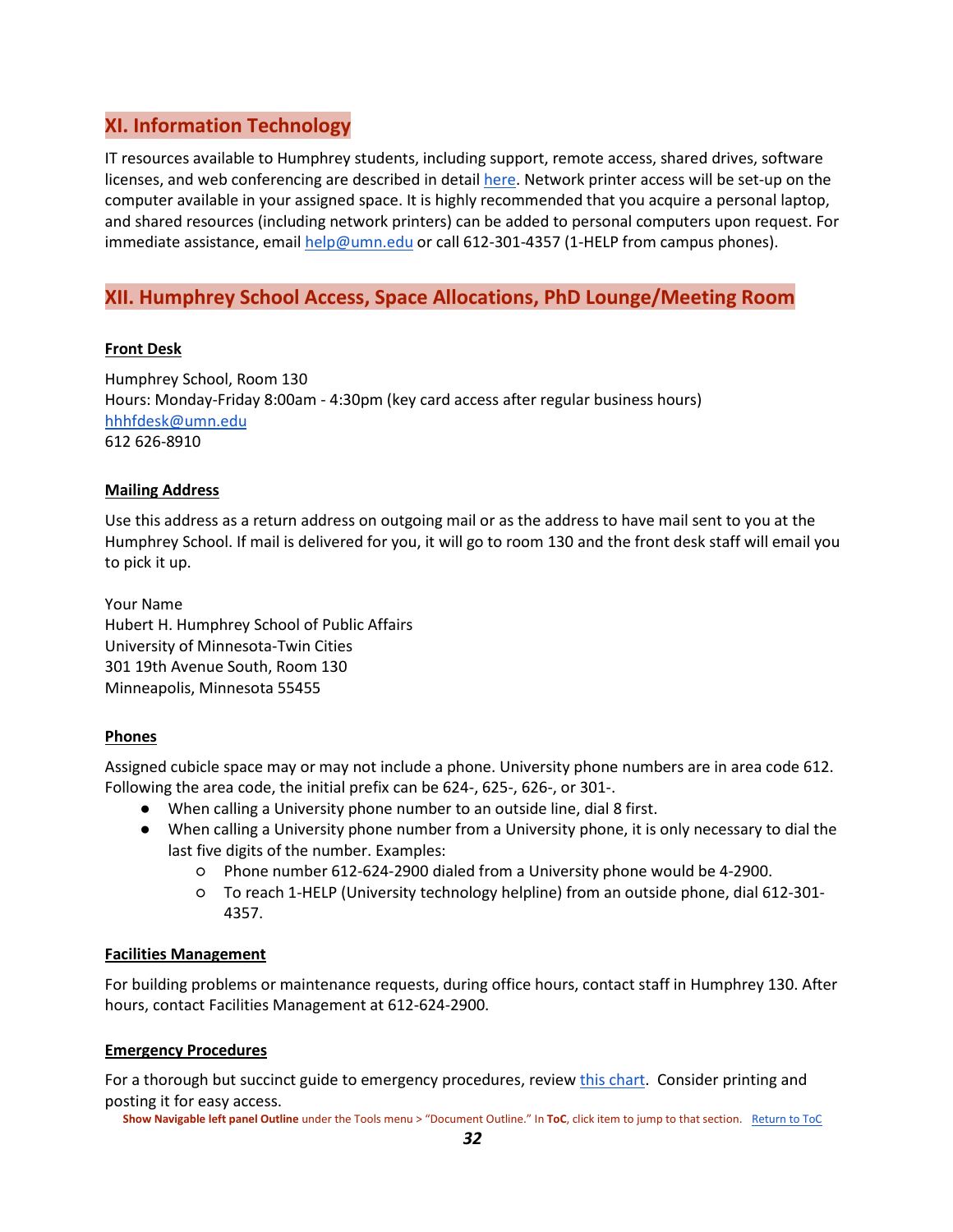#### <span id="page-33-0"></span>**Packages**

Packages from USPS mail, FedEx, UPS, etc. are delivered to Humphrey 130. When a package has been delivered for you, you will be notified by email by staff in Humphrey 130. Please refrain from having personal deliveries made to the Humphrey School.

#### <span id="page-33-1"></span>**PhD Student Lounge and Meeting Room**

Inside of Humphrey School suite 55, there is a PhD student lounge (room 56) and PhD student meeting room (room 57). The lounge includes a microwave, refrigerator, sink, etc. Access to suite 55 is via your UCard on a keypad. To get access to room 55, go to room 130 and request that your card be activated for room 55. This is a request that is *in addition to* the "normal" access given to students (outside doors after hours and other areas inside the building that require key pad entry). For supplies related to this lounge, visit the front desk or email at [hhhfdesk@umn.edu.](mailto:hhhfdesk@umn.edu)

The lounge can be used anytime. People who have reserved the meeting room (57) will have priority for its use. When setting up a meeting in gcal, choose "rooms" in the invitee section. Select HHH, and room 57 will appear on the list. If the room is not reserved, it is available on a first-come/first-served basis.

#### <span id="page-33-2"></span>**Office Space Allocation**

As a PhD student, you are provided with one work space in the Humphrey School. Space assignments are made by the Humphrey School facilities manager, PhD DGS, and PhD Program Coordinator in consultation with faculty advisors. In most cases, a work space may be assigned in suite 55 of the Humphrey School, though some may be assigned space closer to their RA assignment. Types of spaces vary across the School. For example, some cubicles may have full walls, while others do not; some cubicles are large enough for two people to share, some are not. Criteria for space assignments may include such things as faculty advisor preference, availability within the building, seniority, and nature of work (TA, RA, fellowship). PhD students who are also 75-100% University employees on Regents Scholarship are not guaranteed individual cube space, and may be asked to share if needs arise.

#### <span id="page-33-3"></span>**Reserving Rooms**

On occasion, you will need to reserve a meeting room at the Humphrey School. [Here](https://sites.google.com/umn.edu/hhhhelpcenter/humphrey-help-center/parkingdininghumphrey-maps) you will find a list of what rooms are available for free and directions to reserve them using your g-calendar. You can also go to the front desk in 130 during business hours to request that staff there make the reservation. In addition, the Humphrey School houses a Conference Center that manages some of the larger meeting spaces. Most of those spaces (with the exception of Freeman Commons, room 205) have a charge. Review the Conference Center resources [here.](https://www.hhh.umn.edu/about/conference-center-rental)

#### <span id="page-33-4"></span>**UCard**

When you arrive on campus, obtain a University ID card, called the UCard. Information about its benefits and obtaining one can be found [here.](https://ucard.umn.edu/umtc/home) One important function is that it will be used as a key card for building access.

#### <span id="page-33-5"></span>**Access to Humphrey School with UCard**

**Show Navigable left panel Outline** under the Tools menu > "Document Outline." In **ToC**, click item to jump to that section. [Return to ToC](#page-1-0)  After obtaining your UCard, go to room 130 during business hours to have it activated for building access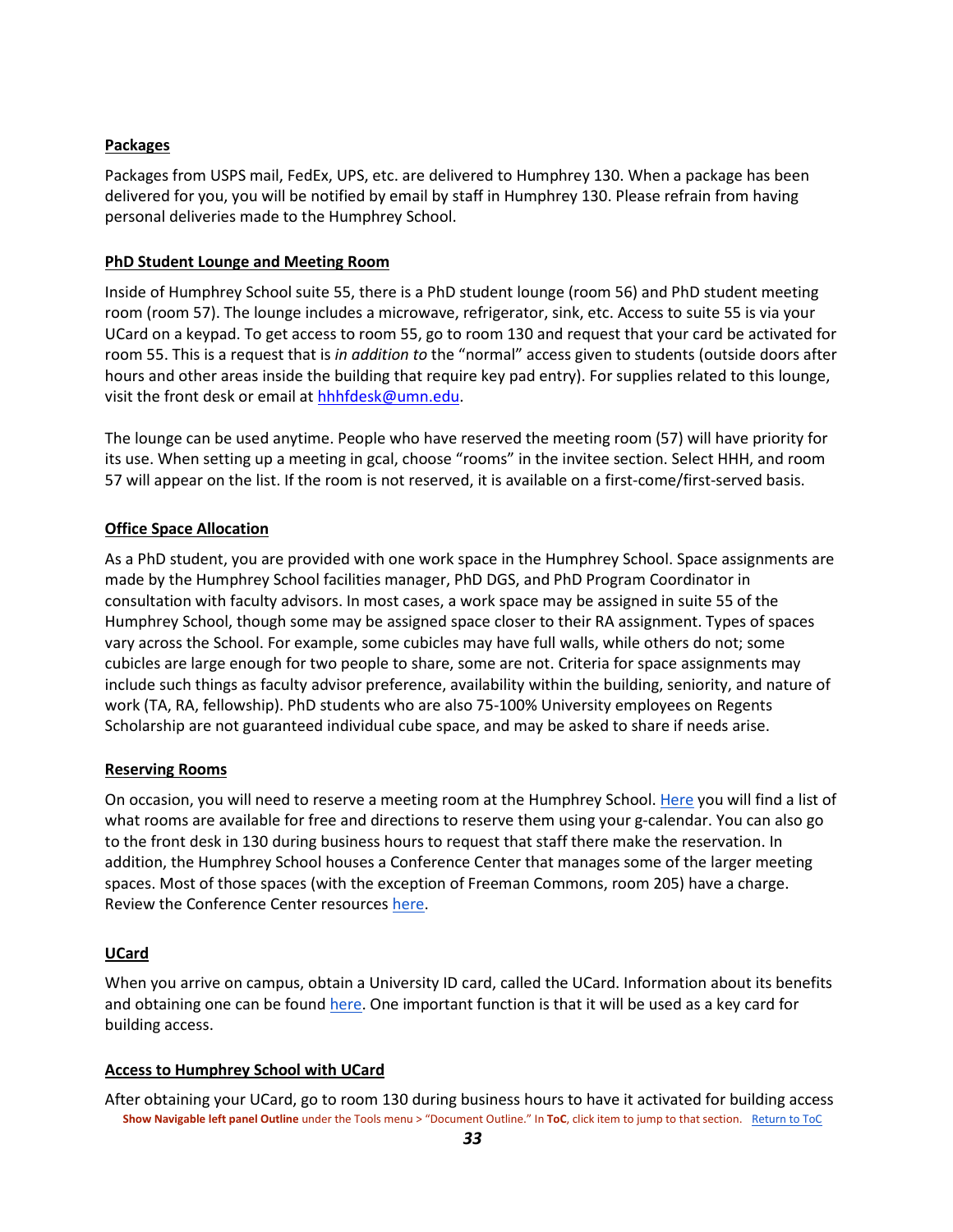because certain areas of the Humphrey School are accessed only via your U Card by holding your card in front of a key pad. These areas include:

- outside entrances to the building after hours
- room 130 after hours
- room 230 access (front and back doors)
- Jernberg student lounge
- student computer labs 80 and 85
- Suite 55 -- PhD student lounge, meeting, and cubicle space -- must make a special request!

#### <span id="page-34-0"></span>**Keys**

Most areas will be accessible via your activated UCard, including the building itself after hours and any room or areas that have key pads. If you need a key, consult with Sherri Holmen, holme021@umn (office behind front desk in Humphrey 130). You will be charged for key replacement and/or lock replacement through an assessment on your student account.

## <span id="page-34-1"></span>**XIII. Academic Integrity**

#### <span id="page-34-2"></span>**A. Student Responsibilities**

Your responsibility to maintain academic integrity and to comply with University policies and procedures governing the conduct of research involving human subjects cannot be overstated. Academic integrity includes numerous components. The Student Code of Conduct specifies that violations of academic integrity are grounds for dismissal from the University. The [UMN Institutional Review Board \(IRB\)](https://research.umn.edu/units/irb) establishes policies, provides training, and ensures compliance with all requirements governing research with human subjects.

#### <span id="page-34-3"></span>**B. Resources**

Review these important University resources because you are responsible for understanding and upholding all policies and expectations of academic integrity and student conduct:

- [Office for Community Standards \(OCS\) \[formerly OSCAI\]](https://communitystandards.umn.edu/)
- [Student Conduct Code](http://regents.umn.edu/sites/regents.umn.edu/files/policies/Student_Conduct_Code.pdf)
- [Sexual Harassment Policy](https://policy.umn.edu/hr/sexharassassault)
- [Institutional Review Board \(IRB\)](https://research.umn.edu/units/irb)

#### <span id="page-34-4"></span>**C. Academic Dishonesty**

Academic dishonesty, which is grounds for dismissal, consists of plagiarism, cheating, unauthorized collaboration, obtaining test materials without faculty permission, submitting false records of achievement, falsifying, altering, or forging records, and fabricating data for research and analysis.

#### <span id="page-34-5"></span>**D. Plagiarism**

Plagiarism (again, grounds for dismissal) is the most common form of academic dishonesty and is often unintentional, but the consequences are nonetheless serious and severe. Understand how to do citations and the difference between plagiarism and paraphrasing. Plagiarism is presenting the ideas, words, and work of someone else as your own instead of appropriately citing the originator of the work. Ease of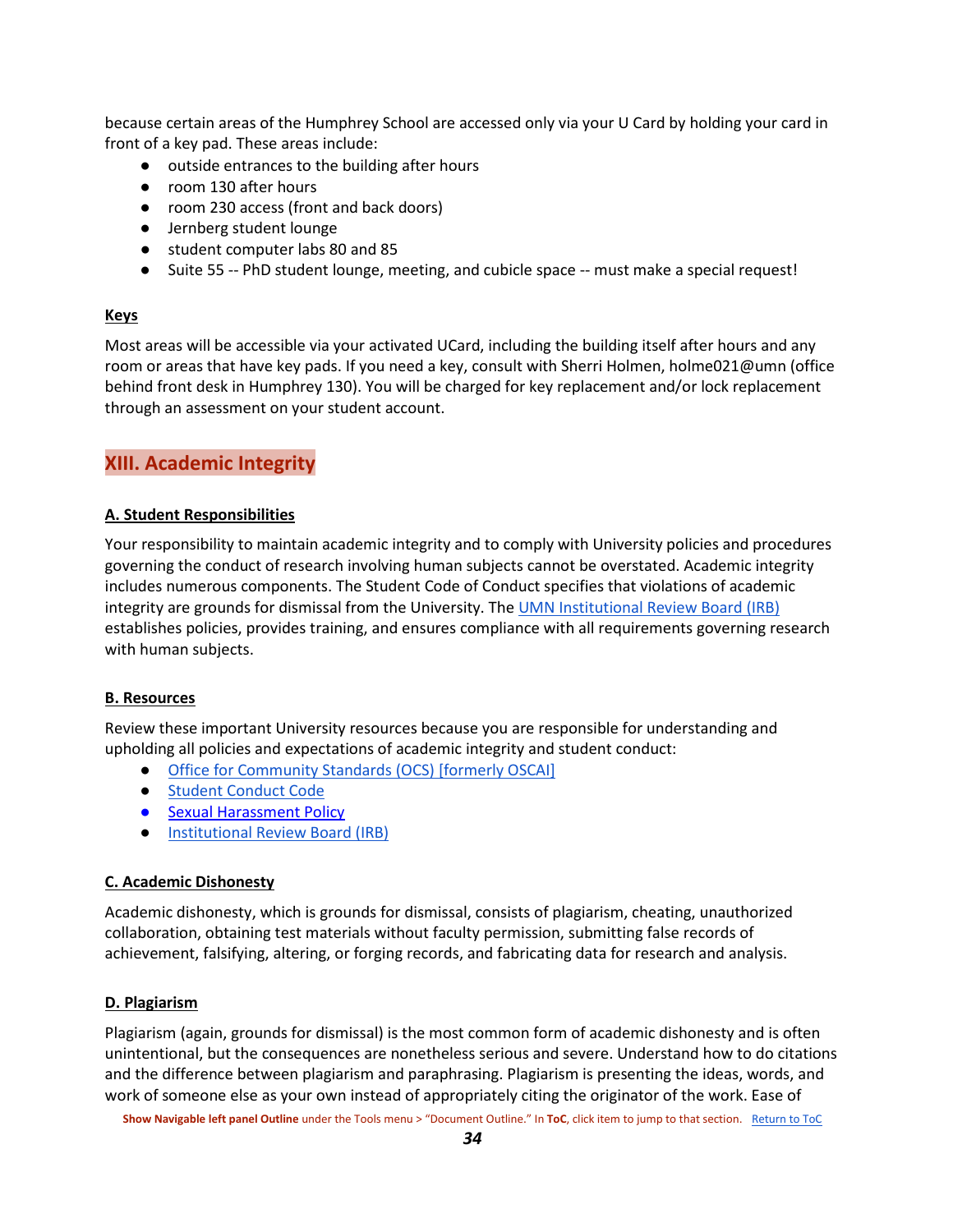access to information via the internet has caused an increase in plagiarism. Any information, data, or expressions coming from someone else or another source must be properly cited. If there is any doubt in your mind regarding what needs to be cited, it is your responsibility to seek clarification from instructors, faculty advisers, and librarians.

#### <span id="page-35-0"></span>**E. Citing Sources**

To learn more about how to cite sources and avoid plagiarism, complete online tutorials prepared by the University of Minnesota Libraries or work with the Center for Writing which will provide feedback in particular papers before you submit them to instructors. Links to these resources can be found in the [Humphrey Help Center.](https://sites.google.com/umn.edu/hhhhelpcenter/humphrey-help-center)

#### <span id="page-35-1"></span>**F. Protection of Human Subjects**

Th[e Institutional Review Board \(IRB\)](https://research.umn.edu/units/irb) plays a central role in the UMN's Human Research Protection Program. The principle aim of the IRB is to ensure the ethical conduct of human research. Other UMN units that work closely with the IRB include the Research Compliance Office, Sponsored Projects Administration, the Center of Bioethics, and the Health Information and Privacy Office. Is is your responsibility as a researcher to learn about the ethical conduct of human research, complete training, and ensure that any research you undertake as an employee or as part of your dissertation research complies with all IRB requirements. Procedures for completing training and for submission of research proposal for IRB review and approval may be accessed at the [IRB website.](https://research.umn.edu/units/irb) (https://research.umn.edu/units/irb).

## <span id="page-35-2"></span>**XIV. Resources for Students**

#### <span id="page-35-3"></span>**Humphrey Help Center**

Thorough, well-organized collection of resources that include the broad categories of IT/Technology; Library and Writing Resources; Health and Accessibility; Parking/Dining/Humphrey Maps; and Discounts/Services. Take time to explore the resources in each category and keep [this link](https://sites.google.com/umn.edu/hhhhelpcenter/humphrey-help-center) close at hand.

#### <span id="page-35-4"></span>**MyU**

MyU.umn.edu is the primary university portal for all things about your personal account: student account, payroll, registration, transcript, grades, milestones, on-line course platforms, etc. To login, you will need your internet ID and password.

- Your internet ID is the combination of letters and numbers that come before @umn.edu in your University email.
- Your password is something you created. Both of these (along with your UM ID number) will be needed repeatedly, so commit them to memory.

#### <span id="page-35-5"></span>**OneStop Student Services**

[OneStop Student Services,](http://www.onestop.umn.edu/) housed in the West Bank Skyway and in Bruininks Hall (just across the bridge to the East Bank), is a set of services designed to answer any and all student questions related to registration, billing, transcripts, federal financial aid, etc. If they cannot answer your question, they can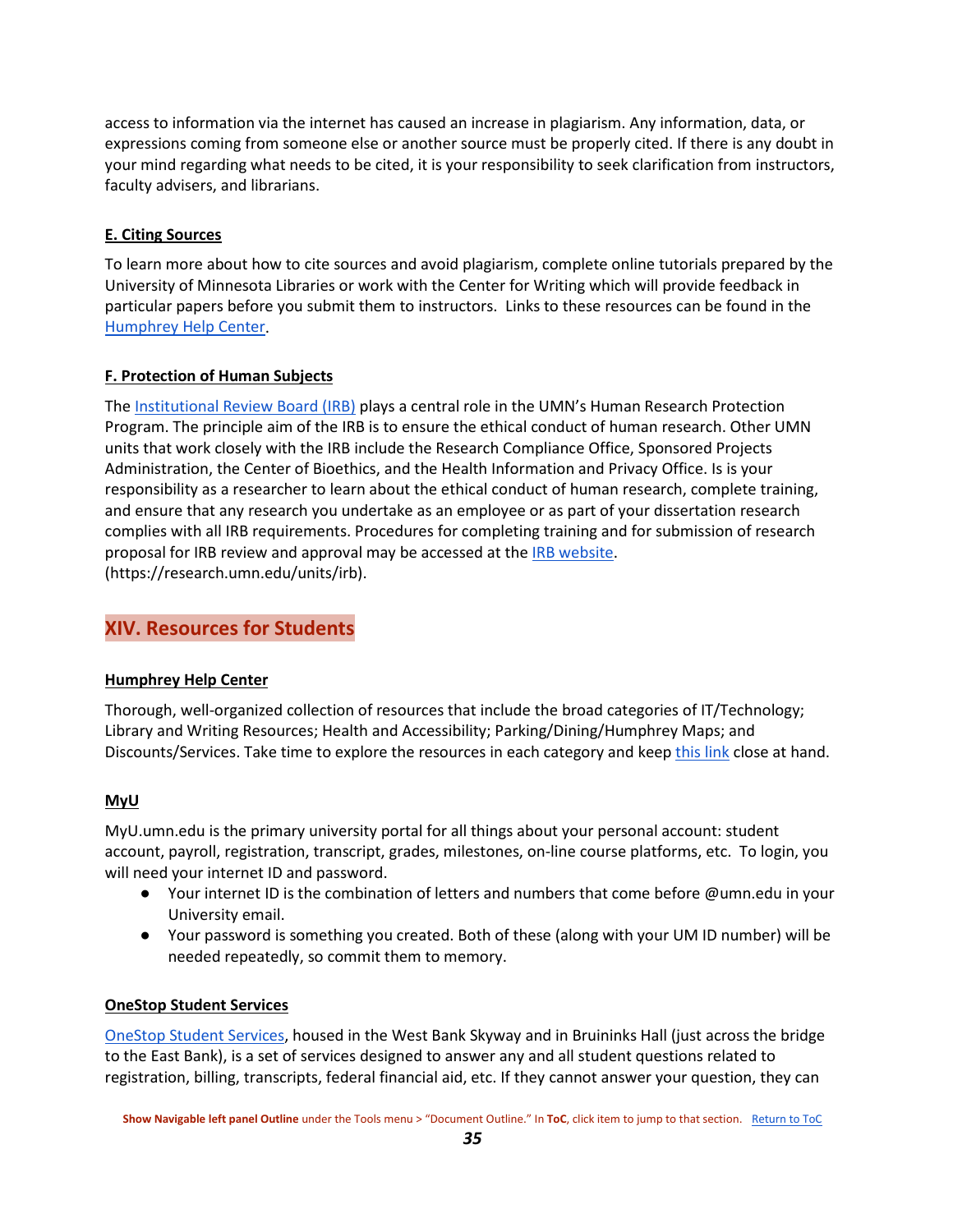normally direct you to someone else on campus who can! Always have your student ID ready when interacting with staff in Onestop. 612-624-1111; onestop@umn.edu

#### <span id="page-36-0"></span>**Campus Escort Service**

Trained security monitors are available 24/7 to walk or bike with anyone on campus. This FREE service is provided by the University of Minnesota Police Department. To request an escort, call 612-624-WALK (4 9255 from campus phone). More information [here.](http://www.pts.umn.edu/walk/campus-security-monitor-escort)

#### <span id="page-36-1"></span>**TXT-U Emergency Notification**

TXT-U is the University of Minnesota's emergency notification text messaging system. Students, faculty, and staff should stay informed about critical campus safety information by registering to receive TXT-U messages. More informatio[n here.](http://safe-u.umn.edu/safe-u.html)

#### <span id="page-36-2"></span>**Council of Graduate Students (COGS)**

[COGS](https://cogs.umn.edu/) is the student organization that represents, advocates for, informs, facilitates communications among, and supports graduate students. PhD in Public Affairs students select a representative to serve on COGS. Among other things, COGS provides some individual and group grants.

#### <span id="page-36-3"></span>**HHH PhD Student Group**

Working for PhD/Public Affairs students! Find full descriptio[n here.](https://sites.google.com/umn.edu/hhhphd/home)

#### <span id="page-36-4"></span>**ISSS -- International Student and Scholar Services**

This is where you should direct questions about visa clearance and status. International Student and Scholar Services (ISSS) serves the University of Minnesota's international community by supporting s the University's internationalization efforts by helping departments bring new foreign nationals into the community; by providing intercultural training for students, staff, and faculty; and by offering events that build links between the U.S. and international communities on campus. They provide information about non-immigrant visa issues for students and scholars holding F, J, H, and O visas. ISSS staff provide counseling to international students and scholars about academic, personal, and family matters, as well as issues of cross-cultural adjustment and professional integration upon returning home. ISSS offers training and programs that enhance the awareness and understanding of cross-cultural and international issues across campus and consults with University faculty and staff on issues related to international students and scholars in their departments.

ISSS is part of the [Global Programs and Strategy Alliance,](http://global.umn.edu/) in the purview of the University's Academic Administration, University of Minnesota System. Explor[e here.](https://isss.umn.edu/)

#### <span id="page-36-5"></span>**Disability Resource Center (DRC)**

Contact instructors early and be in touch often if you require course accommodations. The Disability Resource Center (DRC) collaborates with all members of the University community to improve access for people with disabilities by determining and implementing reasonable academic, workplace, and guest accommodations; providing education on access and inclusion; and partnering with University offices to ensure meaningful physical and technological access. Explore and register for services [here.](https://diversity.umn.edu/disability/)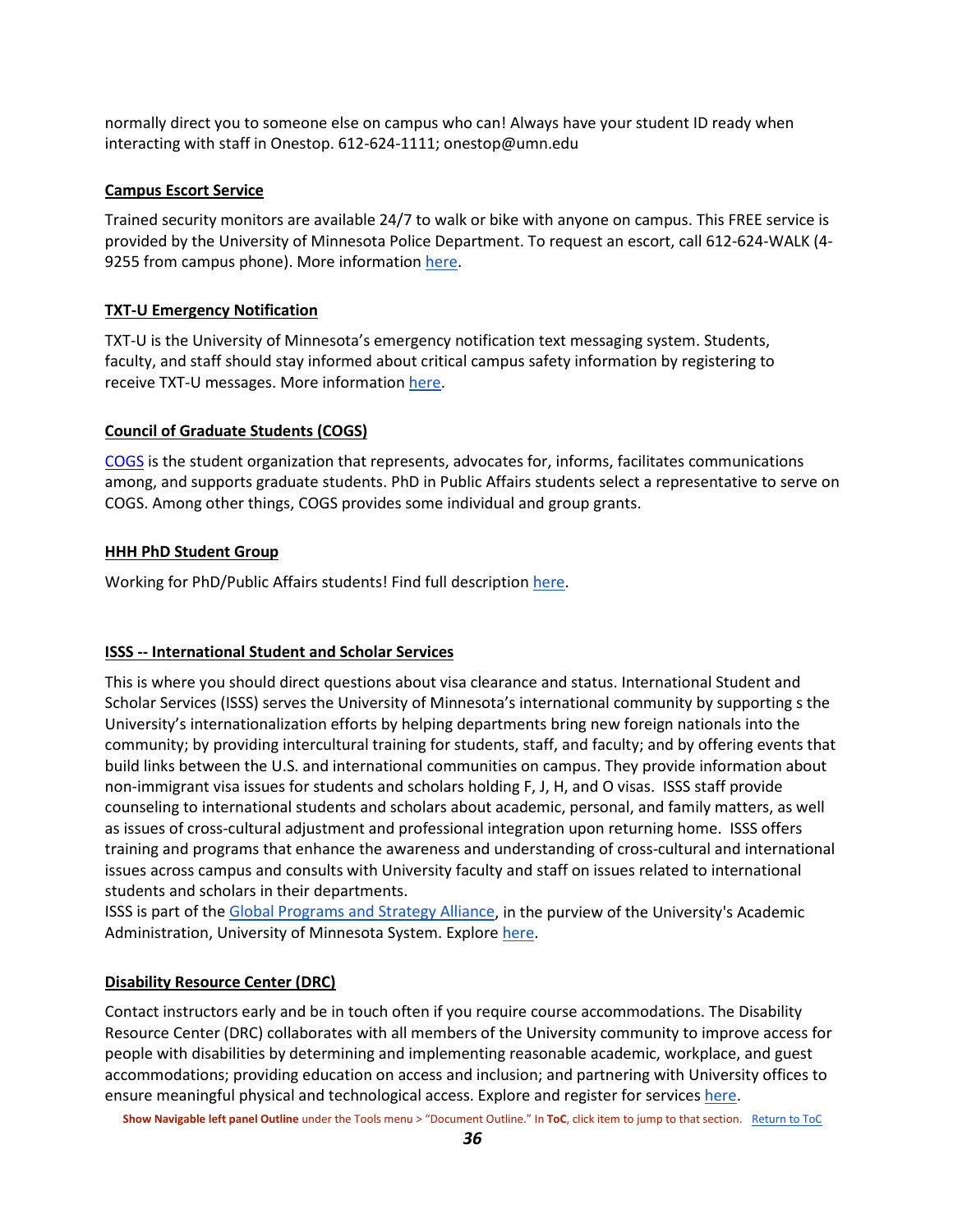#### <span id="page-37-0"></span>**Aurora Center**

The Aurora Center for Advocacy & Education provides a free and confidential space for students, faculty, staff, alumni, family members and friends affiliated with the University of Minnesota, Twin Cities or Augsburg College who are victims/survivors/concerned people of sexual assault, relationship violence, or stalking. Explore informatio[n here.](http://aurora.umn.edu/)

#### <span id="page-37-1"></span>**Equity and Diversity, University Office of**

<span id="page-37-2"></span>Many, many rich resources to explore [here!](https://diversity.umn.edu/)

#### **Business Cards**

<span id="page-37-3"></span>Description of how to order business cards [here.](https://sites.google.com/a/umn.edu/ph-d-in-public-affairs-information-for-new-students/ordering-business-cards)

#### **Parking**

- Parking lottery for students described [here](http://www.pts.umn.edu/park/contract/studentcontracts)
- Additional option for grad students [here](http://www.pts.umn.edu/park/contract/graduateoccational) (but only allows parking 22 times/semester)
- Bike, bus, or use LRT -- or some combination of those.
- Metered parking -- Check out the MPLS Parking app that allows you to pay for parking using your
	- phone -- it alerts you when the meter needs to be plugged, which you can do from your phone
- $\bullet$
- Explore private lots in Cedar-Riverside area [here](http://en.parkopedia.com/parking/neighborhood/Cedar-Riverside-Minneapolis-MN/?arriving=201707171730&leaving=201707171930)
- Check out what the Humphrey Help Center site says about parking [here](https://sites.google.com/umn.edu/hhhhelpcenter/humphrey-help-center/parkingdininghumphrey-maps)
- Depending on where you live and what hours you keep, consider carpooling
- To explore what others do, an email all Public Affairs PhD students at hhh-phd-l@umn.edu or email **all** Public Affairs students at hhh-stu-personal-l@lists.umn.edu

#### <span id="page-37-4"></span>**Stress and Mental Health**

- As a strong, intelligent, independent person, it may be difficult to accept the deep (and [documented\)](https://sites.google.com/a/umn.edu/phd-in-public-affairs/stress-health-and-well-being) stress of being a graduate student. You are not alone!
- Be familiar with and *use* the resources found [here.](http://www.mentalhealth.umn.edu/) Note that there is a special section for graduate students under the "Information for…" menu.
- See message and resources from your graduate student colleagues on the Council of Graduate Student (COGS) Mental Healt[h here.](https://cogs.umn.edu/faqs/mental-health-related-resources)

#### <span id="page-37-5"></span>**Conflict Resolution**

Your advisor, the DGS, and the Program Coordinator are available to help manage difficult situations that arise. University services are provided to help address a variety of conflicts. Review resource[s here.](https://onestop.umn.edu/terms-conditions/student-complaints-and-grievances)

#### <span id="page-37-6"></span>**Advisor/Student Relationship**

<span id="page-37-7"></span>Helpful information about navigating the relationship with your advisor can be found [here.](http://www.gradvising.umn.edu/for-students.html)

#### **Grievance Process for Students**

The university has a formal process for students who have academic grievances. Please see the full policy, along with resources [here.](https://policy.umn.edu/education/studentcomplaints-proc01)